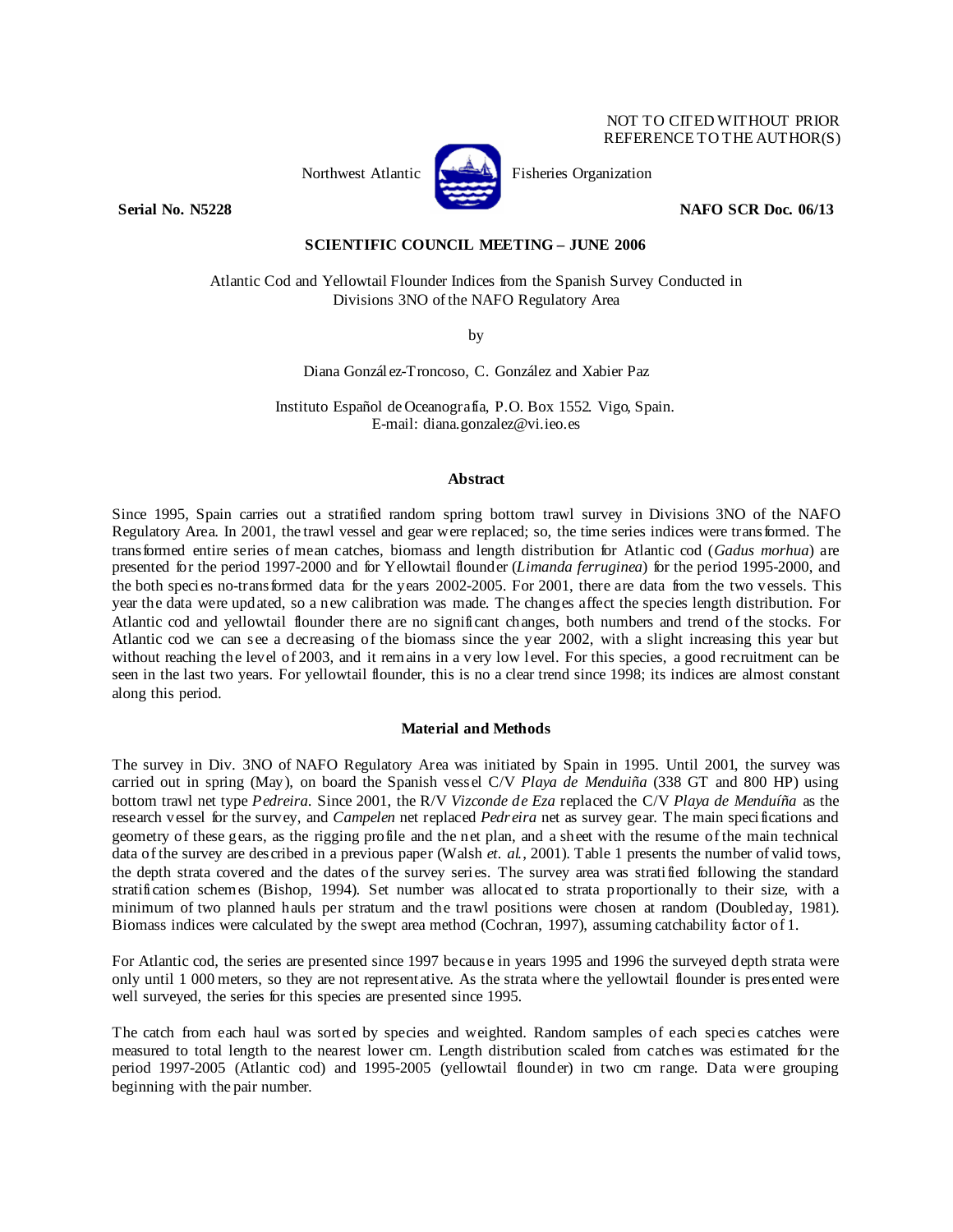This year, errors in the length distribution data process tools were found. The changes affect both the numbers and the shape of the length distribution. A new calibration factors for the length distribution were calculated for each species following identical method employed in previous years, fitting the ratios of the number of the two vessels length by length. There is a length range in which the ratios of the data are scattered, so it seems to be better not to apply the fit to the entire length range but to cut in an appropriate point. A residual analysis was made in order to choose the best length to make the cut, or if it was better to cut or not. The new transformation factors and their graph are presented for both transformed species. The changes do not affect the mean catches and the biomass, so these indices are the same than last years. For details about the transformation, see González Troncoso *et al.*, 2004, and Paz *et al.*, 2004.

For each species, the haul mean catch, with its variance, and the stratified mean catches by stratum and year, with the annual variance, are presented, transformed until 2000 and no-transformed in the period 2002-2005. In the year 2001, there are data transformed from the former vessel with original data from the new vessel. Besides this, the biomass per stratum and year, with the annual variance, are presented, as the length distribution in number per haul stratified mean catch. To more information about the calculation of these indices, see González Troncoso *et al.*, 2004.

### **Results**

# *Atlantic cod*

#### **Introduction**

According to the NAFO Fisheries Commission evaluation, the stock of Atlantic cod in Div. 3NO declined dramatically during the mid-1980s, and the total biomass and the spawning biomass are currently at an extreme low level. Moreover, all recent year-classes have been weak (NAFO, 2005). Although we have no data before 1995, our data are in general agreed with these results, while in recent years our data show an increasing in the recruitment.

#### **Mean Catches and Biomass**

The Atlantic cod haul mean catches by stratum are presented in Table 2, included swept area, number of hauls and SD. Atlantic cod stratified haul mean catches by stratum and year and their SD are presented in Table 3.

The entire time series (1997-2005) of biomass and their SD estimates for Atlantic cod are presented in Table 4. Estimated parameters values of length-weight relationship *a* and *b* are presented in Table 5.

We can see a great variation in the cod indices since 1997, but this is due to a few hauls in that the presence of cod was very high. For example, in 1998 and 2001, the C/V *Playa de Menduíña* made a more than seven tons cod catch in a single haul. Besides this, in 2001, the R/V *Vizconde de Eza* made two hauls with more than a ton of cod catches. But in general, and apart from those hauls, the catches of cod are very poor. Although the stock has been under a moratorium to all direct fishing since February 1994, it seems not to recover. Since 2002, a decreasing in the biomass can be seen, with a slight increasing this year but without reaching the level of 2003. The great value of the variance in some years is due to the tows with a large catch (Fig. 1 and 2).

# **Length Distribution**

The result of the model proposed by Warren for Atlantic cod was the following:

$$
ln(ratio) = exp(5.8410 + 0.0862l - 2.5701ln(l))
$$

Figure 3 shows the ratios and their fit. In this figure, we observed that, from the middle of the length range, the data are very scattered, so, for these values, the mean of the ratios factor is applied, and two length-classes are formed as follow:

For 
$$
l \le 60
$$
 : cf = 1.0821  
For  $l \ge 61$  : cf = exp(5.8410+ 0.0862l -2.5701ln(*l* ))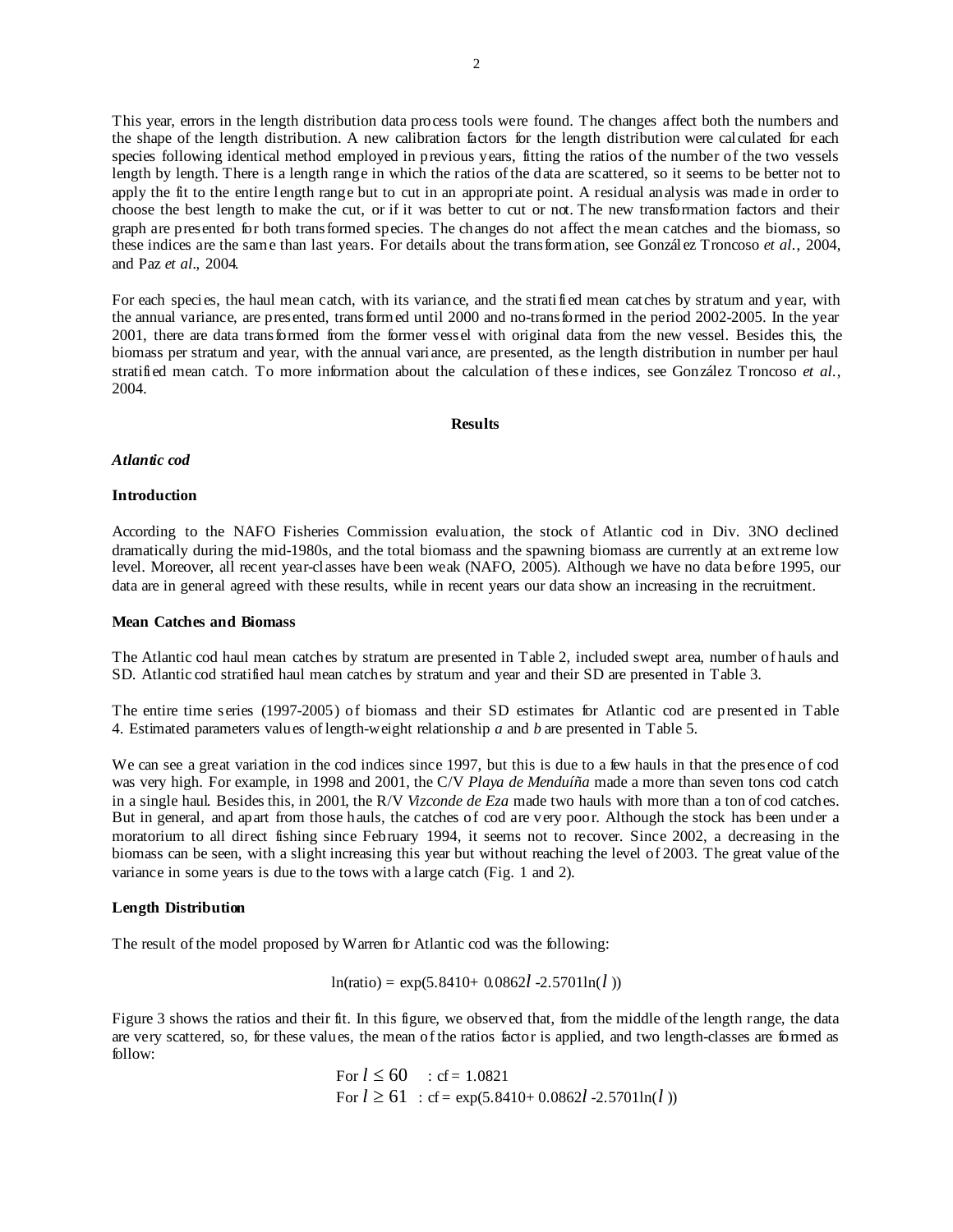Table 6 and Fig. 4 and 5 showed the length distribution per haul stratified mean catches and year, besides the sampled size and its catch, for the period 1997-2005. The data have been grouped two by two**,** so we present the data every two cm. Except in 2001, the modal values are very low. All lengths presence is very low, even it is very difficult to follow the modal values. Only in 2001 we have a good presence of individuals between 36 and 58 cm, but probably this is due to the three hauls with great catches of this year. There is no good recruitment until 2004, in which the individuals between 12 and 16 cm correspond to the greatest presence in the series, and in 2005 between 24 and 32, with a new mode between 12 and 16 cm, as in last year. So, cod recruitment showed an increasing in the two last years.

# *Yellowtail flounder*

## **Introduction**

After a moratorium between 1994 and 1997, the yellowtail flounder fishery is under TAC. According to the Report of NAFO Scientific Council Meeting, this species had a minimum in the mid-1990's, but since then the biomass is increasing and these last years is in their maximum value in the period 1984-2004. Last year there was nothing to indicate a change in the status of the stock (NAFO, 2005).

# **Mean Catches and Biomass**

In Table 7 we present the haul mean catches by stratum for yellowtail flounder, included swept area, number of hauls and SD. The stratified haul mean catches by stratum and year and their SD are presented in Table 8 for this species.

The entire time series (1995-2005) of biomass by the swept area method and their SD estimates of yellowtail flounder are presented in Table 9. The parameters *a* and *b* for the calculation of the length-weight relationship are presented in Table 10.

The yellowtail flounder indices show no clear trend along the time (in the entire series). Anyway, there was a decreasing since 2001 broken in 2004 with a slight increasing in the indices, to decline briefly again in 2005 (Fig. 6) and 7).

#### **Length Distribution**

The result of the model proposed by Warren (2) for yellowtail flounder was the following:

 $ln(ratio) = exp(6.7114 + 0.0813l - 3.0543ln(l))$ 

Figure 8 shows the ratios and their fit. In this figure, we observed that, for the smallest lengths, the data are very scattered, so for the values under 15 cm, the mean of the ratios factor is applied, and two length-classes are formed as:

For 
$$
l \le 14
$$
 : cf = 2.5892  
For  $l \ge 15$  : cf = exp(6.7114+ 0.0813ln(*l*)-3.0543 *l*)

The length distribution per haul stratified mean catches by sex and year, besides the sampled size and its catch, are presented in Table 11 and Fig. 9 the period 1995-2005. The data have been grouped two by two**,** so we present the data every two cm. There is no presence of good recruitment last years. In Fig. 10, we can see the evolution of a modal value since the beginning of the series, but, although there is a presence of juveniles in the lengths, this presence is very low.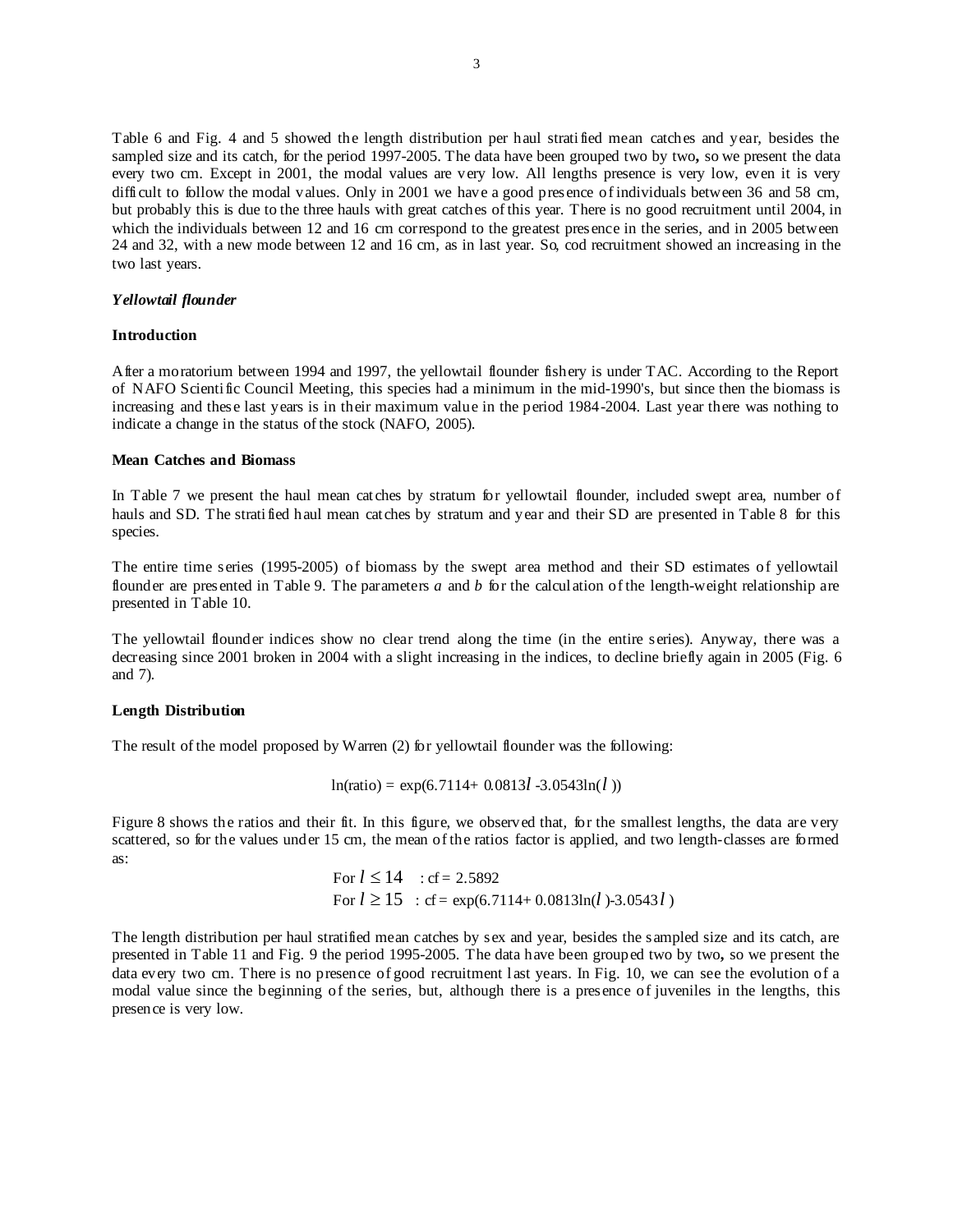## **References**

- BISHOP, C. A. 1994. Revisions and additions to stratification schemes used during research vessel surveys in NAFO Subareas 2 and 3*. NAFO SCR Doc*., No. 43, Serial No. N2413, 23 p.
- COCHRAN, W. G. 1997. Sampling techniques. J. Wiley and Sons, N.Y., 428 p.
- DOUBLEDAY, W. G. 1981. Manual on groundfish surveys in the Northwest Atlantic. *NAFO Sci. Coun. Studies*, **2**, 55 p.
- GONZÁLEZ TRONCOSO, D., X. PAZ, and C. GONZÁLEZ. 2004. Atlantic cod population indices obtained from the Spring surveys conducted by Spain in the NAFO Regulatory Area of Divisions 3NO, 1995-2003. *NAFO SCR Doc*., No. 12, Serial No. N4957, 21 p.
- NAFO. 2005. Report of Scientific Council Meeting, 2-16 June 2006
- PAZ, X., D. GONZÁLEZ TRONCOSO, and E. ROMÁN. 2004. New time series for Yellowtail flounder from the comparative experience between the C/V *Playa de Menduíña* and the R/V *Vizconde de Eza* in the NAFO Regulatory Area of Divisions 3NO, 1995-2003. *NAFO SCR Doc*., No. 10, Serial No. N4955, 19 p.
- WALSH, J. S., X. Paz, and P. DURÁN. 2001. A preliminary investigation of the efficiency of Canadian and Spanish Survey bottom trawls on the Southern Bank. *NAFO SCR Doc*., No. 74, Serial No. N4453, 18 p.

| Year         | Vessel                | Valid tows | Depth strata covered (m) | Dates                |
|--------------|-----------------------|------------|--------------------------|----------------------|
| 1995         | C/V Playa de Menduíña | 77         | 56-731                   | May 18-May 29        |
| 1996         | C/V Playa de Menduíña | 112        | 56-1098                  | May 07-May 24        |
| 1997         | C/V Playa de Menduíña | 128        | 56-1280                  | April 26-May 18      |
| 1998         | C/V Playa de Menduíña | 124        | 56-1464                  | May 06-May 26        |
| 1999         | C/V Playa de Menduíña | 114        | 56-1464                  | May 07-May 26        |
| 2000         | C/V Playa de Menduíña | 118        | 56-1464                  | May 07-May 28        |
| $2001^{(*)}$ | R/V Vizconde de Eza   | 83         | 56-1116                  | May 03-May 24        |
|              | C/V Playa de Menduíña | 121        | 56-1464                  | May 05-May 23        |
| 2002         | R/V Vizconde de Eza   | 125        | 56-1464                  | April 29-May 19      |
| 2003         | R/V Vizconde de Eza   | 118        | 56-1464                  | May $11$ -June $02$  |
| 2004         | $R/V$ Vizconde de Eza | 120        | 56-1464                  | June $06$ -June $24$ |
| 2005         | $R/V$ Vizconde de Eza | 119        | 56-1464                  | June $10$ -June $29$ |

**TABLE 1.** Spanish spring bottom trawl surveys on NAFO Div. 3NO: 1995-2005

(\*) We took, for the calculation of the series, 83 hauls from the R/V *Vizconde de Eza* and 40 hauls from the C/V *Playa de Menduíña* (123 hauls in total).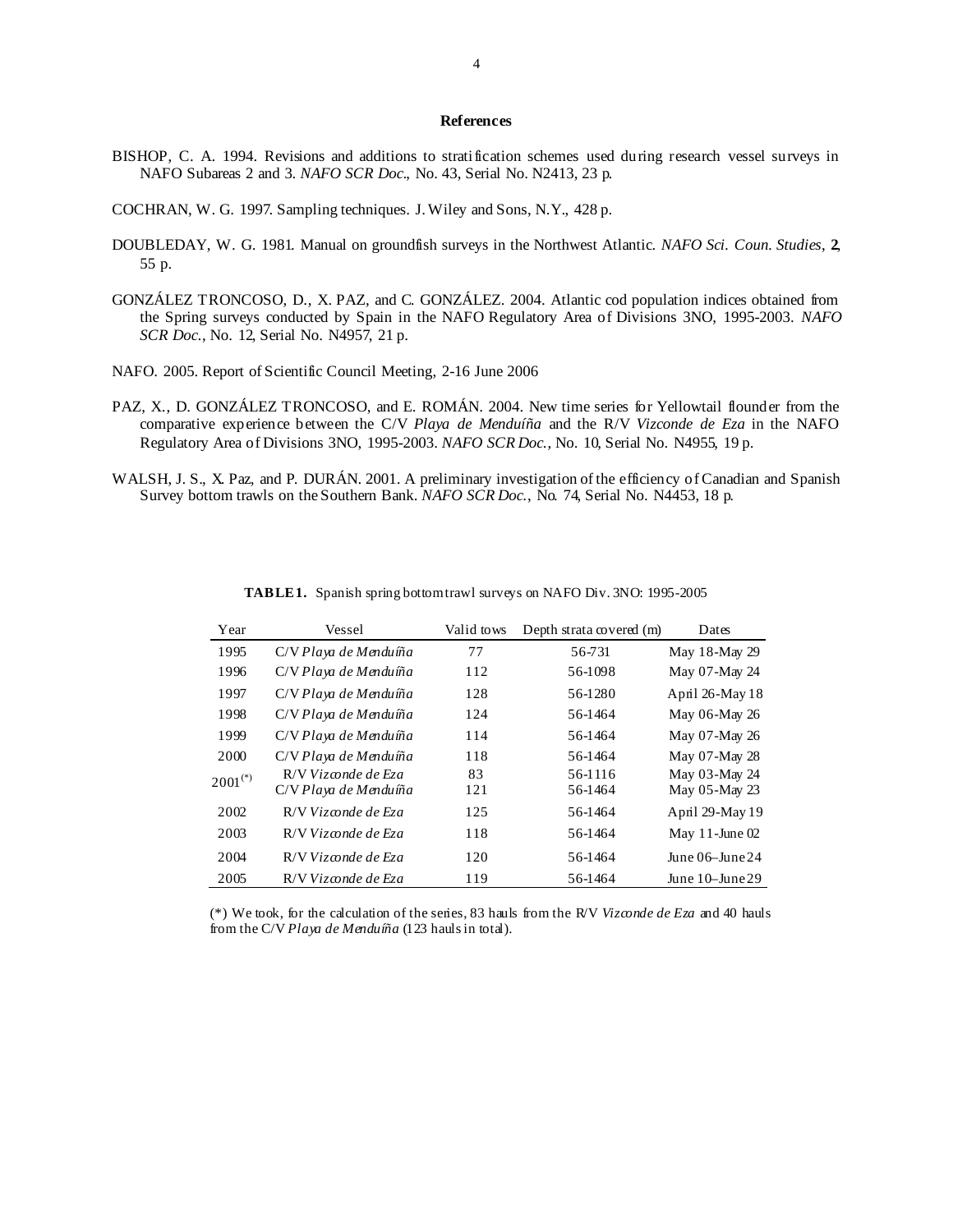**TABLE 2.** Swept area, number of hauls and Atlantic cod mean catch (kg) and SD (\*\*) by stratum. Spanish Spring Survey s on NAFO Div. 3NO: 1997-2005. Swept area in square miles. n.s. means stratum not survey ed. 1997-2000 data are transformed C/V *Playa de Menduíña* data, and 2002-2005 data are original from R/V *Vizconde de Eza*. In 2001, th ere are data from the two vessels.

|         |        |                | 1997        |           |        | 1999           |             |            |        |                |             |            |
|---------|--------|----------------|-------------|-----------|--------|----------------|-------------|------------|--------|----------------|-------------|------------|
|         | Swept  | Tow            | A. cod Mean | A. cod    | Swept  | Tow            | A. cod Mean | A. cod     | Swept  | Tow            | A. cod Mean | A. cod     |
| Stratum | area   | number         | catch       | <b>SD</b> | area   | number         | catch       | ${\rm SD}$ | area   | number         | catch       | ${\rm SD}$ |
| 353     | 0.0480 | $\overline{4}$ | 0.00        | 0.000     | 0.0465 | $\overline{4}$ | 0.00        | 0.004      | 0.0360 | 3              | 6.26        | 8.593      |
| 354     | 0.0233 | $\sqrt{2}$     | 0.00        | 0.000     | 0.0356 | $\mathfrak{Z}$ | 17.67       | 29.046     | 0.0218 | $\overline{c}$ | 4.92        | 3.192      |
| 355     | 0.0233 | $\overline{c}$ | 4.29        | 5.711     | 0.0221 | $\overline{c}$ | 27.05       | 3.662      | 0.0229 | $\overline{c}$ | 6.39        | 2.549      |
| 356     | 0.0225 | $\mathbf{2}$   | 7.80        | 0.495     | 0.0221 | $\sqrt{2}$     | 6.23        | 0.247      | 0.0229 | $\overline{c}$ | 41.19       | 0.346      |
| 357     | 0.0443 | $\overline{4}$ | 9155        | 174.202   | 0.0240 | $\sqrt{2}$     | 7.45        | 0.742      | 0.0236 | $\overline{c}$ | 10.12       | 11.461     |
| 358     | 0.0563 | 5              | 1.77        | 1.655     | 0.0236 | $\overline{3}$ | 4.46        | 4.030      | 0.0349 | 3              | 9.98        | 4.006      |
| 359     | 0.0690 | 6              | 1.13        | 2.385     | 0.0698 | 6              | 0.39        | 0.858      | 0.0364 | 3              | 7.25        | 11394      |
| 360     | 0.3754 | 32             | 0.11        | 0.226     | 0.2561 | 25             | 0.22        | 0.700      | 0.2325 | 19             | 2.33        | 3.801      |
| 374     | 0.0353 | 3              | 0.06        | 0.099     | 0.0353 | 3              | 0.00        | 0.000      | 0.0244 | $\overline{c}$ | 0.58        | 0.594      |
| 375     | 0.0116 | $\mathbf{1}$   | 0.00        |           | 0.0345 | 3              | 0.78        | 0.403      | 0.0236 | $\overline{c}$ | 0.97        | 0.579      |
| 376     | 0.1583 | 14             | 0.00        | 0.000     | 0.0930 | 10             | 0.20        | 0.187      | 0.1219 | 10             | 0.62        | 0.545      |
| 377     | 0.0116 | $\mathbf{1}$   | 0.27        |           | 0.0229 | $\overline{c}$ | 1.89        | 2.375      | 0.0240 | $\overline{c}$ | 0.21        | 0.302      |
| 378     | 0.0210 | $\sqrt{2}$     | 2.34        | 3.316     | 0.0120 | $\sqrt{2}$     | 3.46        | 0.940      | 0.0229 | $\overline{c}$ | 7.76        | 5.951      |
| 379     | 0.0206 | $\sqrt{2}$     | 3.68        | 0.307     | 0.0356 | $\sqrt{3}$     | 8.30        | 5.847      | 0.0236 | $\overline{c}$ | 5.22        | 4.147      |
| 380     | 0.0210 | $\mathbf{2}$   | 0.36        | 0.515     | 0.0113 | $\sqrt{2}$     | 2.33        | 1.361      | 0.0236 | $\overline{c}$ | 3858        | 48.720     |
| 381     | 0.0221 | $\sqrt{2}$     | 0.07        | 0.099     | 0.0229 | $\overline{c}$ | 0.21        | 0.187      | 0.0229 | $\overline{c}$ | 0.87        | 0.388      |
| 382     | 0.0461 | 4              | 0.00        | 0.000     | 0.0229 | 3              | 0.32        | 0.336      | 0.0484 | $\overline{4}$ | 0.05        | 0.036      |
| 721     | 0.0221 | $\overline{c}$ | 2098        | 7.052     | 0.0203 | $\overline{c}$ | 0.61        | 0.866      | 0.0244 | $\overline{c}$ | 88.29       | 106.743    |
| 722     | 0.0214 | $\mathbf{2}$   | 0.31        | 0.139     | 0.0101 | $\sqrt{2}$     | 0.00        | 0.000      | 0.0229 | $\overline{c}$ | 0.00        | 0.000      |
| 723     | 0.0210 | $\mathbf{2}$   | 9.90        | 2.425     | 0.0233 | $\mathbf{2}$   | 4.39        | 3.736      | 0.0229 | $\overline{c}$ | 16.87       | 20.735     |
| 724     | 0.0225 | $\sqrt{2}$     | 1.30        | 1.269     | 0.0206 | $\mathbf{2}$   | 1488.84     | 2101.820   | 0.0225 | $\sqrt{2}$     | 0.02        | 0.032      |
| 725     | 0.0206 | 2              | 2350        | 17.734    | 0.0086 | $\mathbf{1}$   | 30.86       | $\sim$     | 0.0229 | $\overline{c}$ | 13.65       | 19.102     |
| 726     | n.s.   | n.s.           | n.s.        | n.s.      | 0.0094 | $\mathbf{2}$   | 4.74        | 5.617      | 0.0225 | $\overline{c}$ | 0.81        | 0.492      |
| 727     | 0.0094 | $\mathbf{1}$   | 0.12        |           | 0.0233 | $\overline{c}$ | 2.66        | 2.821      | 0.0236 | $\overline{c}$ | 9.20        | 4.701      |
| 728     | 0.0214 | $\mathbf{2}$   | 1.17        | 0.569     | 0.0206 | $\overline{c}$ | 1.54        | 2.177      | 0.0233 | $\overline{c}$ | 0.00        | 0.000      |
| 752     | 0.0218 | $\overline{c}$ | 0.00        | 0.000     | 0.0229 | $\sqrt{2}$     | 0.00        | 0.000      | 0.0233 | $\overline{c}$ | 0.00        | 0.000      |
| 753     | 0.0214 | $\sqrt{2}$     | 0.00        | 0.000     | 0.0218 | $\sqrt{2}$     | 0.00        | 0.000      | 0.0229 | $\overline{c}$ | 0.00        | 0.000      |
| 754     | 0.0330 | 3              | 0.00        | 0.000     | 0.0210 | $\sqrt{2}$     | 0.00        | 0.000      | 0.0206 | $\overline{c}$ | 0.00        | 0.000      |
| 755     | n.s.   | n.s.           | n.s.        | n.s.      | 0.0206 | $\sqrt{2}$     | 0.00        | 0.000      | 0.0311 | 3              | 0.00        | 0.000      |
| 756     | 0.0109 | -1             | 0.00        |           | 0.0225 | $\sqrt{2}$     | 0.32        | 0.449      | 0.0225 | $\overline{c}$ | 0.24        | 0.334      |
| 757     | 0.0304 | 3              | 0.00        | 0.000     | 0.0206 | $\sqrt{2}$     | 0.00        | 0.000      | 0.0233 | $\overline{c}$ | 0.00        | 0.000      |
| 758     | 0.0214 | $\overline{c}$ | 0.00        | 0.000     | 0.0105 | $\sqrt{2}$     | 0.00        | 0.000      | 0.0214 | $\overline{c}$ | 0.00        | 0.000      |
| 759     | n.s.   | n.s.           | n.s.        | n.s.      | 0.0214 | $\mathbf{2}$   | 0.00        | 0.000      | 0.0218 | $\overline{c}$ | 0.00        | 0.000      |
| 760     | 0.0105 | $\mathbf{1}$   | 0.00        |           | 0.0214 | $\sqrt{2}$     | 0.00        | 0.000      | 0.0225 | $\overline{c}$ | 0.00        | 0.000      |
| 761     | 0.0315 | 3              | 0.00        | 0.000     | 0.0206 | $\sqrt{2}$     | 0.00        | 0.000      | 0.0210 | $\overline{c}$ | 0.00        | 0.000      |
| 762     | 0.0308 | 3              | 0.00        | 0.000     | 0.0094 | $\overline{c}$ | 0.00        | 0.000      | 0.0210 | $\overline{c}$ | 0.00        | 0.000      |
| 763     | n.s.   | n.s.           | n.s.        | n.s.      | 0.0218 | $\sqrt{2}$     | 0.00        | 0.000      | 0.0311 | 3              | 0.00        | 0.000      |
| 764     | 0.0206 | $\overline{2}$ | 0.00        | 0.000     | 0.0218 | $\overline{c}$ | 0.00        | 0.000      | 0.0225 | $\overline{c}$ | 0.00        | 0.000      |
| 765     | 0.0206 | 2              | 0.00        | 0.000     | 0.0098 | $\mathbf{2}$   | 0.00        | 0.000      | 0.0221 | $\overline{c}$ | 0.00        | 0.000      |
| 766     | 0.0308 | 3              | 0.00        | 0.000     | 0.0191 | $\overline{c}$ | 0.00        | 0.000      | 0.0218 | $\overline{c}$ | 0.00        | 0.000      |
| 767     | n.s.   | n.s.           | n.s.        | n.s.      | 0.0109 | $\overline{c}$ | 0.00        | 0.000      | 0.0214 | $\overline{c}$ | 0.00        | 0.000      |

$$
(**) SD = \frac{\sum (x_i - \overline{x})}{n-1}
$$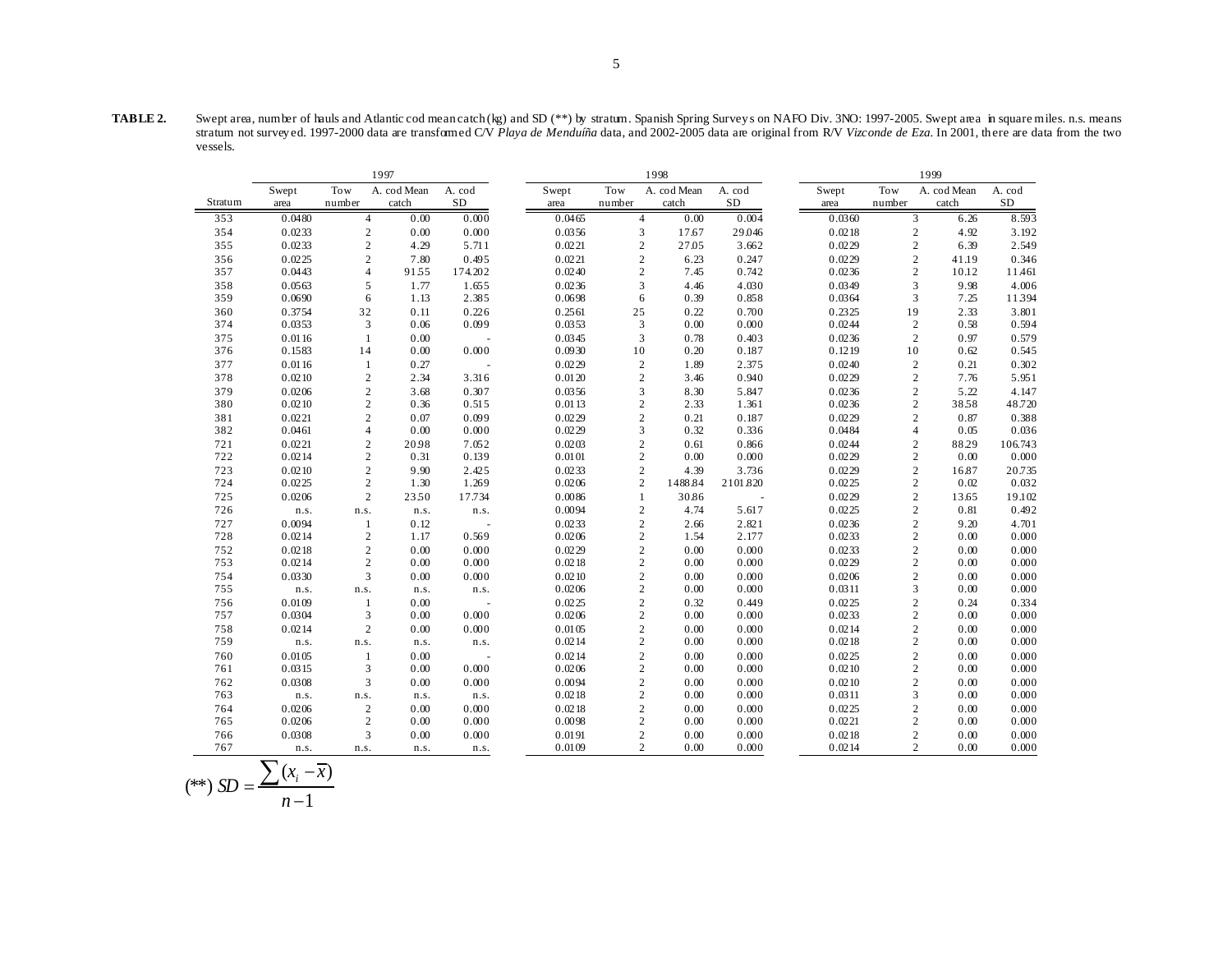**TABLE 2 (cont.).** Swept area, number of hauls and Atlantic cod mean catch (kg) and SD (\*\*) by stratum. Spanish Spring Surveys on NAFO Div. 3NO: 1997-2005. Swept area in square miles. n.s. means stratum not surveyed. 1997-2000 data are transformed C/V *Playa de Menduíña* data, and 2002-2005 data are original from R/V *Vizconde de Eza*. In 2001, there are data from the two vessels.

|            |                  |                                  | 2000         |                | 2001             |                                  |              |                |  |                  | 2002                             |              |                |  |  |
|------------|------------------|----------------------------------|--------------|----------------|------------------|----------------------------------|--------------|----------------|--|------------------|----------------------------------|--------------|----------------|--|--|
|            | Swept            | Tow                              | A. cod Mean  | A. cod         | Swept            | Tow                              | A. cod Mean  | A. cod         |  | Swept            | Tow                              | A. cod Mean  | A. cod         |  |  |
| Stratum    | area             | number                           | catch        | <b>SD</b>      | area             | number                           | catch        | ${\rm SD}$     |  | area             | number                           | catch        | ${\rm SD}$     |  |  |
| 353        | 0.0356           | 3                                | 8.59         | 9.984          | 0.0341           | 3                                | 7.33         | 8.145          |  | 0.0476           | 4                                | 0.00         | 0.003          |  |  |
| 354        | 0.0356           | $\mathfrak{Z}$                   | 18.44        | 27.099         | 0.0338           | 3                                | 16.07        | 3.315          |  | 0.0356           | 3                                | 0.01         | 0.012          |  |  |
| 355        | 0.0233           | $\overline{2}$                   | 94.83        | 76209          | 0.0240           | $\overline{c}$                   | 56.11        | 64.898         |  | 0.0236           | $\mathbf{2}$                     | 0.96         | 0.370          |  |  |
| 356        | 0.0225           | $\overline{2}$                   | 1634         | 17.172         | 0.0240           | $\overline{2}$                   | 149.60       | 76.650         |  | 0.0233           | $\overline{c}$                   | 15.20        | 10.889         |  |  |
| 357        | 0.0124           | $\mathbf{1}$                     | 9.15         |                | 0.0244           | $\overline{2}$                   | 27.20        | 36.062         |  | 0.0240           | $\overline{c}$                   | 6.65         | 1.909          |  |  |
| 358        | 0.0341           | 3                                | 184.88       | 194.829        | 0.0345           | 3                                | 3.42         | 2.592          |  | 0.0345           | 3                                | 2.63         | 1.429          |  |  |
| 359        | 0.0469           | $\overline{4}$                   | 18.26        | 17367          | 0.0803           | $7\phantom{.0}$                  | 176.35       | 433.935        |  | 0.0686           | 6                                | 2.72         | 3.436          |  |  |
| 360        | 0.2396           | 20                               | 2.16         | 3.561          | 0.2423           | 20                               | 1136         | 27.470         |  | 0.2865           | 25                               | 0.82         | 2.887          |  |  |
| 374        | 0.0240           | 2                                | 0.00         | 0.000          | 0.0240           | $\overline{2}$                   | 0.00         | 0.000          |  | 0.0345           | 3                                | 0.00         | 0.000          |  |  |
| 375        | 0.0244           | $\overline{2}$                   | 0.00         | 0.000          | 0.0338           | 3                                | 0.00         | 0.000          |  | 0.0353           | 3                                | 0.47         | 0.503          |  |  |
| 376        | 0.1200           | 10                               | 0.90         | 1.852          | 0.1155           | 10                               | 0.04         | 0.119          |  | 0.1140           | 10                               | 0.00         | 0.000          |  |  |
| 377        | 0.0229           | $\overline{2}$                   | 0.02         | 0.027          | 0.0229           | $\overline{2}$                   | 0.00         | 0.000          |  | 0.0229           | $\mathbf{2}$                     | 0.00         | 0.000          |  |  |
| 378        | 0.0233           | $\mathbf{2}$                     | 10.65        | 11.169         | 0.0236           | $\overline{2}$                   | 1198         | 15.726         |  | 0.0233           | $\mathbf{2}$                     | 1.45         | 2.051          |  |  |
| 379        | 0.0225           | $\sqrt{2}$                       | 41.12        | 54.683         | 0.0229           | $\overline{2}$                   | 9.54         | 9.001          |  | 0.0229           | $\overline{c}$                   | 24.83        | 32.492         |  |  |
| 380        | 0.0236           | $\mathbf{2}$                     | 8.21         | 3.236          | 0.0206           | $\overline{2}$                   | 6.00         | 2.895          |  | 0.0225           | $\mathbf{2}$                     | 0.31         | 0.035          |  |  |
| 381        | 0.0236           | $\overline{2}$                   | 1.74         | 0.730          | 0.0236           | $\overline{c}$                   | 0.66         | 0.891          |  | 0.0229           | $\overline{c}$                   | 0.04         | 0.057          |  |  |
| 382        | 0.0499           | $\overline{4}$                   | 0.71         | 0.561          | 0.0469           | $\overline{4}$                   | 0.12         | 0.145          |  | 0.0341           | 3                                | 0.04         | 0.076          |  |  |
| 721        | 0.0236           | $\overline{2}$                   | 2834         | 17.122         | 0.0248           | $\overline{2}$                   | 4.85         | 6.859          |  | 0.0233           | $\overline{c}$                   | 1.01         | 1.430          |  |  |
| 722        | 0.0218           | $\overline{2}$                   | 0.90         | 1.277          | 0.0233           | $\overline{c}$                   | 0.00         | 0.000          |  | 0.0236           | $\overline{c}$                   | 0.00         | 0.000          |  |  |
| 723        | 0.0248           | $\overline{2}$                   | 22.02        | 12.010         | 0.0240           | $\overline{2}$                   | 676.15       | 932.179        |  | 0.0233           | $\overline{c}$                   | 55.60        | 69.155         |  |  |
| 724        | 0.0233           | $\sqrt{2}$                       | 0.70         | 0.341          | 0.0353           | 3                                | 6.16         | 10.254         |  | 0.0225           | $\mathbf{2}$                     | 49.80        | 70.428         |  |  |
| 725        | 0.0210           | $\overline{c}$                   | 4.34         | 3.857          | 0.0116           | $\overline{2}$                   | 1367.61      | 1856.733       |  | 0.0225           | $\overline{c}$                   | 9.25         | 7.849          |  |  |
| 726        | 0.0221           | $\overline{2}$                   | 8.85         | 12.221         | 0.0116           | $\overline{c}$                   | 1.83         | 2.593          |  | 0.0214           | $\overline{c}$                   | 1122.95      | 1569289        |  |  |
| 727        | 0.0210           | $\overline{c}$                   | 9.16         | 10.803         | 0.0225           | $\sqrt{2}$                       | 10.40        | 4.810          |  | 0.0233           | $\mathbf{2}$                     | 2.80         | 3.960          |  |  |
| 728        | 0.0210           | $\sqrt{2}$                       | 0.90         | 1.267          | 0.0229           | $\sqrt{2}$                       | 0.00         | 0.000          |  | 0.0229           | $\overline{c}$                   | 21.40        | 30.264         |  |  |
| 752        | 0.0206           | $\overline{c}$                   | 0.00         | 0.000          | 0.0210           | $\overline{c}$                   | 0.00         | 0.000          |  | 0.0116           | $\mathbf{1}$                     | 0.00         | 0.000          |  |  |
| 753        | 0.0218           | $\sqrt{2}$                       | 0.00         | 0.000          | 0.0214           | $\sqrt{2}$                       | 0.00         | 0.000          |  | 0.0229           | $\mathbf{2}$                     | 0.00         | 0.000          |  |  |
| 754        | 0.0195           | $\overline{2}$                   | 0.00         | 0.000          | 0.0195           | $\overline{c}$                   | 0.00         | 0.000          |  | 0.0341           | 3                                | 0.00         | 0.000          |  |  |
| 755        | 0.0431           | $\overline{4}$                   | 0.00         | 0.000          | 0.0416           | $\overline{4}$                   | 0.00         | 0.000          |  | 0.0338           | 3                                | 0.00         | 0.000          |  |  |
| 756        | 0.0203           | $\sqrt{2}$                       | 0.36         | 0.257          | 0.0113           | $\overline{2}$                   | 0.04         | 0.057          |  | 0.0229           | $\mathbf{2}$                     | 0.00         | 0.000          |  |  |
| 757        | 0.0214           | $\sqrt{2}$                       | 0.00         | 0.000          | 0.0233           | $\overline{c}$                   | 0.00         | 0.000          |  | 0.0225           | $\mathbf{2}$                     | 64.40        | 91.075         |  |  |
| 758        | 0.0210           | $\sqrt{2}$                       | 0.00         | 0.000          | 0.0218           | $\overline{c}$                   | 0.00         | 0.000          |  | 0.0225           | $\overline{c}$                   | 2.80         | 3.960          |  |  |
| 759        | 0.0210           | $\sqrt{2}$                       | 0.00         | 0.000          | 0.0221           | $\overline{c}$                   | 0.00         | 0.000          |  | 0.0225           | $\mathbf{2}$                     | 0.00         | 0.000          |  |  |
| 760<br>761 | 0.0210<br>0.0221 | $\sqrt{2}$<br>$\overline{c}$     | 0.00<br>0.00 | 0.000<br>0.000 | 0.0229<br>0.0225 | $\overline{c}$<br>$\overline{c}$ | 0.00         | 0.000<br>0.000 |  | 0.0229<br>0.0225 | $\overline{c}$<br>$\mathbf{2}$   | 0.00<br>0.17 | 0.000<br>0.236 |  |  |
|            |                  |                                  |              |                |                  |                                  | 0.00         |                |  |                  |                                  |              |                |  |  |
| 762<br>763 | 0.0203<br>0.0416 | $\overline{2}$<br>$\overline{4}$ | 0.00         | 0.000<br>2.170 | 0.0116<br>0.0330 | $\overline{c}$<br>3              | 0.00         | 0.000<br>0.000 |  | 0.0225<br>0.0225 | $\overline{c}$<br>$\overline{c}$ | 0.15<br>0.00 | 0.212<br>0.000 |  |  |
| 764        | 0.0218           | $\overline{2}$                   | 1.08         | 0.000          | 0.0240           | $\overline{2}$                   | 0.00         | 0.000          |  | 0.0236           | $\overline{c}$                   | 0.00         | 0.000          |  |  |
| 765        | 0.0203           | $\overline{2}$                   | 0.00<br>0.00 | 0.000          | 0.0113           | $\overline{c}$                   | 0.00<br>0.00 | 0.000          |  | 0.0236           | $\overline{c}$                   | 0.00         | 0.000          |  |  |
|            |                  |                                  |              |                |                  |                                  |              |                |  |                  |                                  |              |                |  |  |
| 766<br>767 | 0.0214<br>0.0210 | $\overline{2}$<br>$\overline{2}$ | 0.00         | 0.000<br>0.000 | 0.0203<br>0.0225 | $\overline{c}$<br>$\overline{c}$ | 0.00         | 0.000<br>0.000 |  | 0.0233<br>0.0229 | $\mathbf{2}$<br>$\overline{2}$   | 0.00<br>0.00 | 0.000<br>0.000 |  |  |
|            |                  |                                  | 0.00         |                |                  |                                  | 0.00         |                |  |                  |                                  |              |                |  |  |

$$
(**) SD = \frac{\sum (x_i - \overline{x})}{n-1}
$$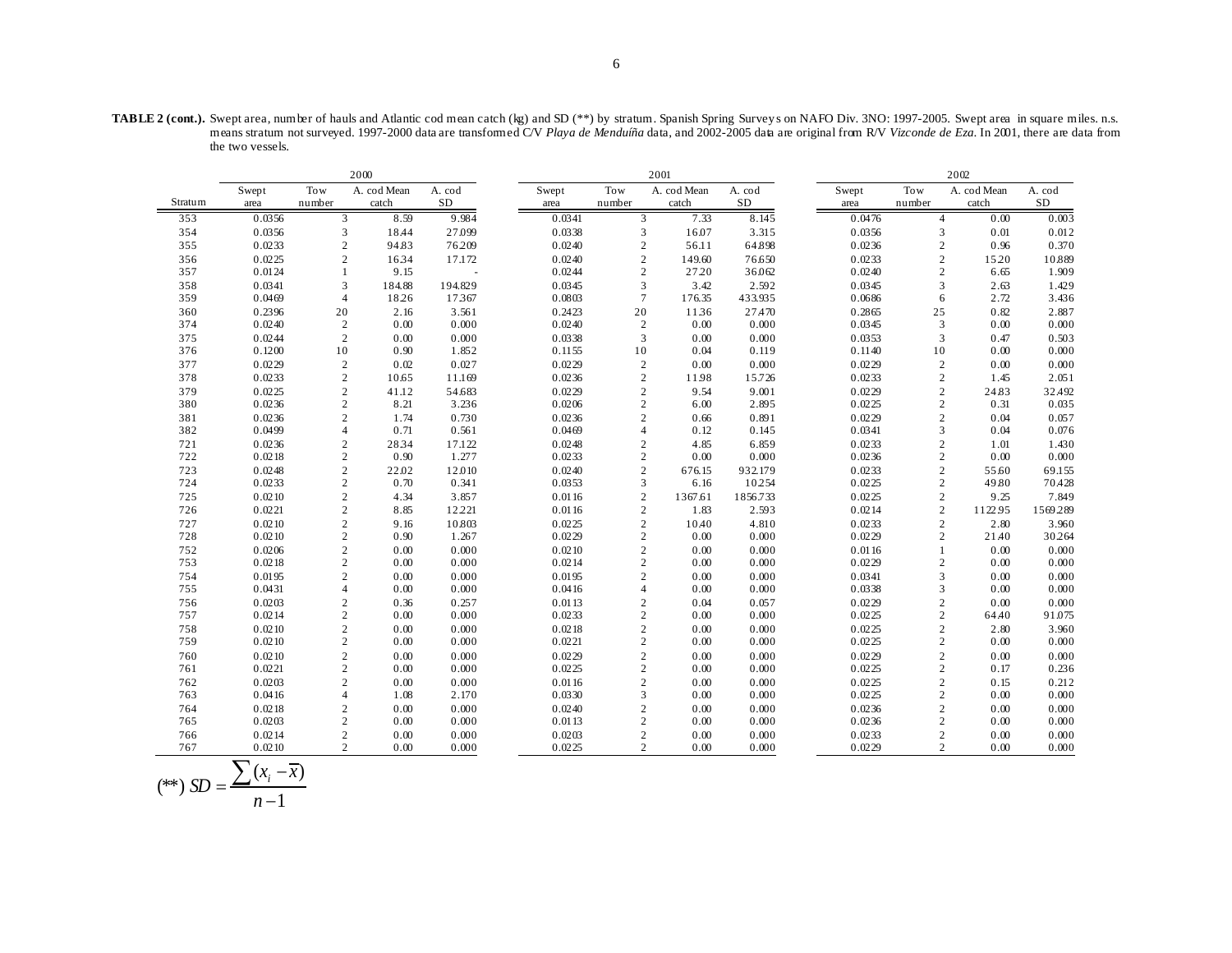| TABLE 2 (cont.). | Swept area, number of hauls and Atlantic cod mean catch (kg) and SD (**) by stratum. Spanish Spring Surveys on NAFO Div. 3NO: 1997-2005. Swept area in square miles.     |
|------------------|--------------------------------------------------------------------------------------------------------------------------------------------------------------------------|
|                  | n.s. means stratum not surveyed. 1997-2000 data are transformed C/V Playa de Menduíña data, and 2002-2005 data are original from R/V Vizconde de Eza. In 2001, there are |
|                  | data from the two vessels.                                                                                                                                               |

|            | 2003             |                              |                                |                |    | 2004<br>2005         |                              |              |                |  |                  |                                |              |            |
|------------|------------------|------------------------------|--------------------------------|----------------|----|----------------------|------------------------------|--------------|----------------|--|------------------|--------------------------------|--------------|------------|
|            | Swept            | Tow                          | A. cod Mean A. cod Mean A. cod |                |    | Swept                | Tow                          | A. cod Mean  | A. cod         |  | Swept            | Tow                            | A. cod Mean  | A. cod     |
| Stratum    | area             | number                       | catch                          | catch          | SD | area                 | number                       | catch        | $\rm SD$       |  | area             | number                         | catch        | ${\rm SD}$ |
| 353        | 0.0334           | 3                            | 0.00                           | 0.000          |    | 0.033750             | 3                            | 10.21        | 8.691          |  | 0.0353           | 3                              | 4.20         | 3.962      |
| 354        | 0.0338           | 3                            | 7.63                           | 13.221         |    | 0.034500             | 3                            | 4.76         | 3.335          |  | 0.0353           | 3                              | 6.76         | 8.311      |
| 355        | 0.0229           | 2                            | 3.02                           | 2.390          |    | 0.022875             | $\overline{2}$               | 5.09         | 3.267          |  | 0.0225           | $\overline{c}$                 | 1.97         | 0.255      |
| 356        | 0.0225           | $\overline{c}$               | 15.61                          | 1.605          |    | 0.022125             | $\overline{2}$               | 2.97         | 0.714          |  | 0.0233           | $\overline{c}$                 | 1.43         | 1.478      |
| 357        | 0.0229           | 2                            | 5.28                           | 7.460          |    | 0.022875             | $\overline{c}$               | 1330         | 17.727         |  | 0.0233           | $\mathbf{2}$                   | 3.98         | 4.603      |
| 358        | 0.0338           | 3                            | 207.22                         | 260.186        |    | 0.033000             | 3                            | 14.41        | 12.455         |  | 0.0349           | 3                              | 22.75        | 17967      |
| 359        | 0.0791           | $7\phantom{.0}$              | 1.03                           | 1.522          |    | 0.079125             | $\overline{7}$               | 29.83        | 54.712         |  | 0.0814           | $\tau$                         | 5731         | 134.609    |
| 360        | 0.2254           | 20                           | 1.14                           | 2.952          |    | 0.231000             | 20                           | 3.55         | 4.484          |  | 0.2325           | 20                             | 2.47         | 4.698      |
| 374        | 0.0225           | 2                            | 0.00                           | 0.000          |    | 0.023250             | $\overline{2}$               | 0.00         | 0.000          |  | 0.0229           | $\overline{2}$                 | 0.11         | 0.148      |
| 375        | 0.0330           | $\overline{3}$               | 0.48                           | 0.826          |    | 0.033750             | 3                            | 0.05         | 0.081          |  | 0.0349           | 3                              | 0.00         | 0.000      |
| 376        | 0.1125           | 10                           | 0.65                           | 1.987          |    | 0.116625             | 10                           | 0.60         | 0.733          |  | 0.1174           | 10                             | 0.76         | 0.963      |
| 377        | 0.0225           | $\overline{2}$               | 1.25                           | 1.768          |    | 0.021750             | $\overline{c}$               | 19.60        | 24.020         |  | 0.0233           | $\overline{2}$                 | 61.19        | 64.955     |
| 378        | 0.0225           | $\overline{c}$               | 19.18                          | 19.141         |    | 0.022500             | $\overline{c}$               | 17.75        | 3.989          |  | 0.0225           | $\sqrt{2}$                     | 8.59         | 10.087     |
| 379        | 0.0229           | 2                            | 4.35                           | 0.481          |    | 0.012375             |                              | 23.95        |                |  | 0.0236           | $\mathbf{2}$                   | 5.70         | 7.078      |
| 380        | 0.0229           | 2                            | 1.09                           | 0.976          |    | 0.022125             | $\overline{2}$               | 7.77         | 2.305          |  | 0.0229           | $\mathbf{2}$                   | 2753         | 24.784     |
| 381        | 0.0229           | $\overline{2}$               | 0.00                           | 0.000          |    | 0.022500             | $\overline{2}$               | 5.47         | 4.150          |  | 0.0233           | $\overline{c}$                 | 3.63         | 3.765      |
| 382        | 0.0454           | $\overline{4}$               | 0.00                           | 0.000          |    | 0.046125             | $\overline{4}$               | 0.47         | 0.888          |  | 0.0458           | $\overline{4}$                 | 0.97         | 0.639      |
| 721        | 0.0225           | $\overline{2}$               | 9.40                           | 13287          |    | 0.022125             | $\overline{c}$               | 2.20         | 3.111          |  | 0.0229           | $\overline{c}$                 | 0.00         | 0.000      |
| 722        | 0.0221           | $\sqrt{2}$                   | 1.73                           | 2.447          |    | 0.021750             | $\sqrt{2}$                   | 0.00         | 0.000          |  | 0.0233           | $\overline{c}$                 | 0.00         | 0.000      |
| 723        | 0.0229           | $\overline{2}$               | 0.65                           | 0.919          |    | 0.022875             | $\overline{2}$               | 1.94         | 2.744          |  | 0.0233           | $\overline{c}$                 | 0.00         | 0.000      |
| 724        | 0.0225           | 2                            | 10.46                          | 14.786         |    | 0.021375             | $\overline{c}$               | 0.00         | 0.000          |  | 0.0225           | $\mathbf{2}$                   | 0.00         | 0.000      |
| 725        | 0.0229           | $\overline{2}$               | 2.17                           | 3.062          |    | 0.022500             | $\overline{c}$               | 0.29         | 0.403          |  | 0.0236           | $\sqrt{2}$                     | 1.47         | 2.073      |
| 726        | 0.0225           | 2                            | 0.00                           | 0.000          |    | 0.022500             | $\overline{2}$               | 0.00         | 0.000          |  | 0.0113           | $\mathbf{1}$                   | 0.00         |            |
| 727        | 0.0218           | $\overline{c}$               | 7.45                           | 9.405          |    | 0.023250             | $\overline{2}$               | 0.00         | 0.000          |  | 0.0229           | $\mathbf{2}$                   | 0.00         | 0.000      |
| 728        | 0.0225           | $\overline{2}$               | 0.00                           | 0.000          |    | 0.018000             | $\overline{2}$               | 0.00         | 0.000          |  | 0.0109           | $\mathbf{1}$                   | 0.00         |            |
| 752        | 0.0229           | $\overline{2}$               | 0.00                           | 0.000          |    | 0.021375             | $\overline{c}$               | 0.00         | 0.000          |  | 0.0236           | $\mathbf{2}$                   | 0.00         | 0.000      |
| 753        | 0.0229           | $\overline{c}$               | 0.00                           | 0.000          |    | 0.021750             | $\overline{2}$               | 0.00         | 0.000          |  | 0.0225           | $\mathbf{2}$                   | 0.00         | 0.000      |
| 754        | 0.0218           | $\overline{2}$               | 0.00                           | 0.000          |    | 0.021375             | $\overline{c}$               | 0.00         | 0.000          |  | 0.0225           | $\overline{c}$                 | 0.00         | 0.000      |
| 755        | 0.0221           | $\overline{2}$               | 0.00                           | 0.000          |    | 0.031875             | 3                            | 0.00         | 0.000          |  | 0.0450           | $\overline{4}$                 | 0.00         | 0.000      |
| 756        | 0.0221           | $\overline{2}$               | 0.00                           | 0.000          |    | 0.021750             | $\overline{2}$               | 0.00         | 0.000          |  | 0.0233           | $\overline{c}$                 | 0.00         | 0.000      |
| 757        | 0.0221           | $\overline{2}$               | 0.00                           | 0.000          |    | 0.021750             | $\overline{2}$               | 0.00         | 0.000          |  | 0.0225           | $\sqrt{2}$                     | 0.00         | 0.000      |
| 758        | 0.0221           | $\overline{2}$               | 0.00                           | 0.000          |    | 0.021375             | $\overline{2}$               | 0.00         | 0.000          |  | 0.0225           | $\sqrt{2}$                     | 0.00         | 0.000      |
| 759        | 0.0113           | $\mathbf{1}$                 | 0.00                           |                |    | 0.021375             | $\overline{2}$               | 0.00         | 0.000          |  | 0.0229           | 2                              | 0.00         | 0.000      |
| 760        | 0.0218           | $\overline{2}$               | 0.00                           | 0.000          |    | 0.022125             | $\overline{c}$               | 0.00         | 0.000          |  | 0.0229           | $\sqrt{2}$                     | 0.00         | 0.000      |
| 761        | 0.0225           | $\overline{c}$               | 0.00                           | 0.000          |    | 0.022125             | $\overline{2}$               | 0.00         | 0.000          |  | 0.0221           | $\mathbf{2}$                   | 0.00         | 0.000      |
| 762        | 0.0225           | $\overline{2}$               | 0.00                           | 0.000          |    | 0.023250             | $\overline{2}$<br>3          | 0.00         | 0.000          |  | 0.0225           | $\mathbf{2}$                   | 0.00         | 0.000      |
| 763        | 0.0311           | 3                            | 0.00                           | 0.000          |    | 0.032625             |                              | 0.00         | 0.000          |  | 0.0334           | 3                              | 0.00         | 0.000      |
| 764        | 0.0221           | $\overline{2}$               | 0.00                           | 0.000          |    | 0.022875             | $\overline{2}$               | 0.00         | 0.000          |  | 0.0233           | $\overline{c}$                 | 0.00         | 0.000      |
| 765        | 0.0113           | 1                            | 0.00                           |                |    | 0.022500             | $\overline{2}$               | 0.00         | 0.000          |  | 0.0229           | $\overline{c}$                 | 0.00         | 0.000      |
| 766<br>767 | 0.0225<br>0.0229 | $\sqrt{2}$<br>$\overline{2}$ | 0.00<br>0.00                   | 0.000<br>0.000 |    | 0.022500<br>0.021750 | $\sqrt{2}$<br>$\overline{2}$ | 0.00<br>0.00 | 0.000<br>0.000 |  | 0.0229<br>0.0113 | $\overline{c}$<br>$\mathbf{1}$ | 0.00<br>0.00 | 0.000      |
|            |                  |                              |                                |                |    |                      |                              |              |                |  |                  |                                |              |            |
|            |                  |                              |                                |                |    |                      |                              |              |                |  |                  |                                |              |            |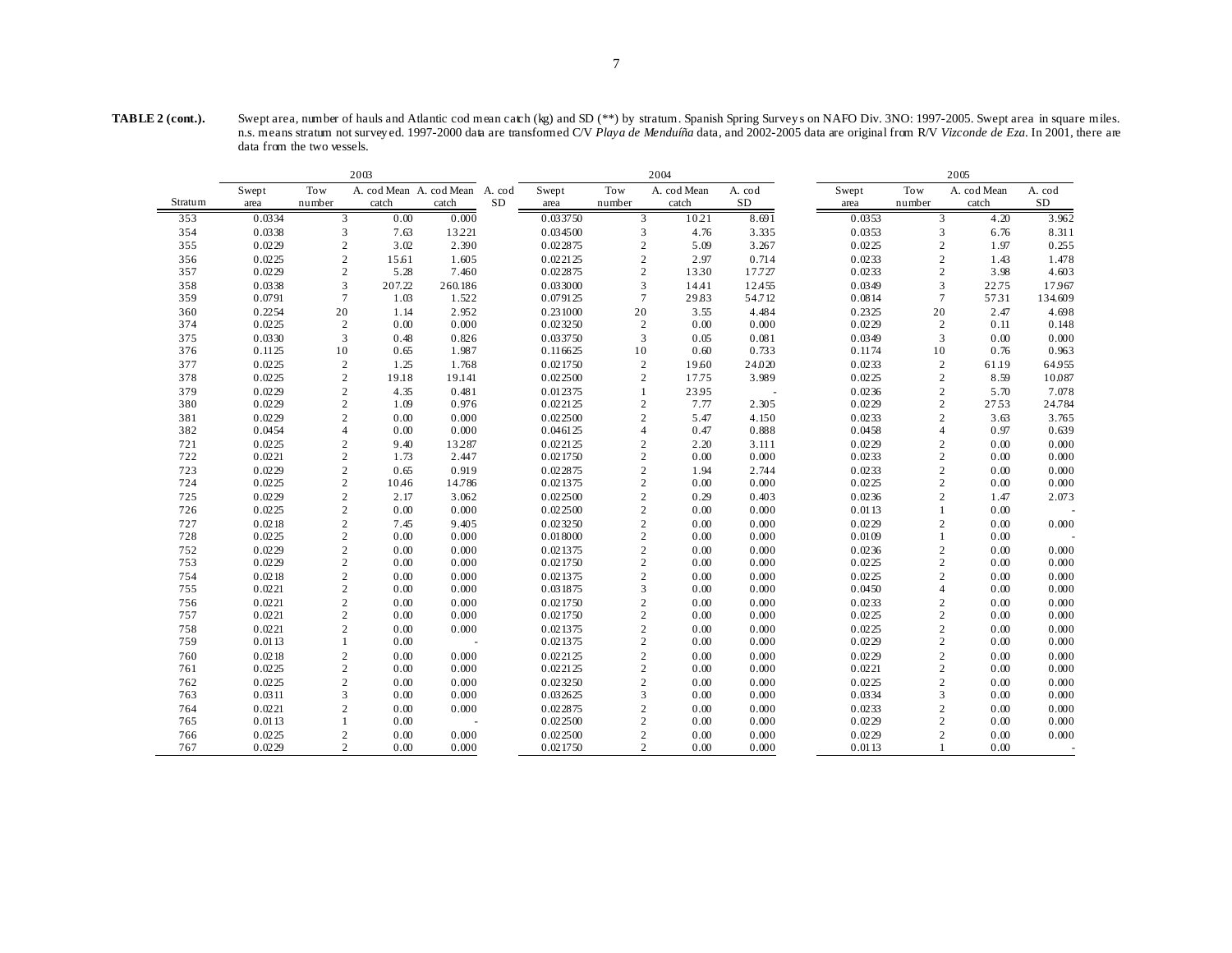**TABLE 3.** Stratified mean catches (Kg) by stratum and year and SD by year of Atlantic cod (1997-2005). n.s. means stratum not surveyed. 1997-2000 data are transformed C/V *Playa de Menduíña* data (by FPC). 2002-2005 data are original from R/V *Vizconde de Eza*. In 2001, there are data from the two vessels.

| Stratum      | 1997                    | 1998      | 1999     | 2000     | 2001      | 2002     | 2003     | 2004     | 2005     |
|--------------|-------------------------|-----------|----------|----------|-----------|----------|----------|----------|----------|
| 353          | 0.00                    | 0.59      | 168429   | 2310.56  | 1972.67   | 0.40     | 0.00     | 2746.49  | 1129.80  |
| 354          | 0.00                    | 4347.10   | 1209.44  | 4536.47  | 3954.04   | 1.64     | 1877.80  | 1172.11  | 1662.39  |
| 355          | 317.46                  | 2001.63   | 472.57   | 701736   | 4152.14   | 71.15    | 223.48   | 376.66   | 145.78   |
| 356          | 366.75                  | 292.75    | 1935.74  | 768.05   | 7031.20   | 714.40   | 733.44   | 139.36   | 66.98    |
| 357          | 15014.55                | 122235    | 1659.07  | 1500.68  | 4460.80   | 1090.60  | 865.10   | 218038   | 651.90   |
| 358          | 397.76                  | 1002.53   | 2246.51  | 41597.12 | 768.75    | 592.50   | 46625.25 | 3241.50  | 511950   |
| 359          | 473.87                  | 164.50    | 3052.91  | 7687.04  | 74245.15  | 1146.52  | 435.31   | 12557.95 | 24128.71 |
| 360          | 301.58                  | 616.24    | 6478.57  | 601733   | 31605.14  | 2283.17  | 3169.28  | 9886.61  | 6869.14  |
| 374          | 12.23                   | 0.00      | 124.31   | 0.00     | 0.00      | 0.00     | 0.00     | 0.00     | 22.47    |
| 375          | $0.00\,$                | 211.79    | 261.73   | 0.00     | 0.00      | 126.47   | 129.18   | 12.65    | $0.00\,$ |
| 376          | $0.00\,$                | 263.27    | 822.50   | 1202.94  | 50.03     | 0.00     | 864.70   | 801.87   | 1010.91  |
| 377          | 2659                    | 188.96    | 2135     | 1.92     | 0.00      | 0.00     | 125.00   | 1959.50  | 6119.00  |
| 378          | 325.88                  | 481.53    | 1078.58  | 1480.09  | 166522    | 201.55   | 266533   | 246656   | 119436   |
| 379          | 390.21                  | 880.31    | 553.41   | 4358.29  | 1010.71   | 2631.45  | 461.10   | 2538.70  | 603.67   |
| 380          | 34.94                   | 223.39    | 370359   | 788.08   | 576.11    | 30.19    | 104.64   | 745.92   | 2642.40  |
| 381          | 10.08                   | 3036      | 125.22   | 250.68   | 95.74     | 5.76     | 0.00     | 787.90   | 523.08   |
| 382          | $0.00\,$                | 108.42    | 18.00    | 243.65   | 41.41     | 14.98    | 0.00     | 160.78   | 332.28   |
| 721          | 136356                  | 39.80     | 5738.57  | 184235   | 315.25    | 65.75    | 610.68   | 143.00   | 0.00     |
| 722          | 26.16                   | 0.00      | 0.00     | 75.84    | $0.00\,$  | $0.00\,$ | 145.32   | 0.00     | 0.00     |
| 723          | 1534.94                 | 680.69    | 2614.28  | 3413.20  | 10480325  | 8618.00  | 100.75   | 300.70   | 0.00     |
| 724          | 161.20                  | 184615.64 | 2.82     | 87.21    | 764.25    | 6175.20  | 1296.42  | 0.00     | 0.00     |
| 725          | 2467.77                 | 3240.64   | 1432.94  | 455.78   | 143598.88 | 971.25   | 227.33   | 29.93    | 153.93   |
| 726          | $\mathbf{n}.\mathbf{s}$ | 341.39    | 58.07    | 637.55   | 132.02    | 80852.04 | 0.00     | 0.00     | 0.00     |
| 727          | 11.42                   | 255.30    | 883.49   | 879.12   | 998.37    | 268.80   | 715.20   | 0.00     | 0.00     |
| 728          | 91.43                   | 120.09    | 0.00     | 69.87    | 0.00      | 166920   | 0.00     | 0.00     | 0.00     |
| 752          | 0.00                    | 0.00      | 0.00     | 0.00     | 0.00      | 0.00     | 0.00     | 0.00     | 0.00     |
| 753          | 0.00                    | 0.00      | 0.00     | 0.00     | 0.00      | 0.00     | 0.00     | 0.00     | 0.00     |
| 754          | 0.00                    | 0.00      | 0.00     | 0.00     | 0.00      | 0.00     | 0.00     | 0.00     | 0.00     |
| 755          | $\mathbf{n}.\mathbf{s}$ | 0.00      | 0.00     | 0.00     | 0.00      | 0.00     | 0.00     | 0.00     | 0.00     |
| 756          | 0.00                    | 32.07     | 23.86    | 36.40    | 4.04      | $0.00\,$ | 0.00     | 0.00     | 0.00     |
| 757          | 0.00                    | 0.00      | 0.00     | 0.00     | 0.00      | 6568.80  | 0.00     | 0.00     | 0.00     |
| 758          | 0.00                    | 0.00      | 0.00     | 0.00     | 0.00      | 277.20   | 0.00     | 0.00     | 0.00     |
| 759          | $\mathbf{n}.\mathbf{s}$ | 0.00      | 0.00     | 0.00     | 0.00      | 0.00     | 0.00     | 0.00     | 0.00     |
| 760          | 0.00                    | 0.00      | 0.00     | 0.00     | 0.00      | 0.00     | 0.00     | 0.00     | 0.00     |
| 761          | 0.00                    | $0.00\,$  | 0.00     | 0.00     | 0.00      | 2856     | $0.00\,$ | 0.00     | 0.00     |
| 762          | $0.00\,$                | 0.00      | 0.00     | $0.00\,$ | $0.00\,$  | 31.80    | 0.00     | 0.00     | 0.00     |
| 763          | $\mathbf{n}.\mathbf{s}$ | 0.00      | 0.00     | 283.12   | 0.00      | 0.00     | 0.00     | 0.00     | 0.00     |
| 764          | 0.00                    | 0.00      | 0.00     | 0.00     | 0.00      | 0.00     | 0.00     | 0.00     | 0.00     |
| 765          | 0.00                    | 0.00      | 0.00     | 0.00     | 0.00      | $0.00\,$ | 0.00     | 0.00     | 0.00     |
| 766          | 0.00                    | 0.00      | 0.00     | 0.00     | 0.00      | 0.00     | 0.00     | 0.00     | 0.00     |
| 767          | $\mathbf{n}.\mathbf{s}$ | 0.00      | 0.00     | 0.00     | 0.00      | 0.00     | 0.00     | 0.00     | 0.00     |
|              |                         |           |          |          |           |          |          |          |          |
| <b>TOTAL</b> | 23328.40                | 20136135  | 36201.79 | 87540.73 | 382245.17 | 11443738 | 61375.29 | 42248.54 | 52376.29 |
|              | 2.50                    | 19.47     | 3.50     | 8.46     | 36.96     | 11.07    | 5.93     | 4.09     | 5.06     |
| S.D.         | 1.54                    | 17.82     | 0.75     | 2.58     | 17.97     | 7.82     | 3.29     | 0.95     | 2.16     |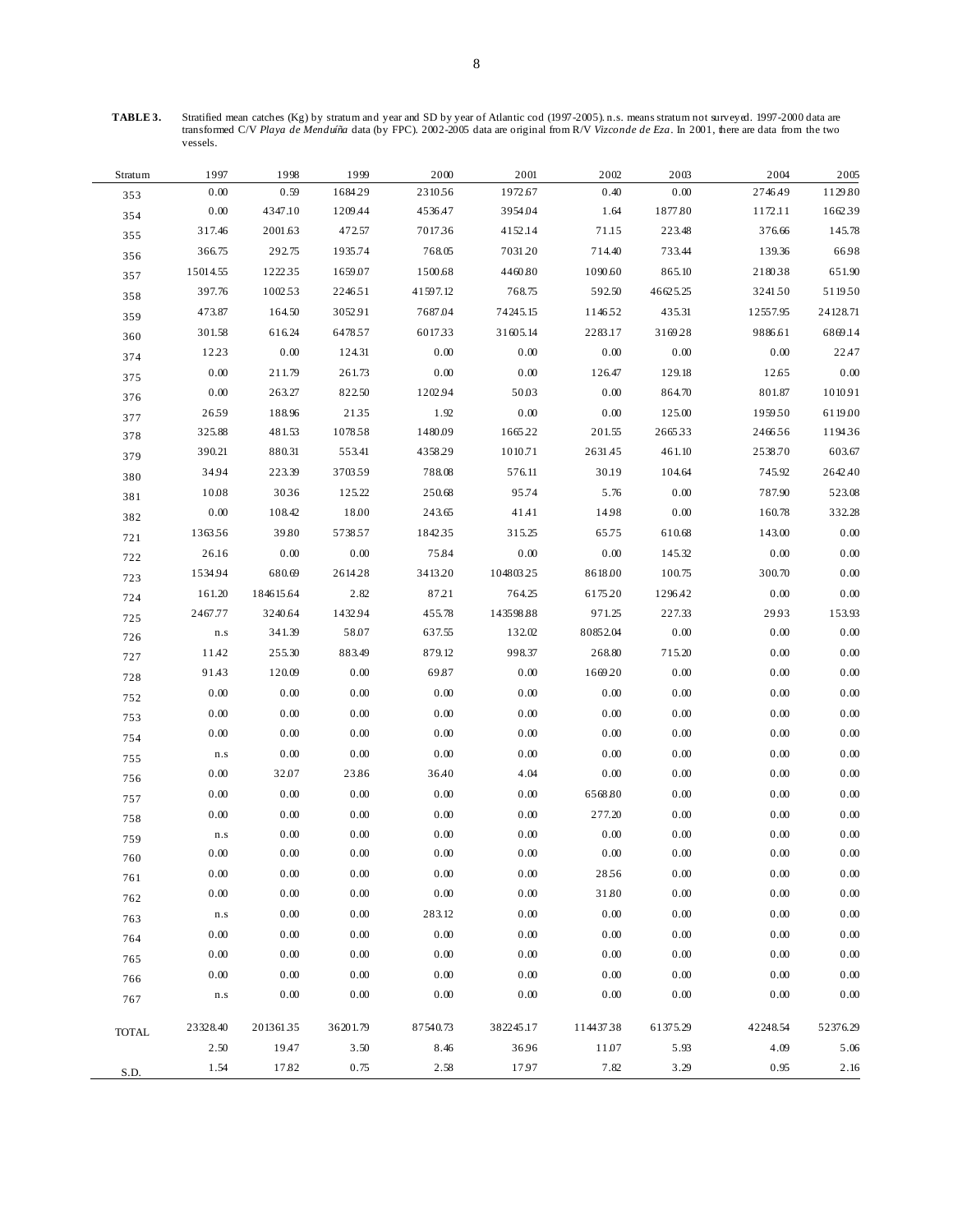**TABLE 4.** Survey estimates (by the swept area method) of Atlantic cod biomass (t) and SD by stratum and year on NAFO Div. 3NO. n.s. means stratum not surveyed. 1997-2000 data are transformed C/V *Playa de Menduíña* data. 2002-2005 data are original from R/V *Vizconde de Eza*. In 2001, there are data from the two vessels.

| Stratum      | 1997             | 1998                        | 1999             | 2000             | 2001             | 2002                        | 2003             | 2004             | 2005             |
|--------------|------------------|-----------------------------|------------------|------------------|------------------|-----------------------------|------------------|------------------|------------------|
| 353          | $\boldsymbol{0}$ | $\boldsymbol{0}$            | 140              | 195              | 173              | $\boldsymbol{0}$            | $\boldsymbol{0}$ | 244              | 96               |
| 354          | $\boldsymbol{0}$ | 366                         | 111              | 382              | 351              | $\boldsymbol{0}$            | 167              | 102              | 141              |
| 355          | 27               | 181                         | 41               | 604              | 346              | 6                           | $20\,$           | 33               | 13               |
| 356          | 33               | $26\,$                      | 169              | 68               | 586              | 61                          | 65               | 13               | 6                |
| 357          | 1357             | 102                         | 140              | 121              | 366              | 91                          | $76\,$           | 191              | 56               |
| 358          | 35               | 86                          | 194              | 3657             | 67               | 52                          | 4144             | 295              | 440              |
| 359          | 41               | 14                          | 252              | 656              | 6476             | 100                         | 39               | 1111             | 2076             |
| 360          | 26               | 53                          | 529              | 502              | 2609             | 199                         | 281              | 856              | 591              |
| 374          | $\mathbf{1}$     | $\boldsymbol{0}$            | 10               | $\boldsymbol{0}$ | $\boldsymbol{0}$ | $\boldsymbol{0}$            | $\boldsymbol{0}$ | $\boldsymbol{0}$ | $\boldsymbol{2}$ |
| 375          | $\boldsymbol{0}$ | 18                          | $2\sqrt{2}$      | $\boldsymbol{0}$ | $\boldsymbol{0}$ | 11                          | $12\,$           | $\,1$            | $\boldsymbol{0}$ |
| 376          | $\boldsymbol{0}$ | 23                          | 67               | 100              | $\overline{4}$   | $\boldsymbol{0}$            | 77               | 69               | 86               |
| 377          | $\sqrt{2}$       | 17                          | $\sqrt{2}$       | $\boldsymbol{0}$ | $\boldsymbol{0}$ | $\boldsymbol{0}$            | 11               | 180              | 526              |
| 378          | 31               | 41                          | 95               | 127              | 141              | 17                          | 237              | 219              | 106              |
| 379          | 38               | 74                          | 47               | 387              | 88               | 230                         | 40               | 205              | 51               |
| 380          | 3                | 20                          | 314              | 67               | 56               | $\ensuremath{\mathfrak{Z}}$ | 9                | 67               | 231              |
| 381          | $\,1$            | $\ensuremath{\mathfrak{Z}}$ | 11               | 21               | $\,$ 8 $\,$      | $\,1$                       | $\boldsymbol{0}$ | 70               | 45               |
| 382          | $\boldsymbol{0}$ | 10                          | $\mathbf{1}$     | 20               | $\overline{4}$   | $\mathbf{1}$                | $\boldsymbol{0}$ | 14               | 29               |
| 721          | 123              | $\overline{4}$              | 471              | 156              | $25\,$           | $\sqrt{6}$                  | 54               | 13               | $\boldsymbol{0}$ |
| 722          | $\sqrt{2}$       | $\boldsymbol{0}$            | $\boldsymbol{0}$ | $\boldsymbol{7}$ | $\boldsymbol{0}$ | $\boldsymbol{0}$            | 13               | $\boldsymbol{0}$ | $\boldsymbol{0}$ |
| 723          | 146              | 59                          | 229              | 276              | 8734             | 741                         | 9                | 26               | $\boldsymbol{0}$ |
| 724          | 14               | 17902                       | $\boldsymbol{0}$ | $\,$ 8 $\,$      | 65               | 549                         | 115              | $\boldsymbol{0}$ | $\boldsymbol{0}$ |
| 725          | 239              | 376                         | 125              | 43               | 12347            | 86                          | 20               | 3                | 13               |
| 726          | n.s.             | 33                          | $\sqrt{5}$       | 58               | $1\,1$           | 7565                        | $\boldsymbol{0}$ | $\boldsymbol{0}$ | $\boldsymbol{0}$ |
| 727          | $\mathbf{1}$     | $2\sqrt{2}$                 | 75               | 84               | 89               | 23                          | 66               | $\boldsymbol{0}$ | $\boldsymbol{0}$ |
| 728          | 9                | 12                          | $\boldsymbol{0}$ | $\overline{7}$   | $\boldsymbol{0}$ | 146                         | $\boldsymbol{0}$ | $\boldsymbol{0}$ | $\boldsymbol{0}$ |
| 752          | $\boldsymbol{0}$ | $\boldsymbol{0}$            | $\boldsymbol{0}$ | $\boldsymbol{0}$ | $\boldsymbol{0}$ | $\boldsymbol{0}$            | $\boldsymbol{0}$ | $\boldsymbol{0}$ | $\boldsymbol{0}$ |
| 753          | $\mathbf{0}$     | $\boldsymbol{0}$            | $\boldsymbol{0}$ | $\boldsymbol{0}$ | $\boldsymbol{0}$ | $\boldsymbol{0}$            | $\boldsymbol{0}$ | $\boldsymbol{0}$ | $\boldsymbol{0}$ |
| 754          | $\boldsymbol{0}$ | $\boldsymbol{0}$            | $\boldsymbol{0}$ | $\boldsymbol{0}$ | $\boldsymbol{0}$ | $\boldsymbol{0}$            | $\boldsymbol{0}$ | $\boldsymbol{0}$ | $\boldsymbol{0}$ |
| 755          | n.s.             | $\boldsymbol{0}$            | $\boldsymbol{0}$ | $\boldsymbol{0}$ | $\boldsymbol{0}$ | $\boldsymbol{0}$            | $\boldsymbol{0}$ | $\boldsymbol{0}$ | $\boldsymbol{0}$ |
| 756          | $\boldsymbol{0}$ | $\mathfrak{Z}$              | $\overline{c}$   | $\overline{4}$   | $\boldsymbol{0}$ | $\boldsymbol{0}$            | $\boldsymbol{0}$ | $\boldsymbol{0}$ | $\boldsymbol{0}$ |
| 757          | $\mathbf{0}$     | $\boldsymbol{0}$            | $\mathbf{0}$     | $\boldsymbol{0}$ | $\boldsymbol{0}$ | 584                         | $\boldsymbol{0}$ | $\boldsymbol{0}$ | $\boldsymbol{0}$ |
| 758          | $\boldsymbol{0}$ | $\boldsymbol{0}$            | $\boldsymbol{0}$ | $\boldsymbol{0}$ | $\boldsymbol{0}$ | 25                          | $\boldsymbol{0}$ | $\boldsymbol{0}$ | $\boldsymbol{0}$ |
| 759          | n.s.             | $\boldsymbol{0}$            | $\boldsymbol{0}$ | $\boldsymbol{0}$ | $\boldsymbol{0}$ | $\boldsymbol{0}$            | $\boldsymbol{0}$ | $\boldsymbol{0}$ | $\boldsymbol{0}$ |
| 760          | $\boldsymbol{0}$ | $\boldsymbol{0}$            | $\boldsymbol{0}$ | $\boldsymbol{0}$ | $\boldsymbol{0}$ | $\boldsymbol{0}$            | $\boldsymbol{0}$ | $\boldsymbol{0}$ | $\boldsymbol{0}$ |
| 761          | $\boldsymbol{0}$ | $\boldsymbol{0}$            | $\boldsymbol{0}$ | $\boldsymbol{0}$ | $\boldsymbol{0}$ | $\mathfrak{Z}$              | $\boldsymbol{0}$ | $\boldsymbol{0}$ | $\boldsymbol{0}$ |
| 762          | $\boldsymbol{0}$ | $\boldsymbol{0}$            | $\boldsymbol{0}$ | $\boldsymbol{0}$ | $\boldsymbol{0}$ | $\ensuremath{\mathfrak{Z}}$ | $\boldsymbol{0}$ | $\boldsymbol{0}$ | $\boldsymbol{0}$ |
| 763          | n.s.             | $\boldsymbol{0}$            | $\mathbf{0}$     | 27               | $\boldsymbol{0}$ | $\boldsymbol{0}$            | $\boldsymbol{0}$ | $\boldsymbol{0}$ | $\boldsymbol{0}$ |
| 764          | $\boldsymbol{0}$ | $\boldsymbol{0}$            | $\boldsymbol{0}$ | $\boldsymbol{0}$ | $\boldsymbol{0}$ | $\boldsymbol{0}$            | $\boldsymbol{0}$ | $\boldsymbol{0}$ | $\boldsymbol{0}$ |
| 765          | $\boldsymbol{0}$ | $\boldsymbol{0}$            | $\boldsymbol{0}$ | $\boldsymbol{0}$ | $\boldsymbol{0}$ | $\boldsymbol{0}$            | $\boldsymbol{0}$ | $\boldsymbol{0}$ | $\boldsymbol{0}$ |
| 766          | $\boldsymbol{0}$ | $\boldsymbol{0}$            | $\boldsymbol{0}$ | $\boldsymbol{0}$ | $\boldsymbol{0}$ | $\boldsymbol{0}$            | $\boldsymbol{0}$ | $\boldsymbol{0}$ | $\boldsymbol{0}$ |
| 767          | n.s.             | $\boldsymbol{0}$            | $\mathbf{0}$     | $\boldsymbol{0}$ | $\boldsymbol{0}$ | $\boldsymbol{0}$            | $\boldsymbol{0}$ | $\boldsymbol{0}$ | $\boldsymbol{0}$ |
|              | 2131             | 19444                       | 3054             | 7576             | 32548            | 10502                       | 5455             | 3712             | 4509             |
| <b>TOTAL</b> | 1322             | 18206                       | 655              | 2566             | 15903            | 7971                        | 3016             | 848              | 1984             |
| S.D.         |                  |                             |                  |                  |                  |                             |                  |                  |                  |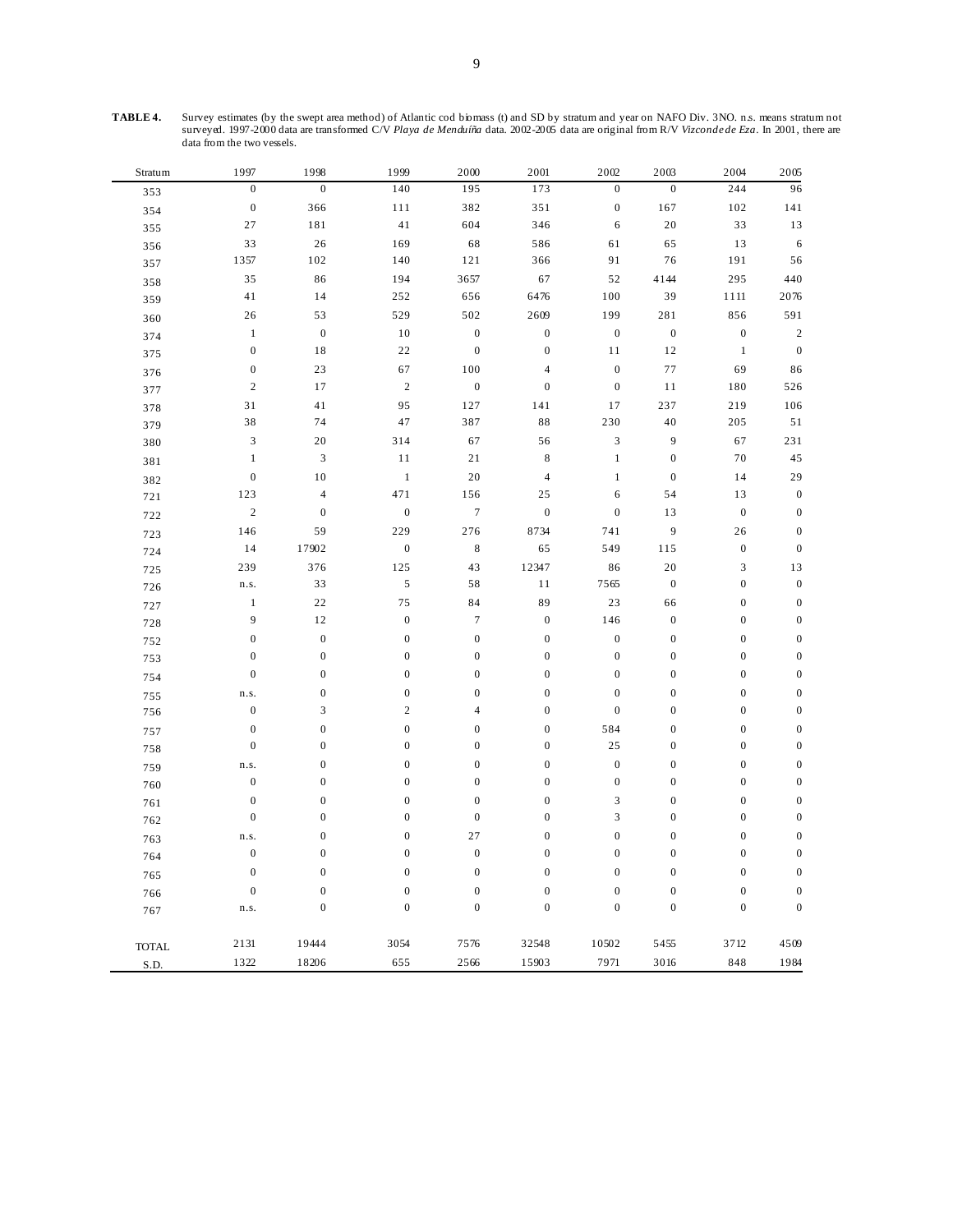|              | 1997             | 1998             | 1999             | 2000          | 2001                              | 2002             | 2003             | 2004             | 2005             |
|--------------|------------------|------------------|------------------|---------------|-----------------------------------|------------------|------------------|------------------|------------------|
| a            | 0.0102           | 0.0061           | 0.0048           | 0.0060        | 0.0048                            | 0.0057           | 0.0046           | 0.0052           | 0.0052           |
|              | $Error = 0.2480$ | $Error = 0.0748$ | $Error = 0.0788$ |               | $Error = 0.0706$ $Error = 0.0893$ | $Error = 0.1025$ | $Error = 0.0581$ | $Error = 0.0698$ | $Error = 0.0715$ |
| <sub>b</sub> | 2.9387           | 3.0671           | 3.1313           | 3.0822        | 3.1198                            | 3.0783           | 3.1370           | 3.1107           | 3.1238           |
|              | $Error = 0.0629$ | $Error = 0.0197$ | $Error = 0.0203$ |               | $Error = 0.0179$ Error = 0.0228   | $Error = 0.0274$ | $Error = 0.0153$ | $Error = 0.0185$ | $Error = 0.0189$ |
|              | $R^2 = 0.975$    | $R2 = 0.997$     | $R^2 = 0.997$    | $R^2 = 0.997$ | $R^2 = 0.996$                     | $R^2 = 0.995$    | $R^2 = 0.998$    | $R^2 = 0.997$    | $R^2 = 0.997$    |
|              | $N = 431$        | $N = 687$        | $N = 430$        | $N = 877$     | $N = 488$                         | $N = 678$        | $N = 516$        | $N = 656$        | $N = 612$        |

**TABLE 5.** Length weight relationships in the calculation of Atlantic cod biomass. The equation is Spanish Spring Surveys on NAFO Div. 3NO: 1997-2005.  $Weight = a(l+0.5)^b$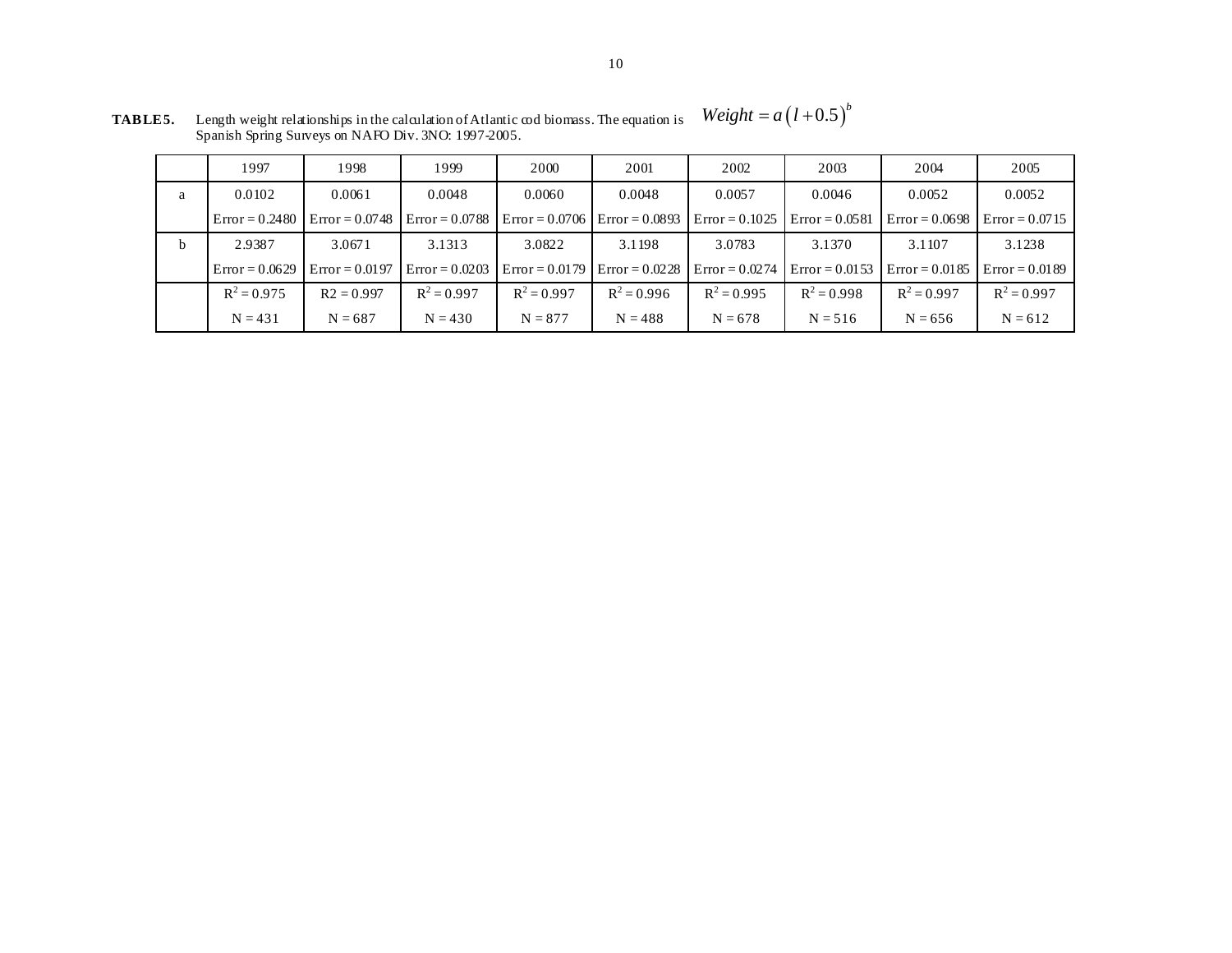| TABLE 6. | Atlantic cod length distribution per haul mean catches by sex and year. Number per stratified mean catches. Spanish Spring |
|----------|----------------------------------------------------------------------------------------------------------------------------|
|          | Survey on NAFO 3NO: 1997-2005. Indet. means indeterminate. 1997-2000 data are transformed C/V Playa de Menduíña data.      |
|          | 2002-2005 data are original R/V Vizconde de Eza data. $(*)$ indicates untransformed data.                                  |
|          |                                                                                                                            |

| Length (cm.)                                  | 1997.          | 1998           | 1999                                          | 2000                                          | 2001                                          | 2002                                          | 2003                  | 2004           | 2005                                          |
|-----------------------------------------------|----------------|----------------|-----------------------------------------------|-----------------------------------------------|-----------------------------------------------|-----------------------------------------------|-----------------------|----------------|-----------------------------------------------|
| $\begin{smallmatrix} 8\\10 \end{smallmatrix}$ | 0.000          | 0.000          | $\begin{array}{c} 0.013 \\ 0.011 \end{array}$ | $\begin{array}{c} 0.000 \\ 0.000 \end{array}$ | $\begin{array}{c} 0.009 \\ 0.000 \end{array}$ | $\begin{array}{c} 0.011 \\ 0.039 \end{array}$ | $\frac{0.000}{0.000}$ | 0.000          | $\begin{array}{c} 0.000 \\ 0.088 \end{array}$ |
| 12                                            | 0.000<br>0.000 | 0.000<br>0.010 | $0.010\,$                                     | $0.006\,$                                     | 0.000                                         | 0.030                                         | 0.054                 | 0.408<br>2.141 | 0.722                                         |
| 14                                            | 0.000          | 0.025          | 0.205                                         | $0.020\,$                                     | 0.000                                         | 0.000                                         | 0.065                 | 1.542          | 1.129                                         |
| 16                                            | 0.000          | 0.011          | 0.741                                         | 0.124                                         | 0.021                                         | 0.040                                         | 0.028                 | 0.828          | 0.644                                         |
| $1\,8$                                        | 0.000          | 0.007          | 0.774                                         | 0.115                                         | 0.019                                         | 0.007                                         | 0.037                 | 0.186          | 0.245                                         |
| 20                                            | 0.000          | 0.004          | 0.287                                         | 0.211                                         | 0.103                                         | 0.000                                         | 0.061                 | 0.063          | $0.03\,6$                                     |
| 22                                            | 0.000          | 0.002          | 0.478                                         | 0.285                                         | 0.184                                         | 0.083                                         | 0.062                 | $0.076\,$      | 0.094                                         |
| 24<br>26                                      | 0.002<br>0.002 | 0.005<br>0.009 | 1.173<br>1.740                                | 0.241<br>0.319                                | 0.175<br>0.194                                | 0.096<br>0.139                                | 0.075<br>0.150        | 0.119<br>0.219 | 0.224<br>0.515                                |
| 28                                            | 0.013          | 0.028          | 1.251                                         | 0.385                                         | 0.216                                         | 0.153                                         | 0.189                 | 0.141          | 1.044                                         |
| 30                                            | 0.013          | 0.037          | 0.525                                         | 0.417                                         | 0.132                                         | 0.284                                         | 0.243                 | 0.162          | 1.151                                         |
| 32                                            | 0.051          | 0.028          | 0.172                                         | 0.327                                         | 0.162                                         | 0.312                                         | 0.087                 | 0.149          | 0.551                                         |
| 34                                            | 0.087          | 0.030          | 0.096<br>0.070                                | 0.438                                         | 0.380                                         | 0.524                                         | 0.067                 | 0.330          | 0.393                                         |
| 36<br>38                                      | 0.142<br>0.184 | 0.022<br>0.026 | 0.090                                         | 0.559<br>1.038                                | 0.923<br>1.787                                | 0.596<br>0.572                                | 0.071<br>0.121        | 0.421<br>0.420 | 0.189<br>0.129                                |
| 40                                            | 0.108          | 0.105          | 0.086                                         | 1.030                                         | 3.363                                         | 0.689                                         | 0.081                 | 0.217          | 0.135                                         |
| 42                                            | 0.066          | 0.075          | 0.031                                         | 0.897                                         | 3.463                                         | 1.005                                         | 0.078                 | 0.248          | 0.113                                         |
| 44                                            | 0.106          | 0.365          | 0.047                                         | 0.473                                         | 4.234                                         | 1.141                                         | 0.117                 | 0.101          | 0.097                                         |
| 46                                            | 0.073<br>0.091 | 0.603          | 0.025                                         | 0.307                                         | 5.028                                         | 1.483<br>1.090                                | 0.111                 | 0.110          | 0.136                                         |
| 48<br>50                                      | 0.043          | 0.931<br>0.963 | 0.045<br>0.044                                | 0.183<br>0.137                                | 5.686<br>4.959                                | 1.058                                         | 0.175<br>0.225        | 0.077<br>0.060 | 0.173<br>0.101                                |
| 52                                            | 0.074          | 0.924          | 0.063                                         | 0.099                                         | 4.098                                         | 1.111                                         | 0.298                 | $0.088\,$      | 0.128                                         |
| 54                                            | 0.087          | 1.499          | 0.106                                         | 0.109                                         | 3.195                                         | 0.895                                         | 0.390                 | 0.072          | 0.026                                         |
| 56                                            | 0.142          | 1.537          | 0.081                                         | 0.069                                         | 1.224                                         | 0.691                                         | 0.428                 | 0.065          | 0.028                                         |
| 58                                            | 0.124          | 1.764          | 0.113                                         | 0.136                                         | 0.693                                         | 0.223                                         | 0.322                 | 0.110          | 0.012                                         |
| 60<br>62                                      | 0.195<br>0.114 | 1.026<br>0.540 | 0.130<br>0.098                                | 0.101                                         | 0.532<br>0.181                                | 0.370<br>0.126                                | 0.306                 | 0.074<br>0.093 | $0.05\,5$<br>0.078                            |
| 64                                            | 0.088          | 0.505          | 0.072                                         | 0.065<br>0.152                                | 0.032                                         | 0.005                                         | 0.183<br>0.227        | 0.104          | 0.092                                         |
| 66                                            | 0.111          | 0.163          | 0.049                                         | 0.134                                         | 0.047                                         | 0.057                                         | 0.098                 | 0.063          | 0.089                                         |
| 68                                            | 0.014          | 0.271          | 0.067                                         | 0.101                                         | 0.014                                         | 0.000                                         | 0.093                 | 0.071          | 0.077                                         |
| $70\,$                                        | 0.029          | 0.157          | 0.019                                         | 0.137                                         | 0.015                                         | 0.061                                         | 0.085                 | 0.042          | 0.093                                         |
| 72                                            | 0.004<br>0.013 | 0.193<br>0.136 | $0.013\,$<br>$0.01\,8$                        | 0.104<br>0.142                                | 0.028<br>0.012                                | 0.007<br>0.000                                | 0.027<br>0.011        | 0.031<br>0.033 | 0.083<br>0.078                                |
| 74<br>76                                      | 0.002          | 0.086          | 0.011                                         | 0.066                                         | 0.017                                         | 0.002                                         | 0.015                 | 0.030          | 0.079                                         |
| 78                                            | 0.003          | 0.080          | $0.008\,$                                     | 0.034                                         | 0.022                                         | 0.000                                         | $0.010\,$             | $0.017\,$      | 0.056                                         |
| 80                                            | 0.006          | 0.079          | 0.015                                         | 0.073                                         | 0.039                                         | 0.000                                         | 0.027                 | 0.036          | 0.047                                         |
| 82                                            | 0.001          | 0.038          | 0.005                                         | 0.032                                         | 0.013                                         | 0.000                                         | 0.000                 | 0.009          | $0.01\,8$                                     |
| 84                                            | 0.003          | 0.000          | 0.004                                         | 0.044                                         | 0.000                                         | $0.01\,1$                                     | 0.025                 | 0.003          | $0.006\,$                                     |
| 86<br>$\bf 88$                                | 0.001<br>0.000 | 0.048<br>0.042 | $0.012\,$<br>$0.010\,$                        | 0.026<br>0.021                                | 0.021<br>0.003                                | 0.000<br>0.007                                | 0.008<br>0.002        | 0.000<br>0.022 | 0.022<br>0.014                                |
| 90                                            | 0.001          | 0.000          | 0.000                                         | 0.016                                         | 0.011                                         | 0.000                                         | 0.000                 | 0.008          | 0.014                                         |
| 92                                            | 0.000          | 0.003          | 0.019                                         | 0.020                                         | 0.000                                         | 0.000                                         | 0.000                 | 0.009          | 0.000                                         |
| 94                                            | 0.000          | 0.000          | 0.000                                         | 0.005                                         | 0.003                                         | 0.000                                         | 0.000                 | $0.013\,$      | 0.000                                         |
| 96                                            | 0.000          | 0.000          | 0.005                                         | 0.003                                         | 0.012                                         | 0.000                                         | 0.008                 | 0.000          | $0.000\,$                                     |
| 98<br>100                                     | 0.000<br>0.000 | 0.000<br>0.000 | 0.005<br>0.005                                | 0.003<br>$0.000\,$                            | 0.008<br>0.000                                | 0.000<br>0.000                                | 0.000<br>0.000        | 0.000<br>0.000 | 0.000<br>0.000                                |
| 102                                           | 0.000          | 0.000          | 0.000                                         | 0.010                                         | 0.000                                         | 0.000                                         | 0.008                 | 0.000          | 0.000                                         |
| 104                                           | 0.000          | 0.001          | 0.000                                         | 0.000                                         | 0.000                                         | $0.01\,1$                                     | 0.000                 | 0.027          | 0.000                                         |
| 106                                           | 0.000          | 0.000          | 0.000                                         | 0.005                                         | 0.000                                         | 0.000                                         | 0.014                 | 0.000          | 0.000                                         |
| $108\,$                                       | 0.000          | 0.000          | 0.000                                         | $0.000\,$                                     | 0.011                                         | 0.000                                         | 0.000                 | 0.000          | 0.000                                         |
| $110\,$<br>112                                | 0.000<br>0.000 | 0.000<br>0.000 | 0.000<br>0.000                                | 0.000<br>0.000                                | 0.000<br>0.009                                | 0.000<br>0.000                                | 0.000<br>0.000        | 0.000<br>0.000 | 0.000<br>0.000                                |
| 114                                           | 0.001          | 0.000          | 0.000                                         | 0.000                                         | 0.000                                         | 0.000                                         | 0.000                 | 0.000          | 0.000                                         |
| 116                                           | 0.000          | 0.000          | 0.000                                         | 0.000                                         | 0.000                                         | 0.000                                         | 0.000                 | 0.000          | 0.000                                         |
| 118                                           | 0.002          | 0.000          | 0.000                                         | 0.003                                         | 0.000                                         | 0.000                                         | 0.000                 | 0.000          | 0.000                                         |
| 120                                           | 0.000          | 0.000          | 0.006                                         | 0.000                                         | 0.000                                         | 0.000                                         | 0.000                 | 0.000          | 0.000                                         |
| 122<br>124                                    | 0.000<br>0.000 | 0.000<br>0.000 | 0.000<br>0.000                                | 0.000<br>0.000                                | 0.000<br>0.000                                | 0.000<br>0.000                                | 0.000<br>0.000        | 0.000<br>0.000 | 0.000<br>0.000                                |
| 126                                           | 0.000          | 0.000          | 0.000                                         | 0.000                                         | 0.000                                         | 0.000                                         | 0.000                 | 0.000          | 0.000                                         |
| 128                                           | 0.000          | 0.000          | 0.000                                         | 0.000                                         | 0.000                                         | 0.000                                         | 0.000                 | 0.000          | 0.000                                         |
| 130                                           | 0.000          | 0.000          | 0.000                                         | 0.000                                         | 0.000                                         | 0.000                                         | 0.000                 | 0.000          | 0.000                                         |
| 132                                           | 0.000          | 0.000          | 0.000                                         | 0.000                                         | 0.009                                         | 0.000                                         | 0.000                 | 0.000          | 0.000                                         |
| Total                                         | 1.997          | 12378          | 8.847                                         | 9.220                                         | 41290                                         | 12.930                                        | 4.684                 | 9.035          | 9.005                                         |
| $N^{\circ}$ samples $(*)$ :                   | 40             | 55             | 72                                            | 70                                            | 32                                            | 41                                            | 42                    | 58             | 59                                            |
| $N^{\circ}$ Ind. $(*)$ :                      | 742            | 967            | 2770                                          | 2753                                          | 1591                                          | 1030                                          | 539                   | 939            | 1126                                          |
| Sampled catch:                                | 248            | 410            | 527                                           | 752                                           | 1107                                          | 776                                           | 654                   | 554            | 778                                           |
| Range $(*)$ :                                 | 24-118         | 12-104         | $9 - 121$                                     | 13-118                                        | 8-132                                         | $9 - 104$                                     | 12-106                | 10-105         | 11-91                                         |
| Total catch:                                  | 572            | 3873           | 613                                           | 1274                                          | 3487                                          | 2806                                          | 846                   | 554            | 794                                           |
| Total hauk (*):                               | 128            | 124            | 114                                           | 118                                           | 123                                           | 125                                           | 118                   | 120            | 119                                           |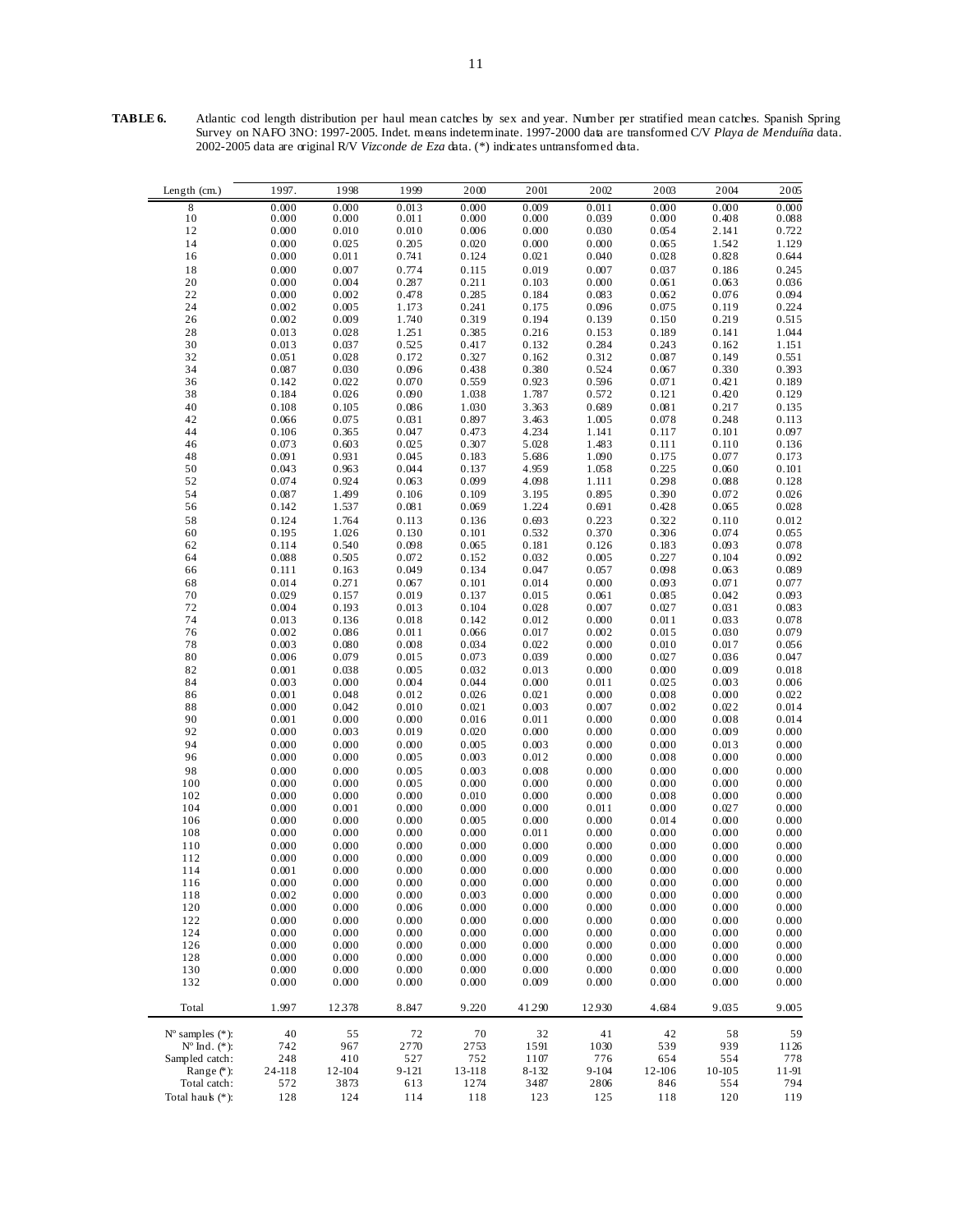**TABLE 7.** Swept area, number of hauls and Yellowtail flounder mean catch (kg) and SD (\*\*) by stratum. Spanish Spring Survey s on NAFO Div. 3NO: 1995-2005. Swept area in square miles. n.s. means stratum not survey ed. 1995-2000 data are transformed C/V *Playa de Menduíña* data, and 2002-2005 data are original from R/V *Vizconde de Eza*. In 2001, there are data from the two vessels.

|         |        |                | 1995                    |        |        |                   | 1996                    |                          |        |                | 1997                    |        |        | 1998           |                         |        |  |
|---------|--------|----------------|-------------------------|--------|--------|-------------------|-------------------------|--------------------------|--------|----------------|-------------------------|--------|--------|----------------|-------------------------|--------|--|
|         | Swept  | Tow            | Y. flounder Y. flounder |        | Swept  | Tow               | Y. flounder Y. flounder |                          | Swept  | Tow            | Y. flounder Y. flounder |        | Swept  | Tow            | Y. flounder Y. flounder |        |  |
| Stratum | area   |                | number Mean catch       | SD     | area   | number Mean catch |                         | SD                       | area   |                | number Mean catch       | SD     | area   |                | number Mean catch       | SD     |  |
| 353     | 0.0353 | 3              | 5.82                    | 4.105  | 0.0371 | 3                 | 74.88                   | 94.62                    | 0.0480 | $\overline{4}$ | 1255                    | 14.26  | 0.0465 | $\overline{4}$ | 12.22                   | 20.16  |  |
| 354     | 0.0353 | 3              | 1.78                    | 3.089  | 0.0319 | 3                 | 1.11                    | 0.84                     | 0.0233 | $\overline{2}$ | 1.41                    | 1.56   | 0.0356 | 3              | 1.22                    | 0.24   |  |
| 355     | n.s.   | n.s.           | n.s.                    | n.s.   | 0.0221 | $\overline{c}$    | 0.25                    | 0.35                     | 0.0233 | $\overline{2}$ | 2.20                    | 0.31   | 0.0221 | $\overline{c}$ | 0.13                    | 0.18   |  |
| 356     | n.s.   | n.s.           | n.s.                    | n.s.   | 0.0203 | $\overline{c}$    | 0.00                    | 0.00                     | 0.0225 | $\overline{2}$ | 0.32                    | 0.46   | 0.0221 | $\overline{c}$ | 0.00                    | 0.00   |  |
| 357     | 0.0109 | -1             | 0.00                    | $\sim$ | 0.0218 | $\overline{c}$    | 0.00                    | 0.00                     | 0.0443 | $\overline{4}$ | 0.00                    | 0.00   | 0.0240 | $\overline{c}$ | 0.00                    | 0.00   |  |
| 358     | 0.0319 | $\overline{3}$ | 0.00                    | 0.000  | 0.0319 | 3                 | 0.13                    | 0.23                     | 0.0563 | 5              | 0.02                    | 0.04   | 0.0236 | 3              | 0.00                    | 0.00   |  |
| 359     | 0.0345 | 3              | 1.35                    | 2.336  | 0.0548 | 5                 | 0.92                    | 0.83                     | 0.0690 | 6              | 0.08                    | 0.14   | 0.0698 | 6              | 0.17                    | 0.22   |  |
| 360     | 0.3563 | 31             | 20.44                   | 40.707 | 0.3761 | 31                | 142.09                  | 128.86                   | 0.3754 | 32             | 80.92                   | 155.59 | 0.2561 | 25             | 373.90                  | 629.84 |  |
| 374     | 0.0225 | 2              | 0.00                    | 0.000  | 0.0233 | 2                 | 0.00                    | 0.00                     | 0.0353 | 3              | 0.00                    | 0.00   | 0.0353 | 3              | 0.04                    | 0.02   |  |
| 375     | 0.0225 | 2              | 1.48                    | 1.875  | 0.0229 | $\overline{2}$    | 41.40                   | 5854                     | 0.0116 |                | 0.20                    |        | 0.0345 | 3              | 1237                    | 2137   |  |
| 376     | 0.1729 | 15             | 35.06                   | 58.691 | 0.1650 | 14                | 71.40                   | 86.94                    | 0.1583 | 14             | 162.35                  | 179.83 | 0.0930 | 10             | 279.27                  | 181.29 |  |
| 377     | 0.0221 | $\overline{2}$ | 0.00                    | 0.000  | 0.0229 | 2                 | 0.00                    | 0.00                     | 0.0116 | $\mathbf{1}$   | 0.00                    |        | 0.0229 | 2              | 0.00                    | 0.00   |  |
| 378     | 0.0435 | $\overline{4}$ | 0.00                    | 0.000  | 0.0330 | 3                 | 0.06                    | 0.10                     | 0.0210 | $\overline{2}$ | 0.00                    | 0.00   | 0.0120 | $\overline{c}$ | 0.00                    | 0.00   |  |
| 379     | 0.0221 | 2              | 0.00                    | 0.000  | 0.0113 |                   | 0.00                    |                          | 0.0206 | $\overline{2}$ | 0.00                    | 0.00   | 0.0356 | 3              | 0.00                    | 0.00   |  |
| 380     | n.s.   | n.s.           | n.s.                    | n.s.   | 0.0221 | $\overline{c}$    | 0.00                    | 0.00                     | 0.0210 | $\overline{2}$ | 0.00                    | 0.00   | 0.0113 | $\overline{c}$ | 0.00                    | 0.00   |  |
| 381     | n.s.   | n.s.           | n.s.                    | n.s.   | 0.0229 | $\overline{2}$    | 0.00                    | 0.00                     | 0.0221 | $\overline{c}$ | 0.00                    | 0.00   | 0.0229 | $\overline{c}$ | 0.00                    | 0.00   |  |
| 382     | n.s.   | n.s.           | n.s.                    | n.s.   | 0.0338 | 3                 | 0.00                    | 0.00                     | 0.0461 | $\overline{4}$ | 0.00                    | 0.00   | 0.0229 | 3              | 0.00                    | 0.00   |  |
| 721     | n.s.   | n.s.           | n.s.                    | n.s.   | 0.0214 | $\overline{2}$    | 0.03                    | 0.05                     | 0.0221 | $\overline{2}$ | 0.75                    | 1.06   | 0.0203 | $\overline{2}$ | 0.00                    | 0.00   |  |
| 722     | n.s.   | n.s.           | n.s.                    | n.s.   | 0.0206 | $\overline{c}$    | 0.00                    | 0.00                     | 0.0214 | $\overline{2}$ | 0.00                    | 0.00   | 0.0101 | $\overline{c}$ | 0.00                    | 0.00   |  |
| 723     | n.s.   | n.s.           | n.s.                    | n.s.   | 0.0109 |                   | 0.00                    |                          | 0.0210 | $\overline{2}$ | 0.00                    | 0.00   | 0.0233 | 2              | 0.00                    | 0.00   |  |
| 724     | 0.0105 | -1             | 0.00                    | $\sim$ | 0.0203 | 2                 | 0.00                    | 0.00                     | 0.0225 | $\overline{2}$ | 0.00                    | 0.00   | 0.0206 | $\overline{c}$ | 0.00                    | 0.00   |  |
| 725     | 0.0334 | 3              | 0.00                    | 0.000  | 0.0225 | $\overline{2}$    | 0.00                    | 0.00                     | 0.0206 | $\overline{2}$ | 0.00                    | 0.00   | 0.0086 |                | 0.00                    |        |  |
| 726     | 0.0214 | 2              | 0.00                    | 0.000  | 0.0218 | 2                 | 0.00                    | 0.00                     | n.s.   | n.s.           | n.s.                    | n.s.   | 0.0094 | $\overline{c}$ | 0.00                    | 0.00   |  |
| 727     | n.s.   | n.s.           | n.s.                    | n.s.   | 0.0210 | $\overline{c}$    | 0.00                    | 0.00                     | 0.0094 | 1              | 0.00                    |        | 0.0233 | $\overline{c}$ | 0.00                    | 0.00   |  |
| 728     | n.s.   | n.s.           | n.s.                    | n.s.   | 0.0218 | $\overline{c}$    | 0.00                    | 0.00                     | 0.0214 | $\overline{2}$ | 0.00                    | 0.00   | 0.0206 | $\overline{c}$ | 0.00                    | 0.00   |  |
| 752     | n.s.   | n.s.           | n.s.                    | n.s.   | 0.0109 |                   | 0.00                    | $\overline{\phantom{a}}$ | 0.0218 | $\overline{2}$ | 0.00                    | 0.00   | 0.0229 | $\overline{c}$ | 0.00                    | 0.00   |  |
| 753     | n.s.   | n.s.           | n.s.                    | n.s.   | 0.0199 | 2                 | 0.00                    | 0.00                     | 0.0214 | $\overline{2}$ | 0.00                    | 0.00   | 0.0218 | $\overline{c}$ | 0.00                    | 0.00   |  |
| 754     | n.s.   | n.s.           | n.s.                    | n.s.   | n.s.   | n.s.              | n.s.                    | n.s.                     | 0.0330 | 3              | 0.00                    | 0.00   | 0.0210 | $\overline{c}$ | 0.00                    | 0.00   |  |
| 755     | n.s.   | n.s.           | n.s.                    | n.s.   | n.s.   | n.s.              | n.s.                    | n.s.                     | n.s.   | n.s.           | n.s.                    | n.s.   | 0.0206 | $\overline{c}$ | 0.00                    | 0.00   |  |
| 756     | n.s.   | n.s.           | n.s.                    | n.s.   | 0.0210 | 2                 | 0.00                    | 0.00                     | 0.0109 | 1              | 0.00                    |        | 0.0225 | $\overline{c}$ | 0.00                    | 0.00   |  |
| 757     | n.s.   | n.s.           | n.s.                    | n.s.   | 0.0188 | 2                 | 0.00                    | 0.00                     | 0.0304 | 3              | 0.00                    | 0.00   | 0.0206 | $\overline{c}$ | 0.00                    | 0.00   |  |
| 758     | n.s.   | n.s.           | n.s.                    | n.s.   | n.s.   | n.s.              | n.s.                    | n.s.                     | 0.0214 | $\overline{2}$ | 0.00                    | 0.00   | 0.0105 | $\overline{2}$ | 0.00                    | 0.00   |  |
| 759     | n.s.   | n.s.           | n.s.                    | n.s.   | n.s.   | n.s.              | n.s.                    | n.s.                     | n.s.   | n.s.           | n.s.                    | n.s.   | 0.0214 | $\overline{c}$ | 0.00                    | 0.00   |  |
| 760     | n.s.   | n.s.           | n.s.                    | n.s.   | 0.0210 | $\overline{2}$    | 0.00                    | 0.00                     | 0.0105 |                | 0.00                    |        | 0.0214 | $\overline{c}$ | 0.00                    | 0.00   |  |
| 761     | n.s.   | n.s.           | n.s.                    | n.s.   | 0.0199 | 2                 | 0.00                    | 0.00                     | 0.0315 | 3              | 0.00                    | 0.00   | 0.0206 | $\overline{c}$ | 0.00                    | 0.00   |  |
| 762     | n.s.   | n.s.           | n.s.                    | n.s.   | n.s.   | n.s.              | n.s.                    | n.s.                     | 0.0308 | 3              | 0.00                    | 0.00   | 0.0094 | $\overline{c}$ | 0.00                    | 0.00   |  |
| 763     | n.s.   | n.s.           | n.s.                    | n.s.   | n.s.   | n.s.              | n.s.                    | n.s.                     | n.s.   | n.s.           | n.s.                    | n.s.   | 0.0218 | $\overline{c}$ | 0.00                    | 0.00   |  |
| 764     | n.s.   | n.s.           | n.s.                    | n.s.   | 0.0210 | 2                 | 0.00                    | 0.00                     | 0.0206 | $\overline{2}$ | 0.00                    | 0.00   | 0.0218 | $\overline{c}$ | 0.00                    | 0.00   |  |
| 765     | n.s.   | n.s.           | n.s.                    | n.s.   | 0.0199 | 2                 | 0.00                    | 0.00                     | 0.0206 | $\overline{2}$ | 0.00                    | 0.00   | 0.0098 | $\overline{c}$ | 0.00                    | 0.00   |  |
| 766     | n.s.   | n.s.           | n.s.                    | n.s.   | n.s.   | n.s.              | n.s.                    | n.s.                     | 0.0308 | 3              | 0.00                    | 0.00   | 0.0191 | $\overline{c}$ | 0.00                    | 0.00   |  |
| 767     | n.s.   | n.s.           | n.s.                    | n.s.   | n.s.   | n.s.              | n.s.                    | n.s.                     | n.s.   | n.s.           | n.s.                    | n.s.   | 0.0109 | 2              | 0.00                    | 0.00   |  |

$$
(**) SD = \frac{\sum (x_i - \overline{x})^2}{n - 1}
$$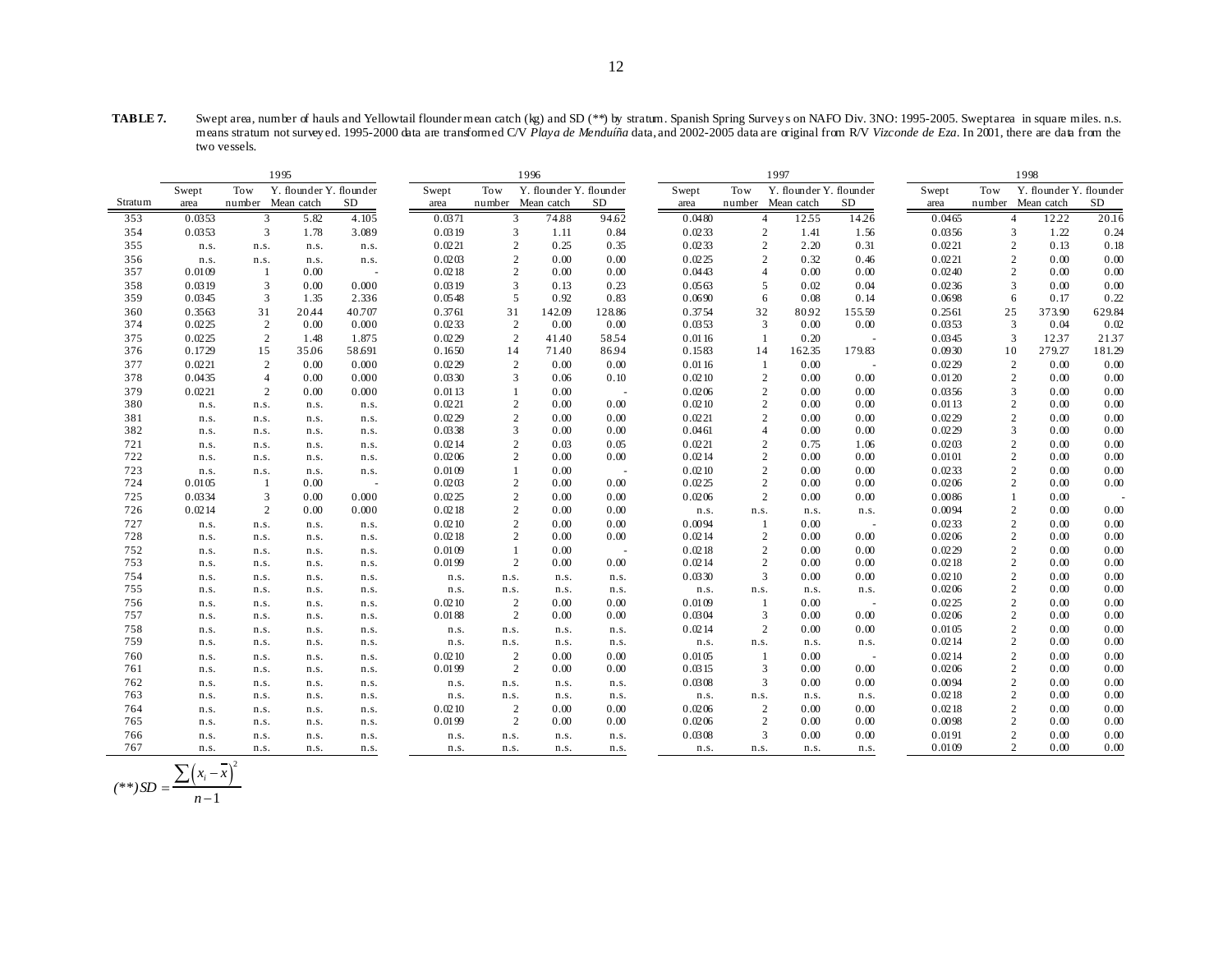**TABLE 7 (cont.).** Swept area, number of hauls and Yellowtail flounder mean catch (kg) and SD (\*\*) by stratum. Spanish Spring Survey s on NAFO Div. 3NO: 1995-2005. Swept area in square miles. n.s. means stratum not survey ed. 1995-2000 data are transformed C/V *Playa de Menduíña* data, and 2002-2005 data are original from R/V *Vizconde de Eza*. In 2001,there are data from the two vessels.

|         | 1999   |                         |                         |        |        |                | 2000                    |        |        |                | 2001                    |           |        |                | 2002                    |         |
|---------|--------|-------------------------|-------------------------|--------|--------|----------------|-------------------------|--------|--------|----------------|-------------------------|-----------|--------|----------------|-------------------------|---------|
|         | Swept  | Tow                     | Y. flounder Y. flounder |        | Swept  | Tow            | Y. flounder Y. flounder |        | Swept  | Tow            | Y. flounder Y. flounder |           | Swept  | Tow            | Y. flounder Y. flounder |         |
| Stratum | area   | number                  | Mean catch              | SD     | area   |                | number Mean catch       | SD     | area   |                | number Mean catch       | <b>SD</b> | area   |                | number Mean catch       | SD      |
| 353     | 0.0360 | 3                       | 150.18                  | 182.44 | 0.0356 | 3              | 67.87                   | 9137   | 0.0341 | 3              | 61.42                   | 102.797   | 0.0476 | $\overline{4}$ | 75.13                   | 88.259  |
| 354     | 0.0218 | $\overline{c}$          | 0.08                    | 0.12   | 0.0356 | 3              | 1.79                    | 1.93   | 0.0338 | 3              | 0.34                    | 0.322     | 0.0356 | 3              | 0.17                    | 0.289   |
| 355     | 0.0229 | $\overline{2}$          | 0.00                    | 0.00   | 0.0233 | 2              | 0.00                    | 0.00   | 0.0240 | $\overline{2}$ | 0.00                    | 0.000     | 0.0236 | $\mathbf{2}$   | 0.00                    | 0.000   |
| 356     | 0.0229 | $\overline{2}$          | 0.00                    | 0.00   | 0.0225 | $\overline{2}$ | 0.00                    | 0.00   | 0.0240 | $\overline{c}$ | 0.01                    | 0.007     | 0.0233 | $\overline{c}$ | 0.00                    | 0.000   |
| 357     | 0.0236 | $\overline{2}$          | 0.00                    | 0.00   | 0.0124 |                | 0.00                    |        | 0.0244 | $\overline{2}$ | 0.00                    | 0.000     | 0.0240 | $\overline{c}$ | 0.00                    | 0.000   |
| 358     | 0.0349 | $\mathfrak{Z}$          | 0.00                    | 0.00   | 0.0341 | 3              | 0.00                    | 0.00   | 0.0345 | $\overline{3}$ | 0.00                    | 0.000     | 0.0345 | 3              | 0.00                    | 0.000   |
| 359     | 0.0364 | 3                       | 0.34                    | 0.47   | 0.0469 | $\overline{4}$ | 2.36                    | 2.93   | 0.0803 | $\overline{7}$ | 1.42                    | 2.836     | 0.0686 | 6              | 0.11                    | 0.261   |
| 360     | 0.2325 | 19                      | 545.18                  | 424.37 | 0.2396 | 20             | 391.18                  | 331.64 | 0.2423 | 20             | 536.80                  | 488.657   | 0.2865 | 25             | 340.23                  | 356.687 |
| 374     | 0.0244 | $\overline{2}$          | 74.16                   | 103.18 | 0.0240 | $\overline{2}$ | 20.47                   | 2355   | 0.0240 | $\overline{2}$ | 238.75                  | 111.369   | 0.0345 | 3              | 32.04                   | 52542   |
| 375     | 0.0236 | 2                       | 347.15                  | 168.25 | 0.0244 | 2              | 153.36                  | 2.06   | 0.0338 | 3              | 100.33                  | 68319     | 0.0353 | 3              | 48.61                   | 68.927  |
| 376     | 0.1219 | 10                      | 551.60                  | 165.61 | 0.1200 | 10             | 435.27                  | 236.60 | 0.1155 | 10             | 443.12                  | 196.619   | 0.1140 | 10             | 533.62                  | 416.745 |
| 377     | 0.0240 | $\sqrt{2}$              | 0.00                    | 0.00   | 0.0229 | $\overline{2}$ | 0.05                    | 0.06   | 0.0229 | $\sqrt{2}$     | 0.00                    | 0.000     | 0.0229 | $\sqrt{2}$     | 0.00                    | 0.000   |
| 378     | 0.0229 | $\overline{2}$          | 0.00                    | 0.00   | 0.0233 | 2              | 0.00                    | 0.00   | 0.0236 | $\overline{c}$ | 0.00                    | 0.000     | 0.0233 | 2              | 0.00                    | 0.000   |
| 379     | 0.0236 | $\boldsymbol{2}$        | 0.00                    | 0.00   | 0.0225 | 2              | 0.00                    | 0.00   | 0.0229 | $\overline{2}$ | 0.00                    | 0.000     | 0.0229 | 2              | 0.00                    | 0.000   |
| 380     | 0.0236 | $\overline{2}$          | 0.00                    | 0.00   | 0.0236 | $\overline{c}$ | 0.00                    | 0.00   | 0.0206 | $\overline{2}$ | 0.00                    | 0.000     | 0.0225 | $\overline{c}$ | 0.00                    | 0.000   |
| 381     | 0.0229 | $\overline{2}$          | 0.00                    | 0.00   | 0.0236 | $\mathbf{2}$   | 0.00                    | 0.00   | 0.0236 | $\mathcal{L}$  | 0.00                    | 0.000     | 0.0229 | $\overline{2}$ | 0.00                    | 0.000   |
| 382     | 0.0484 | $\overline{4}$          | 0.00                    | 0.00   | 0.0499 | 4              | 0.00                    | 0.00   | 0.0469 | $\overline{4}$ | 0.02                    | 0.030     | 0.0341 | 3              | 0.00                    | 0.000   |
| 721     | 0.0244 | $\overline{2}$          | 0.00                    | 0.00   | 0.0236 | $\overline{2}$ | 0.00                    | 0.00   | 0.0248 | $\overline{c}$ | 0.00                    | 0.000     | 0.0233 | $\overline{c}$ | 0.00                    | 0.000   |
| 722     | 0.0229 | $\overline{2}$          | 0.00                    | 0.00   | 0.0218 | 2              | 0.00                    | 0.00   | 0.0233 | $\overline{c}$ | 0.00                    | 0.000     | 0.0236 | $\overline{2}$ | 0.00                    | 0.000   |
| 723     | 0.0229 | $\sqrt{2}$              | 0.00                    | 0.00   | 0.0248 | $\overline{c}$ | 0.00                    | 0.00   | 0.0240 | $\overline{c}$ | 0.00                    | 0.000     | 0.0233 | $\overline{2}$ | 0.00                    | 0.000   |
| 724     | 0.0225 | $\overline{2}$          | 0.00                    | 0.00   | 0.0233 | $\overline{c}$ | 0.00                    | 0.00   | 0.0353 | 3              | 0.00                    | 0.000     | 0.0225 | $\overline{c}$ | 0.00                    | 0.000   |
| 725     | 0.0229 | $\overline{c}$          | 0.00                    | 0.00   | 0.0210 | $\overline{c}$ | 0.00                    | 0.00   | 0.0116 | $\overline{c}$ | 0.00                    | 0.000     | 0.0225 | $\overline{2}$ | 0.00                    | 0.000   |
| 726     | 0.0225 | $\overline{2}$          | 0.00                    | 0.00   | 0.0221 | $\mathbf{2}$   | 0.00                    | 0.00   | 0.0116 | $\overline{2}$ | 0.00                    | 0.000     | 0.0214 | $\overline{2}$ | 0.00                    | 0.000   |
| 727     | 0.0236 | $\overline{2}$          | 0.00                    | 0.00   | 0.0210 | $\mathbf{2}$   | 0.00                    | 0.00   | 0.0225 | $\overline{c}$ | 0.00                    | 0.000     | 0.0233 | $\overline{c}$ | 0.00                    | 0.000   |
| 728     | 0.0233 | $\sqrt{2}$              | 0.00                    | 0.00   | 0.0210 | $\mathbf{2}$   | 0.00                    | 0.00   | 0.0229 | $\overline{c}$ | 0.00                    | 0.000     | 0.0229 | 2              | 0.00                    | 0.000   |
| 752     | 0.0233 | $\sqrt{2}$              | 0.00                    | 0.00   | 0.0206 | $\overline{c}$ | 0.00                    | 0.00   | 0.0210 | $\overline{c}$ | 0.06                    | 0.083     | 0.0116 | 1              | 0.00                    |         |
| 753     | 0.0229 | $\overline{2}$          | 0.00                    | 0.00   | 0.0218 | $\mathbf{2}$   | 0.00                    | 0.00   | 0.0214 | $\overline{c}$ | 0.00                    | 0.000     | 0.0229 | 2              | 0.00                    | 0.000   |
| 754     | 0.0206 | $\overline{2}$          | 0.00                    | 0.00   | 0.0195 | $\overline{c}$ | 0.00                    | 0.00   | 0.0195 | $\overline{c}$ | 0.00                    | 0.000     | 0.0341 | 3              | 0.00                    | 0.000   |
| 755     | 0.0311 | 3                       | 0.00                    | 0.00   | 0.0431 | $\overline{4}$ | 0.00                    | 0.00   | 0.0416 | $\overline{4}$ | 0.00                    | 0.000     | 0.0338 | 3              | 0.00                    | 0.000   |
| 756     | 0.0225 | $\boldsymbol{2}$        | 0.00                    | 0.00   | 0.0203 | $\overline{c}$ | 0.00                    | 0.00   | 0.0113 | $\overline{2}$ | 0.00                    | 0.000     | 0.0229 | 2              | 0.00                    | 0.000   |
| 757     | 0.0233 | $\sqrt{2}$              | 0.00                    | 0.00   | 0.0214 | $\overline{c}$ | 0.00                    | 0.00   | 0.0233 | $\overline{c}$ | 0.00                    | 0.000     | 0.0225 | 2              | 0.00                    | 0.000   |
| 758     | 0.0214 | $\overline{2}$          | 0.00                    | 0.00   | 0.0210 | 2              | 0.00                    | 0.00   | 0.0218 | $\overline{c}$ | 0.00                    | 0.000     | 0.0225 | $\overline{2}$ | 0.00                    | 0.000   |
| 759     | 0.0218 | $\sqrt{2}$              | 0.00                    | 0.00   | 0.0210 | $\overline{c}$ | 0.00                    | 0.00   | 0.0221 | $\overline{c}$ | 0.00                    | 0.000     | 0.0225 | $\overline{c}$ | 0.00                    | 0.000   |
| 760     | 0.0225 | $\overline{2}$          | 0.00                    | 0.00   | 0.0210 | $\overline{c}$ | 0.00                    | 0.00   | 0.0229 | $\overline{c}$ | 0.00                    | 0.000     | 0.0229 | 2              | 0.00                    | 0.000   |
| 761     | 0.0210 | $\overline{2}$          | 0.00                    | 0.00   | 0.0221 | 2              | 0.00                    | 0.00   | 0.0225 | $\overline{2}$ | 0.00                    | 0.000     | 0.0225 | $\overline{c}$ | 0.00                    | 0.000   |
| 762     | 0.0210 | $\sqrt{2}$              | 0.00                    | 0.00   | 0.0203 | $\overline{c}$ | 0.00                    | 0.00   | 0.0116 | $\overline{c}$ | 0.00                    | 0.000     | 0.0225 | $\overline{c}$ | 0.00                    | 0.000   |
| 763     | 0.0311 | $\overline{\mathbf{3}}$ | 0.00                    | 0.00   | 0.0416 | $\overline{4}$ | 0.00                    | 0.00   | 0.0330 | 3              | 0.00                    | 0.000     | 0.0225 | 2              | 0.00                    | 0.000   |
| 764     | 0.0225 | $\overline{2}$          | 0.00                    | 0.00   | 0.0218 | $\overline{c}$ | 0.00                    | 0.00   | 0.0240 | $\overline{c}$ | 0.00                    | 0.000     | 0.0236 | $\mathbf{2}$   | 0.00                    | 0.000   |
| 765     | 0.0221 | $\overline{c}$          | 0.00                    | 0.00   | 0.0203 | $\overline{2}$ | 0.00                    | 0.00   | 0.0113 | $\overline{c}$ | 0.00                    | 0.000     | 0.0236 | $\overline{2}$ | 0.00                    | 0.000   |
| 766     | 0.0218 | $\overline{2}$          | 0.00                    | 0.00   | 0.0214 | 2              | 0.00                    | 0.00   | 0.0203 | $\overline{c}$ | 0.00                    | 0.000     | 0.0233 | $\overline{2}$ | 0.00                    | 0.000   |
| 767     | 0.0214 | $\overline{2}$          | 0.00                    | 0.00   | 0.0210 | $\overline{2}$ | 0.00                    | 0.00   | 0.0218 | $\overline{2}$ | 0.00                    | 0.000     | 0.0225 | $\overline{2}$ | 0.00                    | 0.000   |

$$
(**) SD = \frac{\sum (x_i - \overline{x})^2}{n - 1}
$$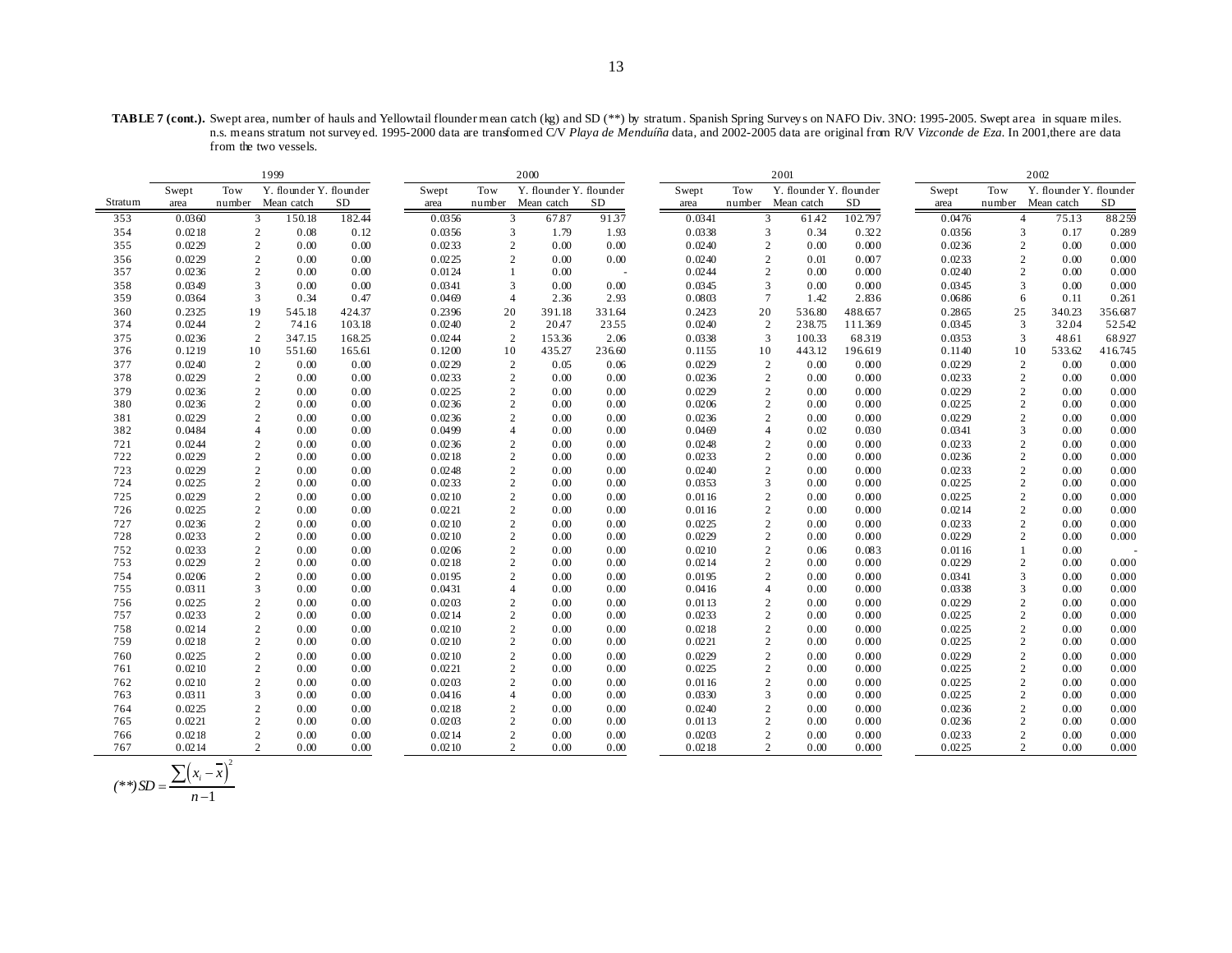**TABLE 7 (cont.).** Swept area, number of hauls and Yellowtail flounder mean catch (kg) and SD (\*\*) by stratum. Spanish Spring Survey s on NAFO Div. 3NO: 1995-2005. Swept area in square miles. n.s. means stratum not surveyed. 1995-2000 data are transformed C/V *Playa de Menduíña* data, and 2002-2005 data are original from R/V *Vizconde de Eza*. In 2001, there are data from the two vessels.

|         |        |                | 2003                    |         |        |                | 2004                    |           | 2005   |                  |                         |         |  |
|---------|--------|----------------|-------------------------|---------|--------|----------------|-------------------------|-----------|--------|------------------|-------------------------|---------|--|
|         | Swept  | Tow            | Y. flounder Y. flounder |         | Swept  | Tow            | Y. flounder Y. flounder |           | Swept  | Tow              | Y. flounder Y. flounder |         |  |
| Stratum | area   | number         | Mean catch              | SD      | area   | number         | Mean catch              | <b>SD</b> | area   | number           | Mean catch              | SD      |  |
| 353     | 0.0334 | 3              | 11.15                   | 19307   | 0.0338 | 3              | 8.79                    | 14.005    | 0.0353 | 3                | 58.83                   | 99.610  |  |
| 354     | 0.0338 | $\overline{3}$ | 0.00                    | 0.000   | 0.0345 | 3              | 0.62                    | 1.065     | 0.0353 | 3                | 0.21                    | 0.188   |  |
| 355     | 0.0229 | 2              | 0.00                    | 0.000   | 0.0229 | $\overline{2}$ | 0.00                    | 0.000     | 0.0225 | $\mathbf{2}$     | 0.00                    | 0.000   |  |
| 356     | 0.0225 | 2              | 0.00                    | 0.000   | 0.0221 | $\overline{c}$ | 0.00                    | 0.000     | 0.0233 | $\boldsymbol{2}$ | 0.00                    | 0.000   |  |
| 357     | 0.0229 | $\sqrt{2}$     | 0.00                    | 0.000   | 0.0229 | $\overline{c}$ | 0.00                    | 0.000     | 0.0233 | $\mathbf{2}$     | 0.00                    | 0.000   |  |
| 358     | 0.0338 | 3              | 0.00                    | 0.000   | 0.0330 | 3              | 0.26                    | 0.442     | 0.0349 | 3                | 0.00                    | 0.000   |  |
| 359     | 0.0791 | $\tau$         | 0.00                    | 0.000   | 0.0791 | $\overline{7}$ | 25.01                   | 38371     | 0.0814 | $\overline{7}$   | 99.52                   | 142.727 |  |
| 360     | 0.2254 | 20             | 360.55                  | 298.992 | 0.2310 | 20             | 403.19                  | 333.463   | 0.2325 | 20               | 342.14                  | 223.566 |  |
| 374     | 0.0225 | 2              | 16.13                   | 8.238   | 0.0233 | $\overline{2}$ | 193.46                  | 225.058   | 0.0229 | $\mathfrak{2}$   | 300.46                  | 128.092 |  |
| 375     | 0.0330 | 3              | 28.45                   | 35557   | 0.0338 | 3              | 543.04                  | 155.015   | 0.0349 | 3                | 288.64                  | 138.290 |  |
| 376     | 0.1125 | 10             | 391.60                  | 257.289 | 0.1166 | 10             | 481.06                  | 140.810   | 0.1174 | 10               | 500.53                  | 238.908 |  |
| 377     | 0.0225 | 2              | 0.70                    | 0.990   | 0.0218 | $\overline{c}$ | 0.00                    | 0.000     | 0.0233 | $\overline{c}$   | 42.84                   | 60518   |  |
| 378     | 0.0225 | $\overline{c}$ | 0.00                    | 0.000   | 0.0225 | $\overline{2}$ | 0.00                    | 0.000     | 0.0225 | $\mathfrak{2}$   | 0.00                    | 0.000   |  |
| 379     | 0.0229 | $\mathbf{2}$   | 0.00                    | 0.000   | 0.0124 | $\mathbf{1}$   | 0.00                    |           | 0.0236 | $\boldsymbol{2}$ | 0.00                    | 0.000   |  |
| 380     | 0.0229 | $\mathbf{2}$   | 0.00                    | 0.000   | 0.0221 | $\overline{2}$ | 0.00                    | 0.000     | 0.0229 | $\mathbf{2}$     | 0.00                    | 0.000   |  |
| 381     | 0.0229 | $\mathbf{2}$   | 0.00                    | 0.000   | 0.0225 | $\overline{c}$ | 0.00                    | 0.000     | 0.0233 | $\overline{c}$   | 0.00                    | 0.000   |  |
| 382     | 0.0454 | $\overline{4}$ | 0.00                    | 0.000   | 0.0461 | $\overline{4}$ | 0.00                    | 0.000     | 0.0458 | $\overline{4}$   | 0.00                    | 0.000   |  |
| 721     | 0.0225 | 2              | 0.00                    | 0.000   | 0.0221 | $\overline{2}$ | 0.00                    | 0.000     | 0.0229 | $\mathfrak{2}$   | 0.00                    | 0.000   |  |
| 722     | 0.0221 | $\overline{2}$ | 0.00                    | 0.000   | 0.0218 | $\overline{c}$ | 0.00                    | 0.000     | 0.0233 | $\mathbf{2}$     | 0.00                    | 0.000   |  |
| 723     | 0.0229 | $\sqrt{2}$     | 0.00                    | 0.000   | 0.0229 | $\sqrt{2}$     | 0.00                    | 0.000     | 0.0233 | $\boldsymbol{2}$ | 0.00                    | 0.000   |  |
| 724     | 0.0225 | $\overline{c}$ | 0.52                    | 0.735   | 0.0214 | $\overline{2}$ | 0.00                    | 0.000     | 0.0225 | $\overline{c}$   | 0.00                    | 0.000   |  |
| 725     | 0.0229 | $\overline{2}$ | 0.00                    | 0.000   | 0.0225 | $\overline{2}$ | 0.00                    | 0.000     | 0.0236 | $\overline{c}$   | 0.00                    | 0.000   |  |
| 726     | 0.0225 | $\mathbf{2}$   | 0.00                    | 0.000   | 0.0225 | $\overline{c}$ | 0.00                    | 0.000     | 0.0113 | 1                | 0.00                    |         |  |
| 727     | 0.0218 | $\mathbf{2}$   | 0.00                    | 0.000   | 0.0233 | $\overline{c}$ | 0.00                    | 0.000     | 0.0229 | $\mathfrak{2}$   | 0.00                    | 0.000   |  |
| 728     | 0.0225 | $\sqrt{2}$     | 0.00                    | 0.000   | 0.0180 | $\overline{2}$ | 0.00                    | 0.000     | 0.0109 | $\mathbf{1}$     | 0.00                    |         |  |
| 752     | 0.0229 | 2              | 0.00                    | 0.000   | 0.0214 | $\overline{c}$ | 0.00                    | 0.000     | 0.0236 | $\mathfrak{2}$   | 0.00                    | 0.000   |  |
| 753     | 0.0229 | $\overline{2}$ | 0.00                    | 0.000   | 0.0218 | $\overline{2}$ | 0.00                    | 0.000     | 0.0225 | $\mathbf{2}$     | 0.00                    | 0.000   |  |
| 754     | 0.0218 | $\mathbf{2}$   | 0.00                    | 0.000   | 0.0214 | $\overline{c}$ | 0.00                    | 0.000     | 0.0225 | $\mathfrak{2}$   | 0.00                    | 0.000   |  |
| 755     | 0.0221 | $\mathbf{2}$   | 0.00                    | 0.000   | 0.0319 | 3              | 0.00                    | 0.000     | 0.0450 | $\overline{4}$   | 0.00                    | 0.000   |  |
| 756     | 0.0221 | $\mathbf{2}$   | 0.00                    | 0.000   | 0.0218 | $\overline{c}$ | 0.00                    | 0.000     | 0.0233 | $\mathbf{2}$     | 0.00                    | 0.000   |  |
| 757     | 0.0221 | $\overline{2}$ | 0.00                    | 0.000   | 0.0218 | $\overline{2}$ | 0.00                    | 0.000     | 0.0225 | $\overline{c}$   | 0.00                    | 0.000   |  |
| 758     | 0.0221 | 2              | 0.00                    | 0.000   | 0.0214 | $\overline{c}$ | 0.00                    | 0.000     | 0.0225 | 2                | 0.00                    | 0.000   |  |
| 759     | 0.0113 | $\mathbf{1}$   | 0.00                    |         | 0.0214 | $\overline{c}$ | 0.00                    | 0.000     | 0.0229 | $\mathbf{2}$     | 0.00                    | 0.000   |  |
| 760     | 0.0218 | $\overline{2}$ | 0.00                    | 0.000   | 0.0221 | $\overline{2}$ | 0.00                    | 0.000     | 0.0229 | $\mathfrak{2}$   | 0.35                    | 0.488   |  |
| 761     | 0.0225 | $\overline{2}$ | 0.00                    | 0.000   | 0.0221 | $\overline{2}$ | 0.00                    | 0.000     | 0.0221 | $\overline{c}$   | 0.00                    | 0.000   |  |
| 762     | 0.0225 | $\mathbf{2}$   | 0.00                    | 0.000   | 0.0233 | $\overline{c}$ | 0.00                    | 0.000     | 0.0225 | $\mathbf{2}$     | 0.00                    | 0.000   |  |
| 763     | 0.0311 | 3              | 0.00                    | 0.000   | 0.0326 | 3              | 0.00                    | 0.000     | 0.0334 | 3                | 0.00                    | 0.000   |  |
| 764     | 0.0221 | 2              | 0.00                    | 0.000   | 0.0229 | $\overline{c}$ | 0.00                    | 0.000     | 0.0233 | 2                | 0.00                    | 0.000   |  |
| 765     | 0.0113 | $\mathbf{1}$   | 0.00                    |         | 0.0225 | $\overline{2}$ | 0.00                    | 0.000     | 0.0229 | $\mathbf{2}$     | 0.00                    | 0.000   |  |
| 766     | 0.0225 | $\overline{c}$ | 0.00                    | 0.000   | 0.0225 | $\overline{c}$ | 0.00                    | 0.000     | 0.0229 | $\mathfrak{2}$   | 0.00                    | 0.000   |  |
| 767     | 0.0229 | $\overline{2}$ | 0.00                    | 0.000   | 0.0218 | $\overline{2}$ | 0.00                    | 0.000     | 0.0113 | 1                | 0.00                    |         |  |

$$
(**)SD = \frac{\sum (x_i - \overline{x})^2}{n-1}
$$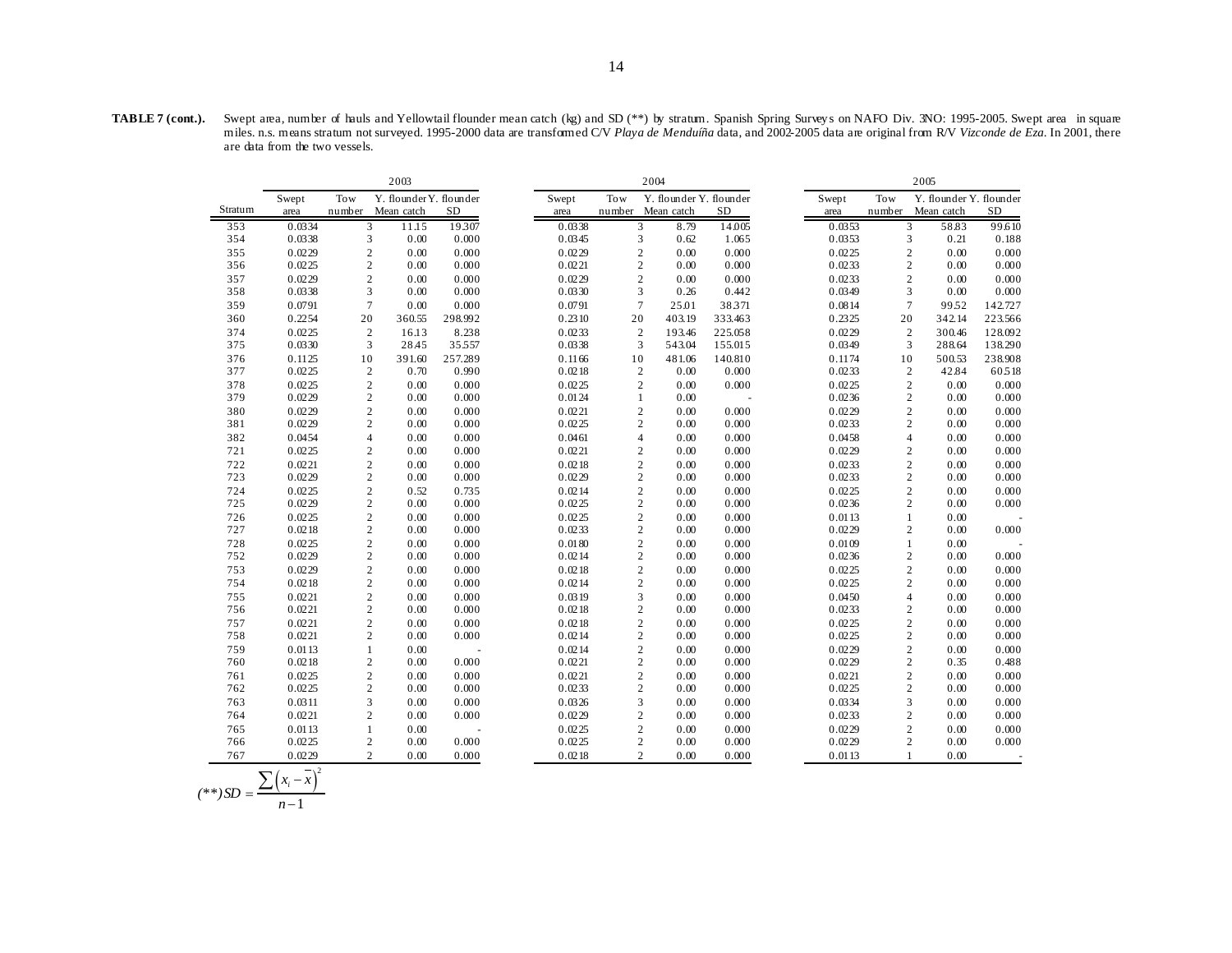**TABLE 8.** Stratified mean catches (Kg) by stratum and year and SD by year of Yellowtail flounder (1995-2005). n.s. means stratum not surveyed. 1995-2000 data are transformed C/V *Playa de Menduíña* data. 2002-2005 data are original from R/V *Vizconde de Eza*. In 2001, there are data from the two vessels.

| Stratum      | 1995      | 1996         | 1997      | 1998            | 1999                             | 2000       | 2001       | 2002       | 2003       | 2004       | 2005       |
|--------------|-----------|--------------|-----------|-----------------|----------------------------------|------------|------------|------------|------------|------------|------------|
| 353          | 1565.07   | 20142.03     | 337659    | 3288.11         | 40399.20                         | 18255.85   | 16521.08   | 20208.63   | 2998.45    | 2364.96    | 15825.27   |
| 354          | 438.70    | 0.00         | 346.30    | 299.00          | 2056                             | 439.52     | 83.64      | 41.00      | 0.00       | 151.29     | 52.07      |
| 355          | n.s.      | 0.00         | 163.06    | 9.34            | 0.00                             | 0.00       | 0.00       | 0.00       | 0.00       | 0.00       | 0.00       |
| 356          | n.s.      | 0.00         | 15.24     | 0.00            | 0.00                             | 0.00       | 0.24       | 0.00       | 0.00       | 0.00       | 0.00       |
| 357          | 0.00      | 0.00         | 0.00      | 0.00            | 0.00                             | 0.00       | 0.00       | 0.00       | 0.00       | 0.00       | 0.00       |
| 358          | 0.00      | 30.09        | 4.21      | 0.00            | 0.00                             | 0.00       | 0.00       | 0.00       | 0.00       | 57.45      | 0.00       |
| 359          | 567.78    | 385.71       | 34.00     | 72.73           | 143.12                           | 994.90     | 597.82     | 44.91      | 0.00       | 10527.59   | 41896.12   |
| 360          | 56884.98  | 39544850     | 22520335  |                 | 1040562.34 1517232.56 1088647.76 |            | 1493908.83 | 946847.84  | 1003413.43 | 1122077.77 | 95216435   |
| 374          | 0.00      | 0.00         | 0.00      | 9.54            | 15871.12                         | 437959     | 51092.50   | 6856.85    | 3450.75    | 41400.44   | 64297.37   |
| 375          | 401.88    | 11218.18     | 5437      | 3352.77         | 94076.82                         | 41560.71   | 27190.33   | 13173.31   | 7709.95    | 147164.74  | 78220.54   |
| 376          | 46774.78  | 95247.02     | 216576.13 | 37254936        | 73583639                         | 58065395   | 591126.08  | 711849.08  | 522389.06  | 641736.71  | 667712.36  |
| 377          | 0.00      | 0.00         | 0.00      | 0.00            | 0.00                             | 4.51       | 0.00       | 0.00       | 70.00      | 0.00       | 4283.75    |
| 378          | 0.00      | 7.75         | 0.00      | 0.00            | 0.00                             | 0.00       | 0.00       | 0.00       | 0.00       | 0.00       | 0.00       |
| 379          | 0.00      | 0.00         | 0.00      | 0.00            | 0.00                             | 0.00       | 0.00       | 0.00       | 0.00       | 0.00       | 0.00       |
| 380          | n.s.      | 0.00         | 0.00      | 0.00            | 0.00                             | 0.00       | 0.00       | 0.00       | 0.00       | 0.00       | 0.00       |
| 381          | n.s.      | 0.00         | 0.00      | 0.00            | 0.00                             | 0.00       | 0.00       | 0.00       | 0.00       | 0.00       | 0.00       |
| 382          | n.s.      | 0.00         | 0.00      | 0.00            | 0.00                             | 0.00       | 5.16       | 0.00       | 0.00       | 0.00       | 0.00       |
| 721          | n.s.      | 2.17         | 48.90     | 0.00            | 0.00                             | 0.00       | 0.00       | 0.00       | 0.00       | 0.00       | 0.00       |
| 722          | n.s.      | 0.00         | 0.00      | 0.00            | 0.00                             | 0.00       | 0.00       | 0.00       | 0.00       | 0.00       | 0.00       |
| 723          | n.s.      | 0.00         | 0.00      | 0.00            | 0.00                             | 0.00       | 0.00       | 0.00       | $0.00\,$   | 0.00       | 0.00       |
| 724          | 0.00      | 0.00         | 0.00      | 0.00            | 0.00                             | 0.00       | 0.00       | 0.00       | 64.48      | 0.00       | 0.00       |
| 725          | 0.00      | 0.00         | 0.00      | 0.00            | 0.00                             | 0.00       | 0.00       | 0.00       | 0.00       | 0.00       | 0.00       |
| 726          | 0.00      | 0.00         | n.s.      | 0.00            | 0.00                             | 0.00       | 0.00       | 0.00       | 0.00       | 0.00       | 0.00       |
| 727          | n.s.      | 0.00         | 0.00      | 0.00            | 0.00                             | 0.00       | 0.00       | 0.00       | 0.00       | 0.00       | 0.00       |
| 728          | n.s.      | 0.00         | 0.00      | 0.00            | 0.00                             | 0.00       | 0.00       | 0.00       | $0.00\,$   | 0.00       | 0.00       |
| 752          | n.s.      | 0.00         | 0.00      | 0.00            | 0.00                             | 0.00       | 7.67       | $0.00\,$   | 0.00       | 0.00       | 0.00       |
| 753          | n.s.      | 0.00         | 0.00      | 0.00            | 0.00                             | 0.00       | 0.00       | $0.00\,$   | 0.00       | 0.00       | 0.00       |
| 754          | n.s.      | ${\tt n.s.}$ | 0.00      | 0.00            | 0.00                             | 0.00       | 0.00       | $0.00\,$   | 0.00       | 0.00       | 0.00       |
| 755          | n.s.      | n.s.         | n.s.      | 0.00            | 0.00                             | 0.00       | 0.00       | $0.00\,$   | 0.00       | 0.00       | 0.00       |
| 756          | n.s.      | 0.00         | 0.00      | 0.00            | 0.00                             | 0.00       | 0.00       | $0.00\,$   | 0.00       | 0.00       | 0.00       |
| 757          | n.s.      | 0.00         | 0.00      | 0.00            | 0.00                             | 0.00       | 0.00       | 0.00       | 0.00       | 0.00       | 0.00       |
| 758          | n.s.      | n.s.         | 0.00      | 0.00            | 0.00                             | 0.00       | 0.00       | 0.00       | 0.00       | 0.00       | 0.00       |
| 759          | n.s.      | n.s.         | n.s.      | 0.00            | 0.00                             | 0.00       | 0.00       | 0.00       | 0.00       | 0.00       | 0.00       |
| 760          | n.s.      | 0.00         | 0.00      | 0.00            | 0.00                             | 0.00       | 0.00       | $0.00\,$   | 0.00       | 0.00       | 53.13      |
| 761          | n.s.      | 0.00         | 0.00      | $0.00\,$        | $0.00\,$                         | 0.00       | $0.00\,$   | $0.00\,$   | $0.00\,$   | $0.00\,$   | 0.00       |
| 762          | n.s.      | ${\tt n.s.}$ | 0.00      | 0.00            | 0.00                             | 0.00       | 0.00       | 0.00       | 0.00       | 0.00       | 0.00       |
| 763          | n.s.      | ${\tt n.s.}$ | n.s.      | $0.00\,$        | 0.00                             | 0.00       | 0.00       | $0.00\,$   | $0.00\,$   | 0.00       | 0.00       |
| 764          | n.s.      | 0.00         | 0.00      | 0.00            | $0.00\,$                         | 0.00       | 0.00       | 0.00       | 0.00       | 0.00       | 0.00       |
| 765          | n.s.      | 0.00         | 0.00      | 0.00            | 0.00                             | 0.00       | 0.00       | 0.00       | 0.00       | 0.00       | 0.00       |
| 766          | n.s.      | n.s.         | 0.00      | 0.00            | 0.00                             | 0.00       | 0.00       | 0.00       | 0.00       | 0.00       | 0.00       |
| 767          | n.s.      | ${\tt n.s.}$ | n.s.      | 0.00            | 0.00                             | 0.00       | 0.00       | 0.00       | 0.00       | 0.00       | 0.00       |
| <b>TOTAL</b> | 106633.19 | 522481.47    | 445822.16 | 1420143.19      | 2403579.77                       | 1734936.80 | 2180533.35 | 1699021.61 | 1540096.13 | 1965480.95 | 1824504.95 |
|              | 16.22     | 5954         | 47.74     |                 |                                  | 167.76     |            |            |            | 190.05     | 176.42     |
|              |           |              |           | 137.32<br>34.70 | 232.41<br>27.41                  | 2221       | 210.84     | 164.28     | 148.92     |            |            |
| S.D.         | 4.37      | 8.41         | 10.69     |                 |                                  |            | 3058       | 24.92      | 20.84      | 2127       | 17.06      |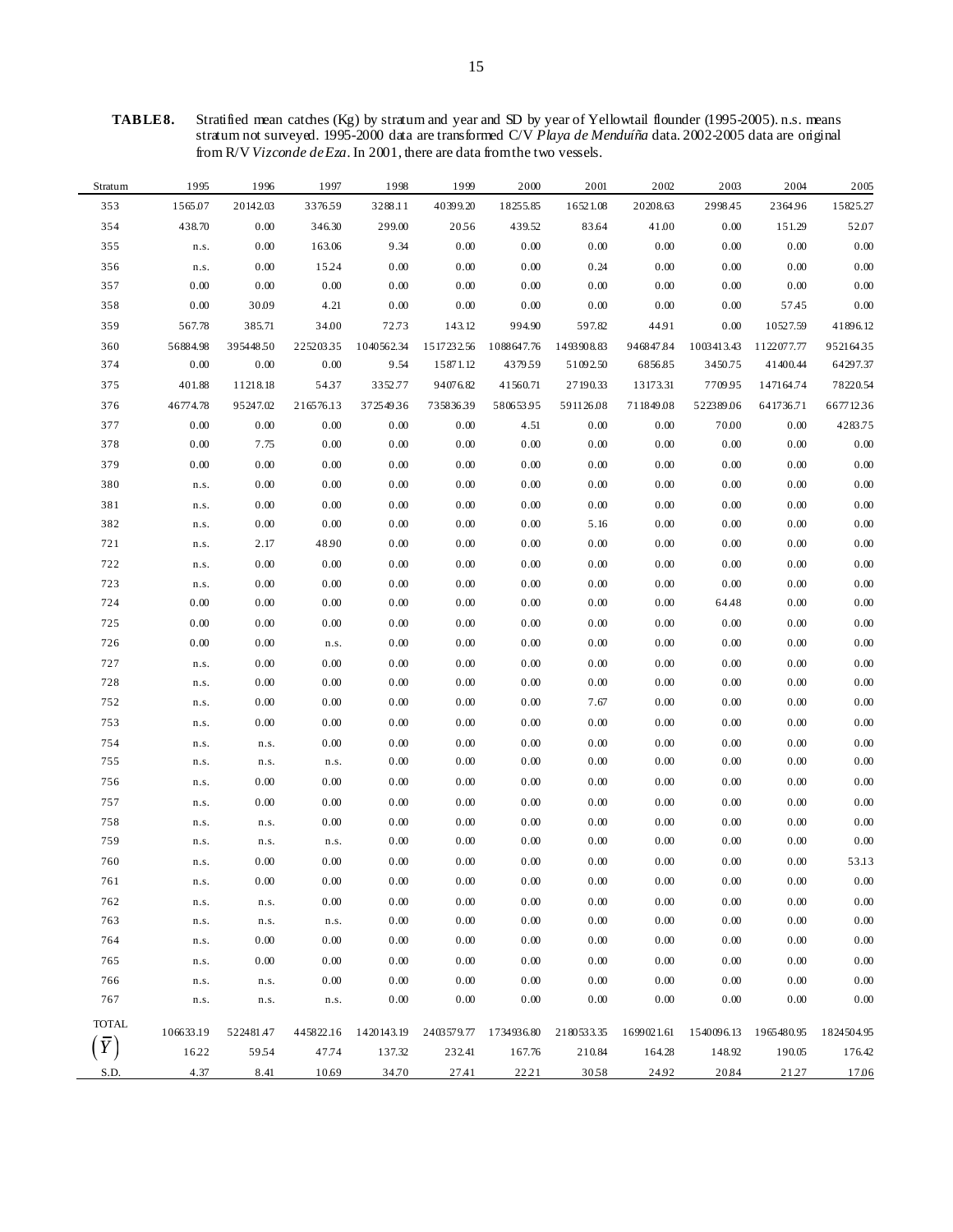| Stratum | 1995             | 1996             | 1997             | 1998             | 1999             | 2000             | 2001             | 2002                     | 2003             | 2004             | 2005             |
|---------|------------------|------------------|------------------|------------------|------------------|------------------|------------------|--------------------------|------------------|------------------|------------------|
| 353     | 133              | 1628             | 281              | 282              | 3367             | 1537             | 1452             | 1697                     | 270              | 210              | 1347             |
| 354     | 37               | 26               | 30               | 25               | $\sqrt{2}$       | 37               | $\boldsymbol{7}$ | 3                        | $\boldsymbol{0}$ | 13               | $\overline{4}$   |
| 355     | n.s.             | $\sqrt{2}$       | 14               | $\boldsymbol{0}$ | $\boldsymbol{0}$ | $\boldsymbol{0}$ | $\boldsymbol{0}$ | $\boldsymbol{0}$         | $\boldsymbol{0}$ | $\boldsymbol{0}$ | $\theta$         |
| 356     | n.s.             | $\boldsymbol{0}$ | $\mathbf{1}$     | $\boldsymbol{0}$ | $\boldsymbol{0}$ | $\mathbf{0}$     | $\boldsymbol{0}$ | $\boldsymbol{0}$         | $\boldsymbol{0}$ | $\boldsymbol{0}$ | $\mathbf{0}$     |
| 357     | $\boldsymbol{0}$ | $\boldsymbol{0}$ | $\boldsymbol{0}$ | $\boldsymbol{0}$ | $\boldsymbol{0}$ | $\boldsymbol{0}$ | $\boldsymbol{0}$ | $\boldsymbol{0}$         | $\boldsymbol{0}$ | $\boldsymbol{0}$ | $\Omega$         |
| 358     | $\boldsymbol{0}$ | 3                | $\boldsymbol{0}$ | $\boldsymbol{0}$ | $\boldsymbol{0}$ | $\boldsymbol{0}$ | $\boldsymbol{0}$ | $\boldsymbol{0}$         | $\boldsymbol{0}$ | 5                | 0                |
| 359     | 49               | 35               | 3                | 6                | 12               | 85               | 52               | $\overline{\mathcal{L}}$ | $\boldsymbol{0}$ | 931              | 3604             |
| 360     | 4950             | 32593            | 19198            | 89742            | 123989           | 90863            | 123341           | 82622                    | 89057            | 97150            | 81907            |
| 374     | $\boldsymbol{0}$ | $\boldsymbol{0}$ | $\boldsymbol{0}$ | $\boldsymbol{0}$ | 1302             | 365              | 4258             | 596                      | 307              | 3561             | 5622             |
| 375     | 36               | 981              | $\sqrt{5}$       | 291              | 7964             | 3410             | 2417             | 1121                     | 701              | 13081            | 6729             |
| 376     | 4059             | 8082             | 19160            | 32255            | 60376            | 48388            | 51175            | 62443                    | 46435            | 55026            | 56887            |
| 377     | $\boldsymbol{0}$ | $\boldsymbol{0}$ | $\boldsymbol{0}$ | $\boldsymbol{0}$ | $\boldsymbol{0}$ | $\boldsymbol{0}$ | $\boldsymbol{0}$ | $\boldsymbol{0}$         | $\sqrt{6}$       | $\boldsymbol{0}$ | 368              |
| 378     | $\boldsymbol{0}$ | $\mathbf{1}$     | $\boldsymbol{0}$ | $\boldsymbol{0}$ | $\boldsymbol{0}$ | $\mathbf{0}$     | $\boldsymbol{0}$ | $\boldsymbol{0}$         | $\boldsymbol{0}$ | $\boldsymbol{0}$ | $\boldsymbol{0}$ |
| 379     | $\boldsymbol{0}$ | $\boldsymbol{0}$ | $\boldsymbol{0}$ | $\boldsymbol{0}$ | $\boldsymbol{0}$ | $\boldsymbol{0}$ | $\boldsymbol{0}$ | $\boldsymbol{0}$         | $\boldsymbol{0}$ | $\boldsymbol{0}$ | $\mathbf{0}$     |
| 380     | n.s.             | $\boldsymbol{0}$ | $\boldsymbol{0}$ | $\boldsymbol{0}$ | $\boldsymbol{0}$ | $\boldsymbol{0}$ | $\boldsymbol{0}$ | $\boldsymbol{0}$         | $\boldsymbol{0}$ | $\boldsymbol{0}$ | $\Omega$         |
| 381     | n.s.             | $\boldsymbol{0}$ | $\boldsymbol{0}$ | $\boldsymbol{0}$ | $\boldsymbol{0}$ | $\boldsymbol{0}$ | $\boldsymbol{0}$ | $\boldsymbol{0}$         | $\boldsymbol{0}$ | $\boldsymbol{0}$ | O                |
| 382     | n.s.             | $\boldsymbol{0}$ | $\boldsymbol{0}$ | $\boldsymbol{0}$ | $\boldsymbol{0}$ | $\boldsymbol{0}$ | $\boldsymbol{0}$ | $\boldsymbol{0}$         | $\boldsymbol{0}$ | $\boldsymbol{0}$ | O                |
| 721     | n.s.             | $\boldsymbol{0}$ | 4                | $\boldsymbol{0}$ | $\boldsymbol{0}$ | $\boldsymbol{0}$ | $\boldsymbol{0}$ | $\boldsymbol{0}$         | $\boldsymbol{0}$ | $\boldsymbol{0}$ | O                |
| 722     | n.s.             | $\boldsymbol{0}$ | $\boldsymbol{0}$ | $\boldsymbol{0}$ | $\boldsymbol{0}$ | $\boldsymbol{0}$ | $\boldsymbol{0}$ | $\boldsymbol{0}$         | $\boldsymbol{0}$ | $\boldsymbol{0}$ | 0                |
| 723     | n.s.             | $\boldsymbol{0}$ | $\boldsymbol{0}$ | $\boldsymbol{0}$ | $\boldsymbol{0}$ | $\boldsymbol{0}$ | $\boldsymbol{0}$ | $\boldsymbol{0}$         | $\boldsymbol{0}$ | $\boldsymbol{0}$ | 0                |
| 724     | $\boldsymbol{0}$ | $\boldsymbol{0}$ | $\boldsymbol{0}$ | $\boldsymbol{0}$ | $\boldsymbol{0}$ | $\boldsymbol{0}$ | $\boldsymbol{0}$ | $\boldsymbol{0}$         | $\boldsymbol{0}$ | $\boldsymbol{0}$ |                  |
| 725     | $\boldsymbol{0}$ | $\boldsymbol{0}$ | $\boldsymbol{0}$ | $\boldsymbol{0}$ | $\boldsymbol{0}$ | $\boldsymbol{0}$ | $\boldsymbol{0}$ | $\boldsymbol{0}$         | $\boldsymbol{0}$ | $\boldsymbol{0}$ |                  |
| 726     | $\boldsymbol{0}$ | $\boldsymbol{0}$ | n.s.             | $\boldsymbol{0}$ | $\boldsymbol{0}$ | $\boldsymbol{0}$ | $\boldsymbol{0}$ | $\boldsymbol{0}$         | $\boldsymbol{0}$ | $\boldsymbol{0}$ |                  |
| 727     | n.s.             | $\boldsymbol{0}$ | $\boldsymbol{0}$ | $\boldsymbol{0}$ | $\boldsymbol{0}$ | $\boldsymbol{0}$ | $\boldsymbol{0}$ | $\boldsymbol{0}$         | $\boldsymbol{0}$ | $\boldsymbol{0}$ |                  |
| 728     | n.s.             | $\boldsymbol{0}$ | $\boldsymbol{0}$ | $\boldsymbol{0}$ | $\boldsymbol{0}$ | $\boldsymbol{0}$ | $\boldsymbol{0}$ | $\boldsymbol{0}$         | $\boldsymbol{0}$ | $\boldsymbol{0}$ |                  |
| 752     | n.s.             | $\boldsymbol{0}$ | $\boldsymbol{0}$ | $\boldsymbol{0}$ | $\boldsymbol{0}$ | $\boldsymbol{0}$ | $\mathbf{1}$     | $\boldsymbol{0}$         | $\boldsymbol{0}$ | $\boldsymbol{0}$ |                  |
| 753     | n.s.             | $\boldsymbol{0}$ | $\boldsymbol{0}$ | $\boldsymbol{0}$ | $\boldsymbol{0}$ | $\boldsymbol{0}$ | $\boldsymbol{0}$ | $\boldsymbol{0}$         | $\boldsymbol{0}$ | $\boldsymbol{0}$ |                  |
| 754     | n.s.             | n.s.             | $\boldsymbol{0}$ | $\boldsymbol{0}$ | $\boldsymbol{0}$ | $\boldsymbol{0}$ | $\boldsymbol{0}$ | $\boldsymbol{0}$         | $\boldsymbol{0}$ | $\boldsymbol{0}$ |                  |
| 755     | n.s.             | n.s.             | n.s.             | $\boldsymbol{0}$ | $\boldsymbol{0}$ | $\boldsymbol{0}$ | $\boldsymbol{0}$ | $\boldsymbol{0}$         | $\mathbf{0}$     | $\boldsymbol{0}$ |                  |
| 756     | n.s.             | $\boldsymbol{0}$ | $\boldsymbol{0}$ | $\boldsymbol{0}$ | $\boldsymbol{0}$ | $\boldsymbol{0}$ | $\boldsymbol{0}$ | $\boldsymbol{0}$         | $\boldsymbol{0}$ | $\boldsymbol{0}$ |                  |
| 757     | n.s.             | $\boldsymbol{0}$ | $\boldsymbol{0}$ | $\boldsymbol{0}$ | $\boldsymbol{0}$ | $\boldsymbol{0}$ | $\boldsymbol{0}$ | $\boldsymbol{0}$         | $\boldsymbol{0}$ | $\boldsymbol{0}$ |                  |
| 758     | n.s.             | n.s.             | $\boldsymbol{0}$ | $\boldsymbol{0}$ | $\boldsymbol{0}$ | $\boldsymbol{0}$ | $\boldsymbol{0}$ | $\boldsymbol{0}$         | $\boldsymbol{0}$ | $\boldsymbol{0}$ | O                |
| 759     | n.s.             | n.s.             | n.s.             | $\boldsymbol{0}$ | $\boldsymbol{0}$ | $\boldsymbol{0}$ | $\boldsymbol{0}$ | $\boldsymbol{0}$         | $\boldsymbol{0}$ | $\boldsymbol{0}$ | 0                |
| 760     | n.s.             | $\boldsymbol{0}$ | $\boldsymbol{0}$ | $\boldsymbol{0}$ | $\boldsymbol{0}$ | $\boldsymbol{0}$ | $\boldsymbol{0}$ | $\boldsymbol{0}$         | $\boldsymbol{0}$ | $\boldsymbol{0}$ | 5                |
| 761     | n.s.             | $\boldsymbol{0}$ | $\boldsymbol{0}$ | $\boldsymbol{0}$ | $\boldsymbol{0}$ | $\boldsymbol{0}$ | $\boldsymbol{0}$ | $\boldsymbol{0}$         | $\boldsymbol{0}$ | $\boldsymbol{0}$ | $\Omega$         |
| 762     | n.s.             | n.s.             | $\boldsymbol{0}$ | $\boldsymbol{0}$ | $\boldsymbol{0}$ | $\mathbf{0}$     | $\boldsymbol{0}$ | $\boldsymbol{0}$         | $\boldsymbol{0}$ | $\boldsymbol{0}$ | $\Omega$         |
| 763     | n.s.             | $n.s.$           | n.s.             | $\boldsymbol{0}$ | $\boldsymbol{0}$ | $\mathbf{0}$     | $\boldsymbol{0}$ | $\boldsymbol{0}$         | $\boldsymbol{0}$ | $\boldsymbol{0}$ | $\theta$         |
| 764     | n.s.             | $\boldsymbol{0}$ | $\boldsymbol{0}$ | $\boldsymbol{0}$ | $\boldsymbol{0}$ | $\boldsymbol{0}$ | $\boldsymbol{0}$ | $\boldsymbol{0}$         | $\boldsymbol{0}$ | $\boldsymbol{0}$ | $\Omega$         |
| 765     | n.s.             | $\boldsymbol{0}$ | $\boldsymbol{0}$ | $\boldsymbol{0}$ | $\boldsymbol{0}$ | $\mathbf{0}$     | $\boldsymbol{0}$ | $\mathbf{0}$             | $\boldsymbol{0}$ | $\boldsymbol{0}$ | $\theta$         |
| 766     | n.s.             | n.s.             | $\boldsymbol{0}$ | $\boldsymbol{0}$ | $\boldsymbol{0}$ | $\mathbf{0}$     | $\boldsymbol{0}$ | $\boldsymbol{0}$         | $\boldsymbol{0}$ | $\boldsymbol{0}$ | $\mathbf{0}$     |
| 767     | n.s.             | n.s.             | n.s.             | $\boldsymbol{0}$ | $\boldsymbol{0}$ | $\boldsymbol{0}$ | $\boldsymbol{0}$ | $\boldsymbol{0}$         | $\boldsymbol{0}$ | $\boldsymbol{0}$ | $\boldsymbol{0}$ |
| TOTAL   | 9264             | 43349            | 38697            | 122601           | 197012           | 144685           | 182704           | 148487                   | 136775           | 169978           | 156472           |
| S.D.    | 2484             | 6032             | 8527             | 31359            | 22938            | 19097            | 25847            | 23368                    | 19287            | 18869            | 15271            |

**TABLE 9.** Survey estimates (by the swept area method) of Yellowtail flounder biomass (t) and SD by stratum and year on NAFO Div. 3NO. n.s. means stratum not surveyed. 1995-2000 data are transformed C/V *Playa de Menduíña* data. 2002-2005 data are original from R/V *Vizconde de Eza*. In 2001, there are data from the two vessels.

 $\blacksquare$ 

 $\overline{a}$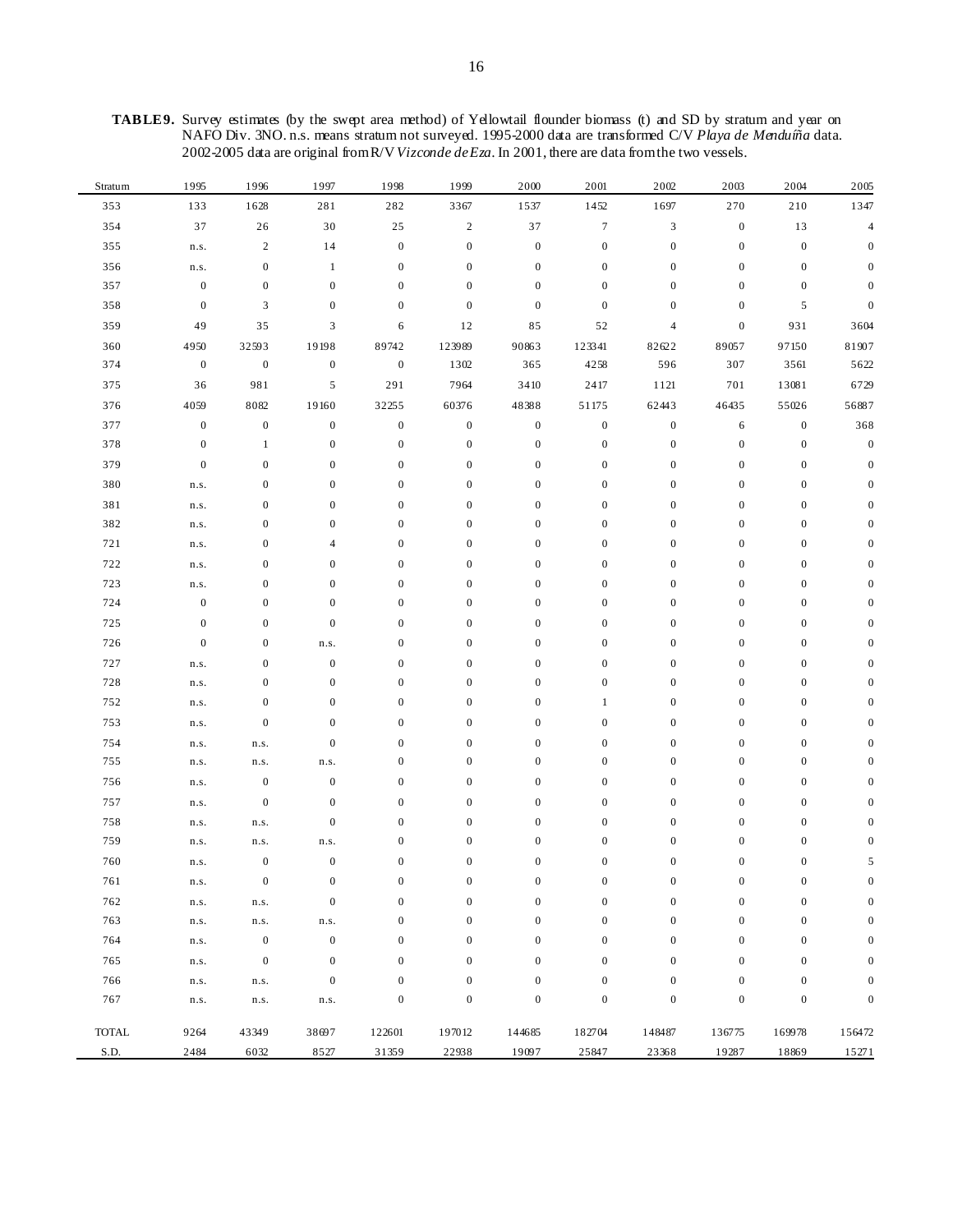**TABLE 10.** Length weight relationships in the calculation of Yellowtail flounder biomass. The equation is Spanish Spring Surveys on NAFO Div. 3NO: 1995-2005. To calculate the parameters for the indeterminate individuals, we used the total data (males + females + indeterminate individuals)  $Weight = a(l+0.5)^b$ 

|         |              | 1995         | 1996         | 1997         | 1998         | 1999         | 2000                                                                                                                                                                      | 2001         | 2002         | 2003         | 2004         | 2005         |
|---------|--------------|--------------|--------------|--------------|--------------|--------------|---------------------------------------------------------------------------------------------------------------------------------------------------------------------------|--------------|--------------|--------------|--------------|--------------|
| Males   | a            | 0.0079       | 0.0080       | 0.0081       | 0.0075       | 0.0084       | 0.0036                                                                                                                                                                    | 0.0081       | 0.0075       | 0.0121       | 0.0053       | 0.0027       |
|         |              |              |              |              |              |              | Error = 0.2653 Error = 0.0907 Error = 0.0936 Error = 0.1034 Error = 0.2119 Error = 0.0994 Error = 0.1248 Error = 0.0729 Error = 0.1109 Error = 0.1352 Error = 0.0882      |              |              |              |              |              |
|         | h            | 3.0416       | 3.0342       | 3.0197       | 3.0376       | 3.0098       | 3.2403                                                                                                                                                                    | 3.0176       | 3.0271       | 2.8978       | 3.1236       | 3.3274       |
|         |              |              |              |              |              |              | Error = 0.0799 Error = 0.0269 Error = 0.0281  Error = 0.0313 Error = 0.0610  Error = 0.0300  Error = 0.0374  Error = 0.0226 Error = 0.0348  Error = 0.0419 Error = 0.0274 |              |              |              |              |              |
|         |              | $R2 = 0.984$ | $R2 = 0.998$ | $R2 = 0.997$ | $R2 = 0.997$ | $R2 = 0.994$ | $R2 = 0.997$                                                                                                                                                              | $R2 = 0.995$ | $R2 = 0.998$ | $R2 = 0.995$ | $R2 = 0.995$ | $R2 = 0.997$ |
|         |              | $N = 137$    | $N = 430$    | $N = 556$    | $N = 523$    | $N=56$       | $N = 270$                                                                                                                                                                 | $N = 271$    | $N = 274$    | $N = 316$    | $N = 411$    | $N = 311$    |
| Females | a            | 0.0063       | 0.0056       | 0.0056       | 0.0067       | 0.0073       | 0.0026                                                                                                                                                                    | 0.0060       | 0.0051       | 0.0061       | 0.0047       | 0.0027       |
|         |              |              |              |              |              |              | Error = 0.1251 Error = 0.0632 Error = 0.05 17 Error = 0.1290 Error = 0.2607 Error = 0.09 14 Error = 0.0841 Error = 0.0901 Error = 0.0995 Error = 0.0630 Error = 0.0634    |              |              |              |              |              |
|         | <sub>b</sub> | 3.1083       | 3.1496       | 3.1382       | 3.0788       | 3.0577       | 3.3504                                                                                                                                                                    | 3.1122       | 3.1448       | 3.1079       | 3.1768       | 3.3290       |
|         |              |              |              |              |              |              | Error = 0.0367 Error = 0.0179 Error = 0.0152 Error = 0.0384 Error = 0.0739 Error = 0.0267 Error = 0.0249 Error = 0.0274 Error = 0.0307 Error = 0.0191 Error = 0.0177      |              |              |              |              |              |
|         |              | $R2 = 0.995$ | $R2 = 0.999$ | $R2 = 0.999$ | $R2 = 0.994$ | $R2 = 0.989$ | $R2 = 0.998$                                                                                                                                                              | $R2 = 0.997$ | $R2 = 0.997$ | $R2 = 0.996$ | $R2 = 0.999$ | $R2 = 0.998$ |
|         |              | $N = 246$    | $N = 735$    | $N = 910$    | $N = 682$    | $N=62$       | $N = 344$                                                                                                                                                                 | $N = 378$    | $N = 343$    | $N = 513$    | $N = 547$    | $N = 569$    |
| Indet.  | a            | 0.0088       | 0.0060       | 0.0060       | 0.0071       | 0.0078       | 0.0026                                                                                                                                                                    | 0.0092       | 0.0060       | 0.0069       | 0.0040       | 0.0025       |
|         |              |              |              |              |              |              | Error = 0.1109 Error = 0.0656 Error = 0.0580 Error = 0.0652 Error = 0.1656 Error = 0.0835 Error = 0.1075 Error = 0.0402 Error = 0.1095 Error = 0.0608 Error = 0.05323     |              |              |              |              |              |
|         | $\mathbf{b}$ | 3.0144       | 3.1285       | 3.1166       | 3.0614       | 3.0406       | 3.3423                                                                                                                                                                    | 2.9883       | 3.0977       | 3.0737       | 3.2137       | 3.3552       |
|         |              |              |              |              |              |              | Error = 0.0330 Error = 0.0188 Error = 0.0171  Error = 0.0195 Error = 0.0477  Error = 0.0245  Error = 0.0329  Error = 0.0123 Error = 0.0337  Error = 0.0186 Error = 0.0148 |              |              |              |              |              |
|         |              | $R2 = 0.996$ | $R2 = 0.999$ | $R2 = 0.999$ | $R2 = 0.994$ | $R2 = 0.995$ | $R2 = 0.999$                                                                                                                                                              | $R2 = 0.994$ | $R2 = 0.999$ | $R2 = 0.995$ | $R2 = 0.999$ | $R2 = 0.999$ |
|         |              | $N = 391$    | $N = 1181$   | $N = 1466$   | $N = 1211$   | $N=118$      | $N = 614$                                                                                                                                                                 | $N = 703$    | $N = 620$    | $N = 833$    | $N = 969$    | $N = 884$    |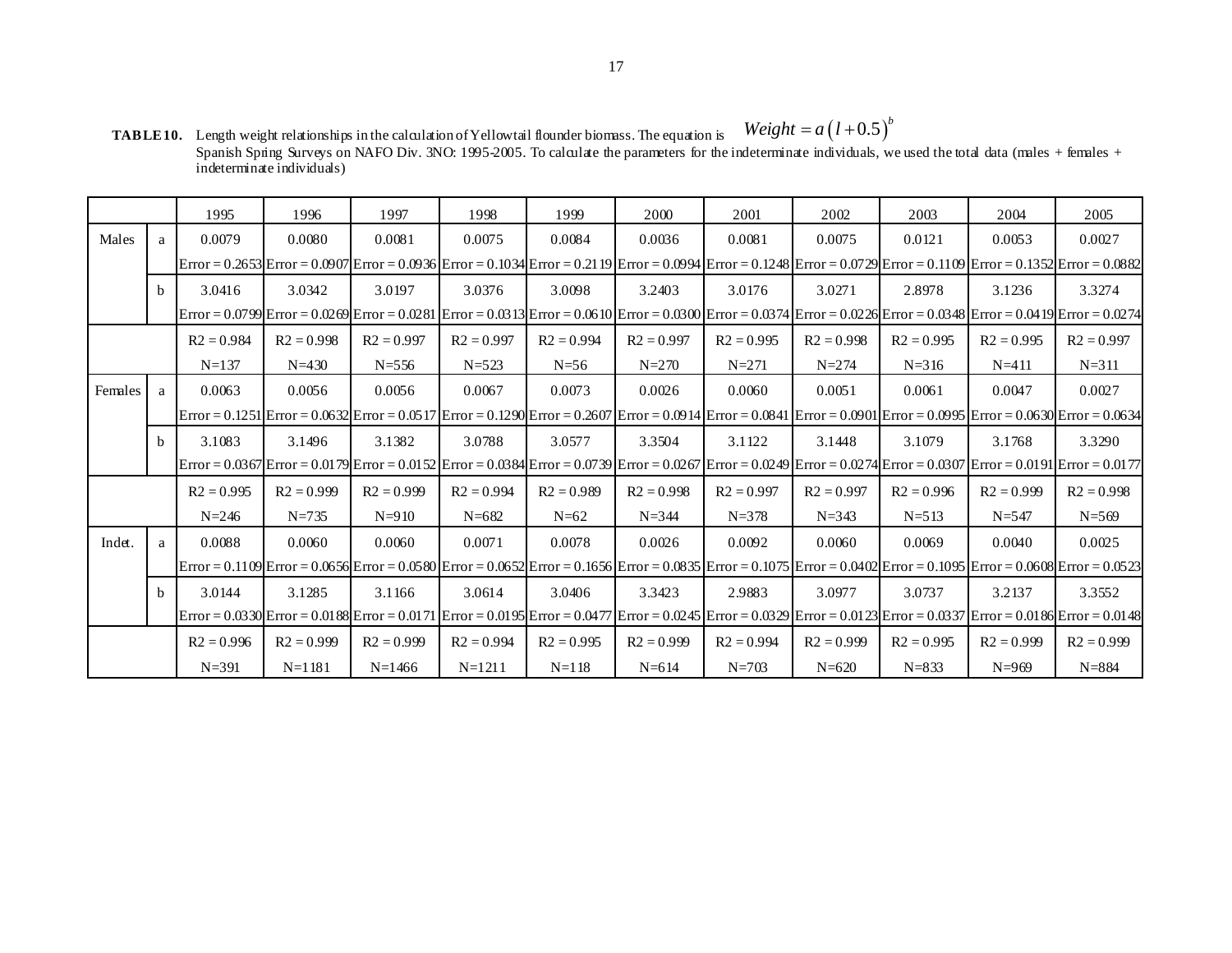**TABLE 11.** Yellowtail flounder length distribution. Estimated numbers per haul mean catches. Spanish Spring Survey on NAFO 3NO: 1995-2005. Indet. means indeterminate. 1995-2000 data are transformed C/V *Playa de Menduíña*  data. 2002-2005 data are original R/V *Vizconde de Eza* data. In 2001, there are data from the two vessels. (\*) indicates untransformed data.

|                             |       | 1995                       |                 |                     |       | 1996                 |                |              |                                                             | 1997                       |          |                     |                               | 1998                       |   |                     |
|-----------------------------|-------|----------------------------|-----------------|---------------------|-------|----------------------|----------------|--------------|-------------------------------------------------------------|----------------------------|----------|---------------------|-------------------------------|----------------------------|---|---------------------|
| Lenght (cm.)                |       | Males Females Indet. Total |                 |                     |       | Males Females Indet. |                | Total        |                                                             | Males Females Indet. Total |          |                     |                               | Males Females Indet. Total |   |                     |
| $\overline{4}$              | 0.000 | 0.000                      |                 | $0.000$ $0.000$     | 0.000 | 0.000                | 0.000          | 0.000        | 0.000                                                       | 0.000                      |          | $0.000 \quad 0.000$ | 0.000                         | $0.000$ $0.000$ $0.000$    |   |                     |
| 6                           | 0.000 | 0.000                      |                 | $0.000$ $0.000$     | 0.000 | 0.000                | 0.000          | 0.000        | 0.000                                                       | 0.000                      |          | $0.000 \quad 0.000$ | 0.000                         | 0.000                      |   | $0.000 \quad 0.000$ |
| 8                           | 0.000 | 0.000                      |                 | 0.185 0.185         | 0.000 | 0.000                | 0.000          | 0.000        | 0.000                                                       | 0.000                      |          | $0.000 \quad 0.000$ | 0.000                         | 0.000                      |   | $0.000 \quad 0.000$ |
| 10                          | 0.000 | 0.000                      |                 | 0.456 0.456         | 0.000 | 0.000                | 0.498          | 0.498        | 0.000                                                       | 0.000                      |          | $0.000 \quad 0.000$ | 0.000                         | 0.000                      |   | $0.071$ $0.071$     |
| 12                          | 0.103 | 0.870                      |                 | 2.350 3.323         | 0.000 | 0.000                | 0.877          | 0.877        | 1.356                                                       | 0.560                      |          | $0.000$ 1.916       | 0.000                         | 0.000                      |   | 1.538 1.538         |
| 14                          | 1.557 | 1.441                      |                 | 2.842 5.840         | 0.000 | 0.048                | 2.711          | 2.759        | 0.155                                                       | 0.819                      |          | 0.000 0.974         | 0.121                         | 0.157                      |   | $0.000 \quad 0.278$ |
| 16                          | 2.045 | 3.581                      |                 | 0.277 5.903         | 0.288 | 3.152                | 5.167          | 8.607        | 2.947                                                       | 1.811                      |          | 0.000 4.758         | 1.500                         | 1.535                      |   | 0.000 3.034         |
| 18                          | 2.649 | 3.358                      |                 | 0.031 6.038         | 2.334 | 15279                | 3.167          | 20.780       | 5.076                                                       | 4.415                      |          | 0.000 9.491         | 8.365                         | 5.129                      |   | 0.000 13.495        |
| 20                          | 2.984 | 3.212                      |                 | 0.0006.196          |       | 5.319 26.981         |                | 0.750 33.050 | 13.857                                                      | 15.055                     |          | 0.000 28.912        | 8.974                         | 10.166 0.000 19.140        |   |                     |
| 22                          | 4.807 | 6.015                      |                 | 0.000 10.823        |       | 8.522 32.231         | 0.065 40.818   |              | 28.296                                                      | 23.048                     |          | 0.000 51345         | 25.957                        | 20.452 0.000 46.409        |   |                     |
| 24                          | 4.810 | 6.082                      |                 | 0.000 10.892        |       | 10962 32203          | $0.000$ 43.165 |              | 31348                                                       | 27.786                     |          | 0.000 59.134        | 44.950                        | 37.421 0.000 82.371        |   |                     |
| 26                          | 2.340 | 2.446                      |                 | 0.000 4.786         |       | 9.552 16.875         | 0.000 26.427   |              | 24.015                                                      | 26.970                     |          | 0.000 50.985        | 72376                         | 60.520 0.000 132.896       |   |                     |
| 28                          | 2.704 | 2.544                      |                 | 0.000 5.248         |       | 9.151 11.591         | 0.000 20.742   |              | 13.921                                                      | 21.248                     |          | 0.000 35.169        | 57.459                        | 62.401 0.000 119.861       |   |                     |
| 30                          | 2.588 | 4.738                      |                 | 0.000 7.325         | 7.206 | 9.915                | 0.000 17.122   |              | 6.159                                                       | 10349                      |          | 0.000 16.508        | 32.472                        | 56275 0.000 88.747         |   |                     |
| 32                          | 1.664 | 4.451                      |                 | 0.00060.115         | 6.379 | 6.166                |                | 0.000 12.545 | 3.761                                                       | 5.090                      |          | 0.000 8.851         | 15566                         | 32.294 0.000 47.859        |   |                     |
| 34                          | 1.290 | 3.070                      |                 | 0.000 4.361         | 5.565 | 6.928                | 0.000 12.493   |              | 1.894                                                       | 2.803                      |          | 0.000 4.698         | 5.840                         | 22.613 0.000 28.453        |   |                     |
| 36                          | 0.661 | 1.797                      |                 | 0.000 2.459         | 4.143 | 9.508                | 0.000 13.651   |              | 1.195                                                       | 2.683                      |          | 0.000 3.878         | 2.638                         | 12.385 0.000 15.023        |   |                     |
| 38                          | 0.475 | 1.395                      |                 | 0.000 1.870         | 2.083 | 6.687                | 0.000          | 8.771        | 0.485                                                       | 2.407                      |          | 0.000 2.892         | 2.475                         | 8.439                      |   | 0.000 10.914        |
| 40                          | 0.373 | 0.937                      |                 | 0.000 1.310         | 0.724 | 5.018                | 0.000          | 5.742        | 0.245                                                       | 1.723                      |          | 0.000 1.968         | 1.060                         | 7.705                      |   | 0.000 8.765         |
| 42                          | 0.059 | 0.588                      |                 | $0.000 \quad 0.647$ | 0.694 | 3.305                | 0.000          | 4.000        | 0.099                                                       | 0.801                      |          | 0.000 0.899         | 0.065                         | 3.260                      |   | 0.000 3.324         |
| 44                          | 0.004 | 0.471                      |                 | 0.000 0.475         | 0.087 | 1.550                | 0.000          | 1.637        | 0.031                                                       | 0.281                      |          | $0.000 \quad 0.311$ | 0.008                         | 1.729                      |   | 0.000 1.737         |
| 46                          | 0.004 | 0.081                      |                 | $0.000$ $0.085$     | 0.081 | 0.969                | 0.000          | 1.050        | 0.006                                                       | 0.044                      |          | $0.000 \quad 0.049$ | 0.000                         | 0.600                      |   | $0.000 \quad 0.600$ |
| 48                          | 0.000 | 0.191                      |                 | $0.000$ $0.191$     | 0.018 | 0.286                | 0.000          | 0.304        | 0.000                                                       | 0.052                      |          | $0.000 \quad 0.052$ | 0.004                         | 0.273                      |   | 0.000 0.277         |
| 50                          | 0.000 | 0.027                      | $0.000$ $0.027$ |                     | 0.000 | 0.045                | 0.000          | 0.045        | 0.000                                                       | 0.018                      |          | $0.000 \quad 0.018$ | 0.000                         | 0.000                      |   | $0.000 \quad 0.000$ |
| 52                          | 0.000 | 0.052                      |                 | $0.000 \quad 0.052$ | 0.000 | 0.053                | 0.000          | 0.053        | 0.000                                                       | 0.018                      |          | $0.000 \quad 0.018$ | 0.000                         | 0.000                      |   | $0.000 \quad 0.000$ |
| 54                          | 0.000 | 0.005                      | $0.000$ $0.005$ |                     | 0.000 | 0.039                | 0.000          | 0.039        | 0.000                                                       | 0.000                      |          | $0.000 \quad 0.000$ | 0.000                         | 0.000                      |   | $0.000 \quad 0.000$ |
| 56                          | 0.000 | $0.005$ 0.000 0.005        |                 |                     | 0.000 | 0.000                | 0.000          | 0.000        | 0.000                                                       | 0.000                      |          | $0.000 \quad 0.000$ | 0.000                         | 0.000                      |   | $0.000 \quad 0.000$ |
| Total                       |       | 31.117 47.358 6.141 84.616 |                 |                     |       |                      |                |              | 73.109 188.829 13.235 275.173 134.845 147.982 0.000 282.827 |                            |          |                     | 279.828 343.354 1.609 624.791 |                            |   |                     |
| $N^{\circ}$ samples $(*)$ : |       |                            |                 | 43                  |       |                      |                | 33           |                                                             |                            |          | 54                  |                               |                            |   | 48                  |
| Nº Ind. (*): 1876           |       | 3003                       | 81              | 4960                | 1837  | 4584                 | 249            | 6670         | 3635                                                        | 4469                       | $\Omega$ | 8104                | 2848                          | 3693                       | 3 | 6544                |
| Sampled catch:              |       |                            |                 | 375                 |       |                      |                | 532          |                                                             |                            |          | 585                 |                               |                            |   | 536                 |
| Range $(*)$ :               |       |                            |                 | $9 - 56$            |       |                      |                | $10 - 55$    |                                                             |                            |          | $12 - 53$           |                               |                            |   | 11-49               |
| Total catch:                |       |                            |                 | 2731                |       |                      |                | 5721         |                                                             |                            |          | 4956                |                               |                            |   | 12231               |
| Total hauk (*):             |       |                            |                 | 77                  |       |                      |                | 112          |                                                             |                            |          | 128                 |                               |                            |   | 124                 |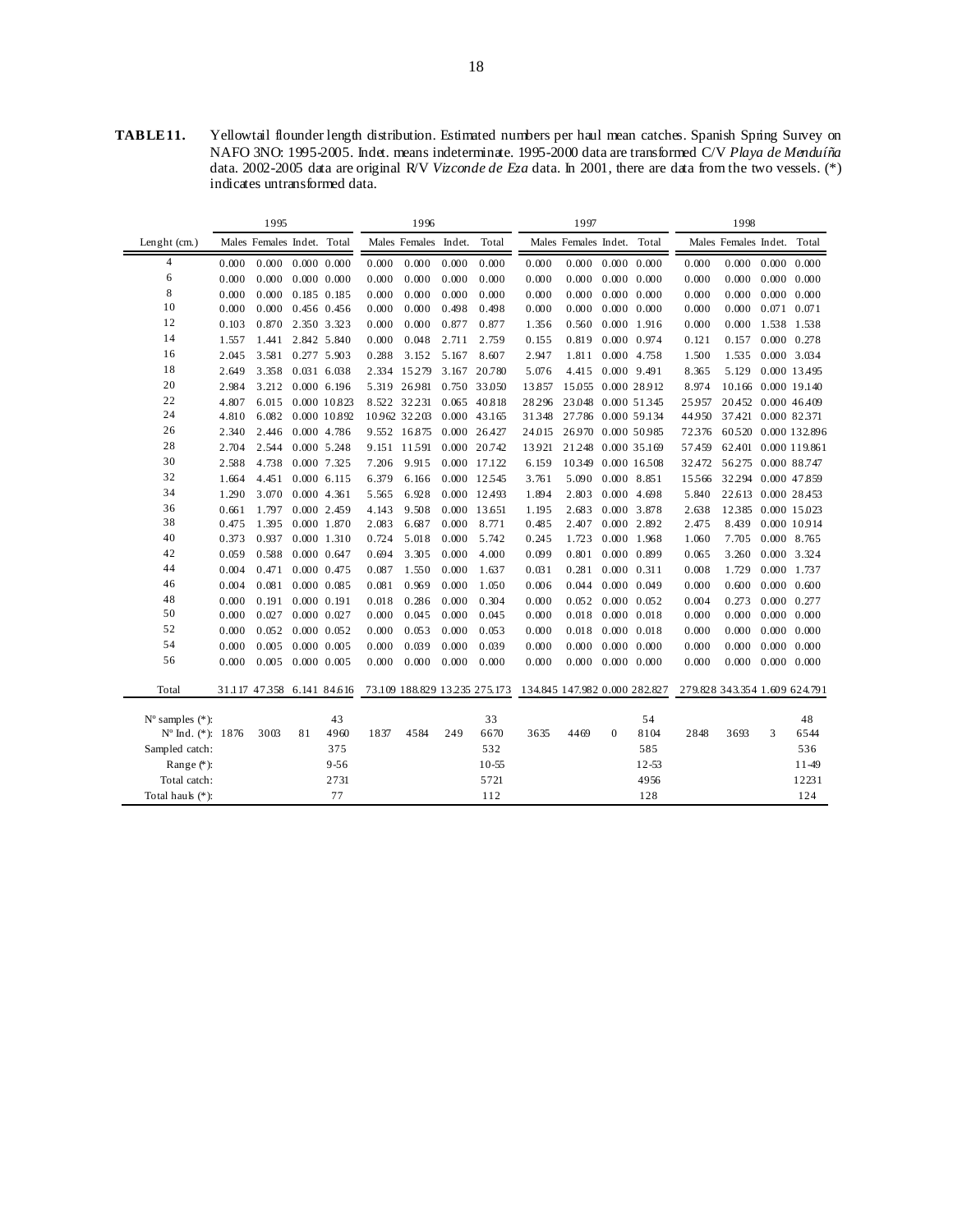**TABLE 11 (cont.).** Yellowtail flounder length distribution. Estimated numbers per haul mean catches. Spanish Spring Survey on NAFO 3NO: 1995-2005. Indet. means indeterminate. 1995-2000 data are transformed C/V *Playa de Menduíña* data. 2002-2005 data are original R/V *Vizconde de Eza* data. In 2001, there are data from the two vessels. (\*) indicates untransformed data.

|                             |        | 1999                 |       | 2000                           |        |                            | 2001                |                      |                                                             |                            | 2002  |                         |                               |                            |                     |                     |
|-----------------------------|--------|----------------------|-------|--------------------------------|--------|----------------------------|---------------------|----------------------|-------------------------------------------------------------|----------------------------|-------|-------------------------|-------------------------------|----------------------------|---------------------|---------------------|
| Lenght (cm.)                |        | Males Females Indet. |       | Total                          |        | Males Females Indet. Total |                     |                      |                                                             | Males Females Indet. Total |       |                         |                               | Males Females Indet. Total |                     |                     |
| 4                           | 0.000  | $0.000 \quad 0.000$  |       | 0.000                          | 0.000  | 0.000                      |                     | $0.000 \quad 0.000$  | 0.000                                                       |                            |       | $0.000$ $0.000$ $0.000$ | 0.000                         | $0.000$ $0.000$ $0.000$    |                     |                     |
| 6                           | 0.000  | 0.000                | 0.000 | 0.000                          | 0.000  | 0.000                      | $0.000 \quad 0.000$ |                      | 0.000                                                       | 0.000                      |       | 0.325 0.325             | 0.000                         | 0.141                      |                     | $0.475$ 0.616       |
| 8                           | 0.000  | 0.000                |       | 1.516 1.516                    | 0.000  | 0.000                      | $0.000 \quad 0.000$ |                      | 0.000                                                       | 0.000                      |       | 1.937 1.937             | 0.349                         | 0.639                      | 0.332 1.321         |                     |
| 10                          | 5.154  | 3.352                |       | 2.960 11.465                   | 0.000  | 0.793                      | $0.000 \quad 0.793$ |                      | 0.104                                                       | 0.356                      |       | 1.850 2.310             | 1.315                         | 0.712                      |                     | 0.000 2.027         |
| 12                          | 12.807 | 8.911                |       | 0.000 21.718                   | 3.716  | 1.266                      | 0.000 4.982         |                      | 0.320                                                       | 1.239                      | 1.187 | 2.746                   | 0.620                         | 0.675                      |                     | 0.000 1.295         |
| 14                          | 19.227 |                      |       | 16.710 0.000 35.938            | 7.773  | 11915 0.000 19.687         |                     |                      | 0.952                                                       | 1.477                      |       | 1.114 3.543             | 1.544                         | 1.064                      | $0.000$ 2.608       |                     |
| 16                          | 13.999 | 15356 0.000 29355    |       |                                | 10311  | 10506 0.000 20.817         |                     |                      | 3.575                                                       | 4.509                      |       | 0.412 8.497             | 1.889                         | 2.134                      | $0.000$ 4.023       |                     |
| 18                          | 8.893  |                      |       | 10.757 0.000 19.650            | 14.266 | 16.475 0.000 30.741        |                     |                      | 10.107                                                      | 10.530 0.149 20.786        |       |                         | 3.180                         | 2.479                      |                     | $0.000\ 5.660$      |
| 20                          | 14.809 |                      |       | 10.199 0.000 25.008            | 16.177 | 19576 0.000 35.753         |                     |                      | 17.815                                                      | 24.898 0.000 42.713        |       |                         | 7.908                         |                            |                     | 6.122 0.000 14.030  |
| 22                          | 33.285 |                      |       | 22.789 0.000 56.073            |        | 17.231 18.660 0.000 35.891 |                     |                      | 21.299                                                      | 29.178 0.000 50.477        |       |                         | 16552                         | 12.664 0.000 29.217        |                     |                     |
| 24                          | 61.756 |                      |       | 39.009 0.000 100.765           | 21395  | 20983 0.000 42.378         |                     |                      | 24.254                                                      | 23.840 0.000 48.094        |       |                         | 21.724                        | 22.245 0.000 43.968        |                     |                     |
| 26                          | 98.561 |                      |       | 59521 0.000 158.083            | 48.000 | 33.100 0.000 81.100        |                     |                      | 28.911                                                      | 24.809 0.000 53.720        |       |                         | 27.246                        | 24307 0.000 51553          |                     |                     |
| 28                          |        |                      |       | 107.816 84.193 0.000 192.009   | 67.229 |                            |                     | 39.182 0.000 106.412 | 58.237                                                      | 33305 0.000 91542          |       |                         | 40.151                        | 22.443 0.000 62.594        |                     |                     |
| 30                          | 72.947 |                      |       | 92.236 0.000 165.183           | 64336  |                            |                     | 44.684 0.000 109.020 | 72.412                                                      |                            |       | 45.107 0.000 117.519    | 57549                         | 34.445 0.000 91.994        |                     |                     |
| 32                          | 28.850 |                      |       | 75.169 0.000 104.018           | 36.450 | 53.416 0.000 89.865        |                     |                      | 49.179                                                      |                            |       | 59.052 0.000 108.232    | 46.938                        | 50.680 0.000 97.618        |                     |                     |
| 34                          | 15.810 |                      |       | 43595 0.000 59.405             | 12.695 | 39.970 0.000 52.665        |                     |                      | 22.267                                                      | 64.772 0.000 87.039        |       |                         | 18.047                        | 57.599 0.000 75.646        |                     |                     |
| 36                          | 9.185  |                      |       | 24.775 0.000 33.960            | 6.653  | 25.712 0.000 32.365        |                     |                      | 8.702                                                       | 46598                      |       | 0.000 55300             | 7.014                         | 45.699 0.000 52.713        |                     |                     |
| 38                          | 3.658  |                      |       | 14.964 0.000 18.623            | 3.526  | 15.747 0.000 19.274        |                     |                      | 6.293                                                       | 30315 0.000 36.608         |       |                         | 2.651                         | 25.514 0.000 28.165        |                     |                     |
| 40                          | 1.466  | 8.582                |       | 0.000 10.049                   | 1.996  | 10.642 0.000 12.638        |                     |                      | 2.145                                                       | 12.925                     |       | 0.000 15.070            | 1.183                         | 12.427 0.000 13.610        |                     |                     |
| 42                          | 0.262  | 5.318                | 0.000 | 5.580                          | 0.286  | 6.803                      | 0.000 7.089         |                      | 0.857                                                       | 7.788                      |       | $0.000$ 8.645           | 0.616                         | 6.257                      |                     | 0.000 6.873         |
| 44                          | 0.111  | 2.620                | 0.000 | 2.731                          | 0.013  | 4.005                      | $0.000 \quad 4.018$ |                      | 0.614                                                       | 4.596                      |       | $0.000 \quad 5.210$     | 0.042                         | 2.690                      | 0.000 2.732         |                     |
| 46                          | 0.028  | 0.988                | 0.000 | 1.016                          | 0.000  | 1.806                      |                     | 0.000 1.806          | 0.221                                                       | 1.968                      |       | $0.000$ 2.190           | 0.024                         | 1.150                      | 0.000 1.174         |                     |
| 48                          | 0.096  | 0.486                | 0.000 | 0.582                          | 0.003  | 0.845                      | $0.000 \quad 0.848$ |                      | 0.000                                                       | 0.775                      |       | 0.000 0.775             | 0.000                         | 0.818                      | $0.000 \quad 0.818$ |                     |
| 50                          | 0.000  | 0.140                | 0.000 | 0.140                          | 0.000  | 0.246                      | $0.000 \quad 0.246$ |                      | 0.000                                                       | 0.242                      |       | 0.000 0.242             | 0.020                         | 0.149                      |                     | $0.000 \quad 0.169$ |
| 52                          | 0.000  | 0.032                | 0.000 | 0.032                          | 0.000  | 0.000                      | $0.000 \quad 0.000$ |                      | 0.000                                                       | 0.051                      |       | $0.000 \quad 0.051$     | 0.000                         | 0.038                      |                     | $0.000 \quad 0.038$ |
| 54                          | 0.000  | 0.000                | 0.000 | 0.000                          | 0.000  | 0.033                      | $0.000 \quad 0.033$ |                      | 0.000                                                       | 0.000                      |       | $0.000 \quad 0.000$     | 0.000                         | 0.000                      |                     | $0.000 \quad 0.000$ |
| 56                          | 0.000  | 0.000                | 0.000 | 0.000                          | 0.000  | 0.000                      | $0.000 \quad 0.000$ |                      | 0.000                                                       | 0.000                      |       | $0.000 \quad 0.000$     | 0.000                         | $0.000$ $0.000$ $0.000$    |                     |                     |
| Total                       |        |                      |       | 508.721 539.702 4.475 1052.898 |        |                            |                     |                      | 332.057 376.364 0.000 708.421 328.265 428.326 6.975 763.567 |                            |       |                         | 256.565 333.090 0.807 590.462 |                            |                     |                     |
| $N^{\circ}$ samples $(*)$ : |        |                      |       | 39                             |        |                            |                     | 42                   |                                                             |                            |       | 43                      |                               |                            |                     | 43                  |
| $N^{\circ}$ Ind. $(*)$ :    | 4616   | 5076                 | 6     | 9698                           | 3323   | 4100                       | $\Omega$            | 7423                 | 3358                                                        | 4684                       | 80    | 8122                    | 3419                          | 4576                       | 7                   | 8002                |
| Sampled catch:              |        |                      |       | 796                            |        |                            |                     | 717                  |                                                             |                            |       | 2298                    |                               |                            |                     | 2269                |
| Range $(*)$ :               |        |                      |       | $8 - 52$                       |        |                            |                     | $11 - 54$            |                                                             |                            |       | $6 - 53$                |                               |                            |                     | $6 - 52$            |
| Total catch:                |        |                      |       | 17169                          |        |                            |                     | 12742                |                                                             |                            |       | 16141                   |                               |                            |                     | 14385               |
| Total hauk (*):             |        |                      |       | 114                            |        |                            |                     | 118                  |                                                             |                            |       | 123                     |                               |                            |                     | 125                 |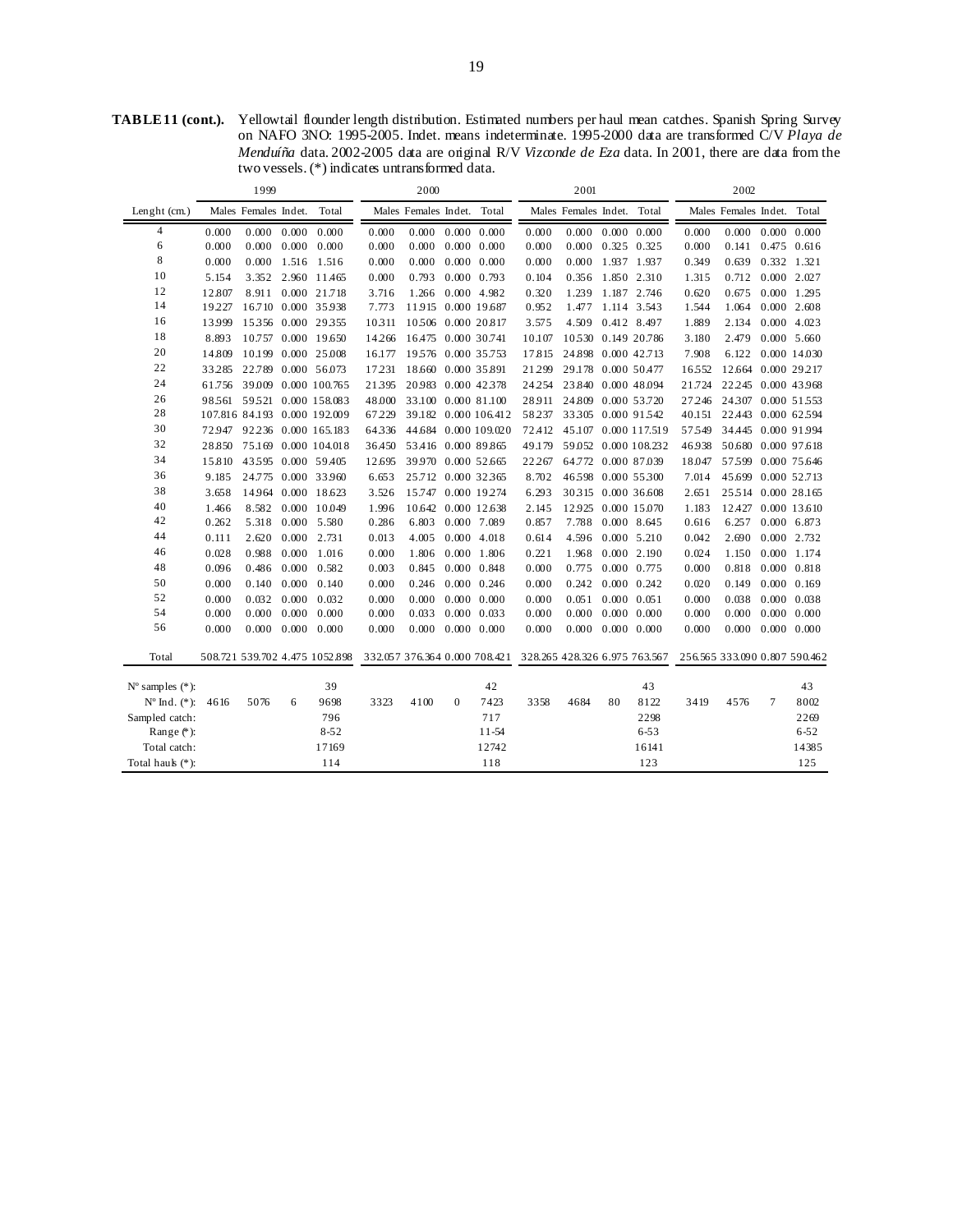**TABLE 11 (cont.).** Yellowtail flounder length distribution. Estimated numbers per haul mean catches. Spanish Spring Survey on NAFO 3NO: 1995-2005. Indet. means indeterminate. 1995-2000 data are transformed C/V *Playa de Menduíña* data. 2002-2005 data are original R/V *Vizconde de Eza* data. In 2001, there are data from the two vessels. (\*) indicates untransformed data.

|                             |        | 2003                          |       |              |                               | 2004                 |       |                     |                               | 2005                 |       |               |
|-----------------------------|--------|-------------------------------|-------|--------------|-------------------------------|----------------------|-------|---------------------|-------------------------------|----------------------|-------|---------------|
| Length $(cm.)$              |        | Males Females Indet.          |       | Total        |                               | Males Females Indet. |       | Total               |                               | Males Females Indet. |       | Total         |
| 4                           | 0.000  | 0.000                         | 0.009 | 0.009        | 0.000                         | 0.000                |       | $0.116$ $0.116$     | 0.000                         | 0.000                | 0.000 | 0.000         |
| 6                           | 0.000  | 0.107                         | 0.297 | 0.404        | 0.000                         | 0.000                | 0.337 | 0.337               | 0.000                         | 0.013                | 0.192 | 0.205         |
| 8                           | 0.036  | 0.121                         | 0.274 | 0.431        | 0.109                         | 0.049                | 0.741 | 0.899               | 0.269                         | 0.018                | 0.054 | 0.341         |
| 10                          | 0.847  | 0.572                         | 0.140 | 1.559        | 0.528                         | 0.637                | 0.000 | 1.165               | 1.725                         | 0.467                | 0.051 | 2.243         |
| 12                          | 0.969  | 1.205                         | 0.000 | 2.174        | 2.005                         | 1.577                | 0.000 | 3.582               | 2.353                         | 1.877                | 0.000 | 4.229         |
| 14                          | 0.977  | 0.869                         | 0.000 | 1.846        | 3.503                         | 2.632                |       | $0.000$ 6.135       | 4.728                         | 3.053                | 0.000 | 7.780         |
| 16                          | 0.946  | 0.289                         | 0.000 | 1.234        | 4.580                         | 3.608                |       | $0.000$ 8.188       | 4.674                         | 3.630                | 0.000 | 8.304         |
| 18                          | 1.665  | 1.689                         | 0.000 | 3.355        | 4.649                         | 3.543                |       | 0.000 8.192         | 3.334                         | 3.348                | 0.000 | 6.682         |
| 20                          | 1.695  | 2.233                         | 0.000 | 3.928        | 5.414                         | 6.205                |       | 0.000 11.619        | 4.905                         | 4.847                | 0.000 | 9.752         |
| 22                          | 4.214  | 4.602                         | 0.000 | 8.817        | 5.563                         | 5.757                |       | 0.000 11321         | 8.934                         | 6.836                |       | 0.000 15.770  |
| 24                          | 11364  | 8.741                         |       | 0.000 20.105 | 8.232                         | 7.732                |       | 0.000 15964         | 8.930                         | 7.162                |       | 0.000 16.092  |
| 26                          | 27.765 | 19581                         |       | 0.000 47.347 | 25572                         | 16572                |       | 0.000 42.145        | 15.997                        | 8.451                |       | 0.000 24.447  |
| 28                          | 37.413 | 29.153                        |       | 0.000 66566  | 57.974                        | 27.637               |       | 0.000 85.611        | 34.840                        | 17504                |       | 0.000 52.344  |
| 30                          | 52.296 | 29328                         |       | 0.000 81.624 | 87376                         | 52.285               |       | 0.000 139.661       | 75.001                        | 34.103               |       | 0.000 109.105 |
| 32                          | 45.761 | 40.076                        |       | 0.000 85.836 | 74.712                        | 58.683               |       | 0.000 133.396       | 70556                         | 58.866               |       | 0.000 129.423 |
| 34                          | 19.769 | 52.100                        |       | 0.000 71.869 | 30.847                        | 58596                |       | 0.000 89.443        | 28.072                        | 62.961               |       | 0.000 91.032  |
| 36                          | 6.757  | 39555                         |       | 0.000 46.312 | 7.531                         | 46290                |       | 0.000 53.820        | 8.105                         | 48.672               |       | 0.000 56.777  |
| 38                          | 2.130  | 23.649                        |       | 0.000 25.779 | 2.056                         | 26594                |       | 0.000 28.650        | 1.965                         | 26547                |       | 0.000 28.512  |
| 40                          | 0.832  | 9.444                         |       | 0.000 10.276 | 1.716                         | 10.932 0.000 12.648  |       |                     | 0.908                         | 11.697               |       | 0.000 12.606  |
| 42                          | 0.256  | 3.895                         | 0.000 | 4.151        | 0.514                         | 3.725                |       | 0.000 4.240         | 0.172                         | 4.746                | 0.000 | 4.918         |
| 44                          | 0.268  | 2.432                         | 0.000 | 2.700        | 0.028                         | 2.033                |       | $0.000$ 2.061       | 0.050                         | 2.020                | 0.000 | 2.070         |
| 46                          | 0.000  | 1.113                         | 0.000 | 1.113        | 0.000                         | 0.575                | 0.000 | 0.575               | 0.000                         | 1.128                | 0.000 | 1.128         |
| 48                          | 0.000  | 0.525                         | 0.000 | 0.525        | 0.000                         | 0.303                | 0.000 | 0.303               | 0.000                         | 0.200                | 0.000 | 0.200         |
| 50                          | 0.000  | 0.202                         | 0.000 | 0.202        | 0.000                         | 0.009                | 0.000 | 0.009               | 0.000                         | 0.030                | 0.000 | 0.030         |
| 52                          | 0.000  | 0.009                         | 0.000 | 0.009        | 0.000                         | 0.055                |       | $0.000 \quad 0.055$ | 0.000                         | 0.000                | 0.000 | 0.000         |
| 54                          | 0.000  | 0.000                         | 0.000 | 0.000        | 0.000                         | 0.000                |       | $0.000 \quad 0.000$ | 0.000                         | 0.079                | 0.000 | 0.079         |
| 56                          | 0.000  | 0.000                         | 0.000 | 0.000        | 0.000                         | 0.000                |       | $0.000 \quad 0.000$ | 0.000                         | 0.000                | 0.000 | 0.000         |
| Total                       |        | 215.959 271.489 0.721 488.169 |       |              | 322.910 336.032 1.193 660.136 |                      |       |                     | 275.518 308.254 0.297 584.069 |                      |       |               |
|                             |        |                               |       |              |                               |                      |       |                     |                               |                      |       |               |
| $N^{\circ}$ samples $(*)$ : |        |                               |       | 37           |                               |                      |       | 45                  |                               |                      |       | 48            |
| $N^{\circ}$ Ind. $(*)$ :    | 2424   | 3254                          | 12    | 5690         | 3703                          | 4234                 | 16    | 7953                | 4790                          | 6556                 | 6     | 11352         |
| Sampled catch:              |        |                               |       | 1864         |                               |                      |       | 2587                |                               |                      |       | 3784          |
| Range (*):                  |        |                               |       | $5 - 52$     |                               |                      |       | $5 - 53$            |                               |                      |       | $6 - 55$      |
| Total catch:                |        |                               |       | 11280        |                               |                      |       | 15117               |                               |                      |       | 14275         |
| Total hauk (*):             |        |                               |       | 118          |                               |                      |       | 120                 |                               |                      |       | 119           |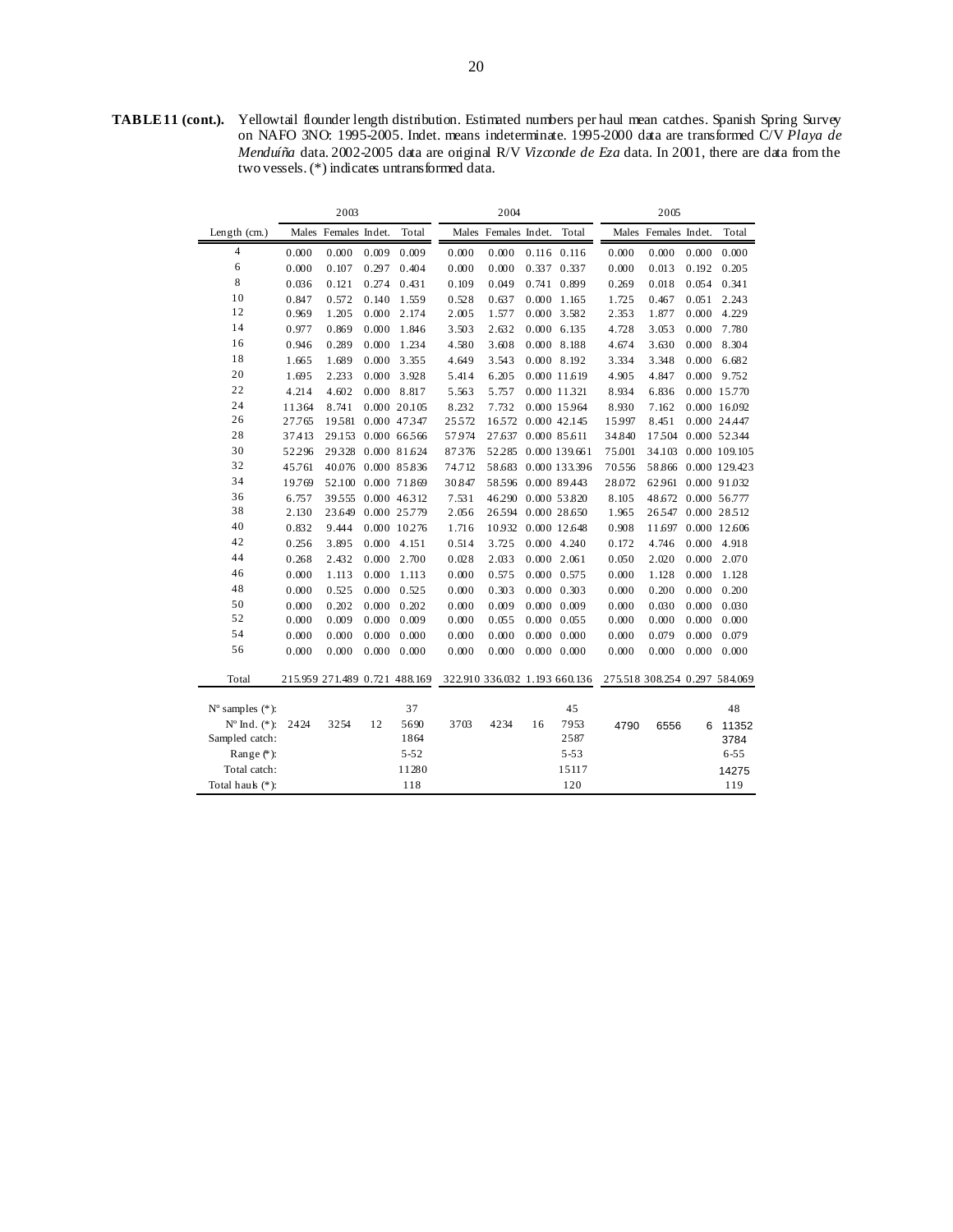

**Fig. 1.** Atlantic cod stratified mean catches in Kg and ±SD by year. Spanish Spring surveys on NAFO Div. 3NO: 1997-2005 (1997-2000 transformed data from C/V *Playa de Menduíña*; 2002-2005 original data from R/V *Vizconde de Eza*. In 2001, there are data from the two vessels).



**Fig. 2.** Atlantic cod biomass in tons and ±SD by year. Spanish Spring surveys on NAFO Div. 3NO: 1997-2005 (1997-2000 transformed data from C/V *Playa de Menduíña*; 2002-2005 original data from R/V *Vizconde de Eza*. In 2001, there are data from the two vessels).



**Fig. 3.** Ratios of *Campelen* catch to *Pedreira* catch, by length group, of Atlantic cod, from comparative fishing trials between the two gears on the C/V *Playa de Menduíña* and the R/V *Vizconde de Eza*. The dots are the observed ratios and the curve is the fitted line.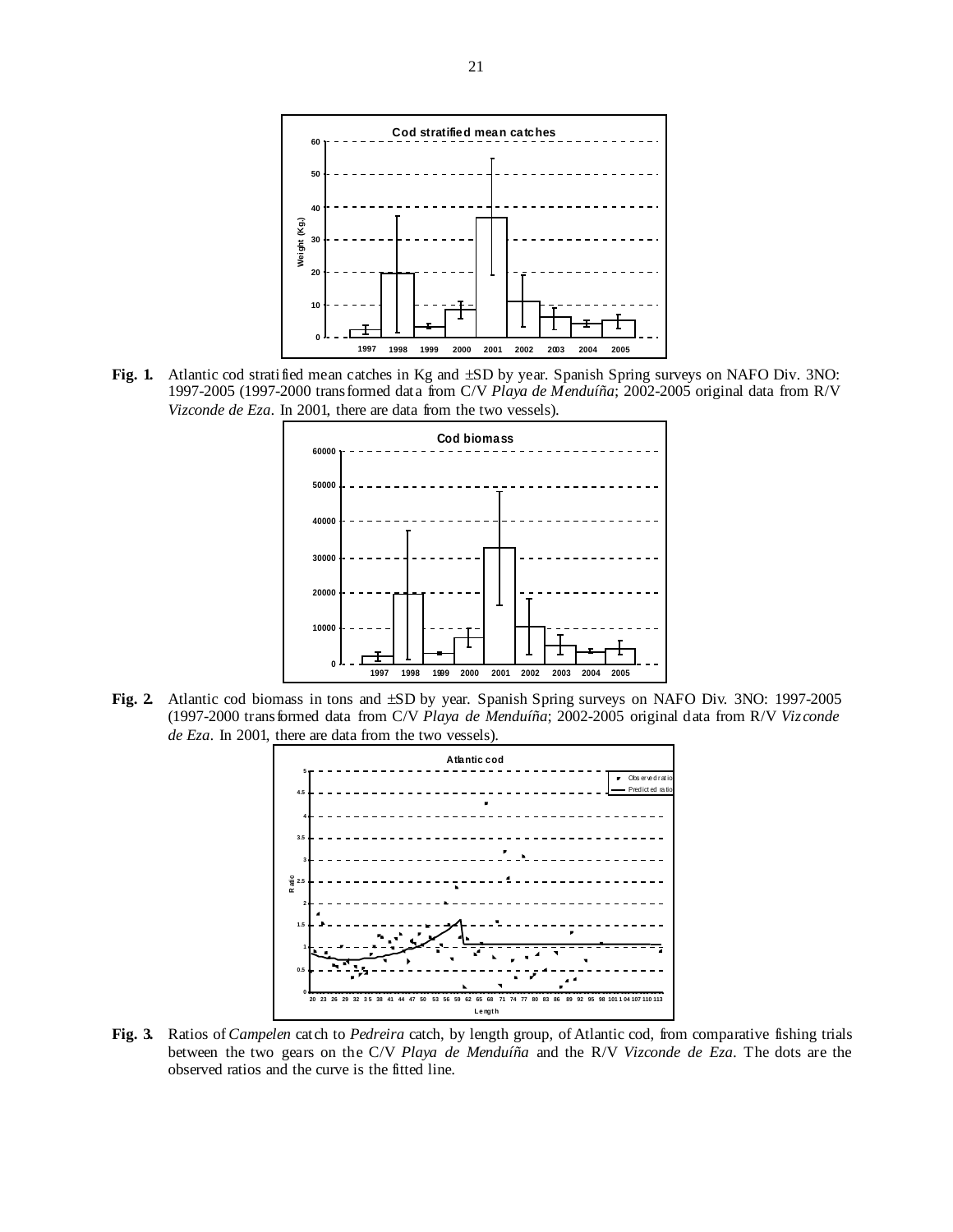

**Fig. 4.** Atlantic cod length distribution (cm) on NAFO 3NO: 1997-2005. Number per stratified mean catches. 1997-2000 data are transformed data from C/V *Playa de Menduíña*, and 2002-2005 data are original from R/V *Vizconde de Eza*. In 2001, there are data form the two vessels.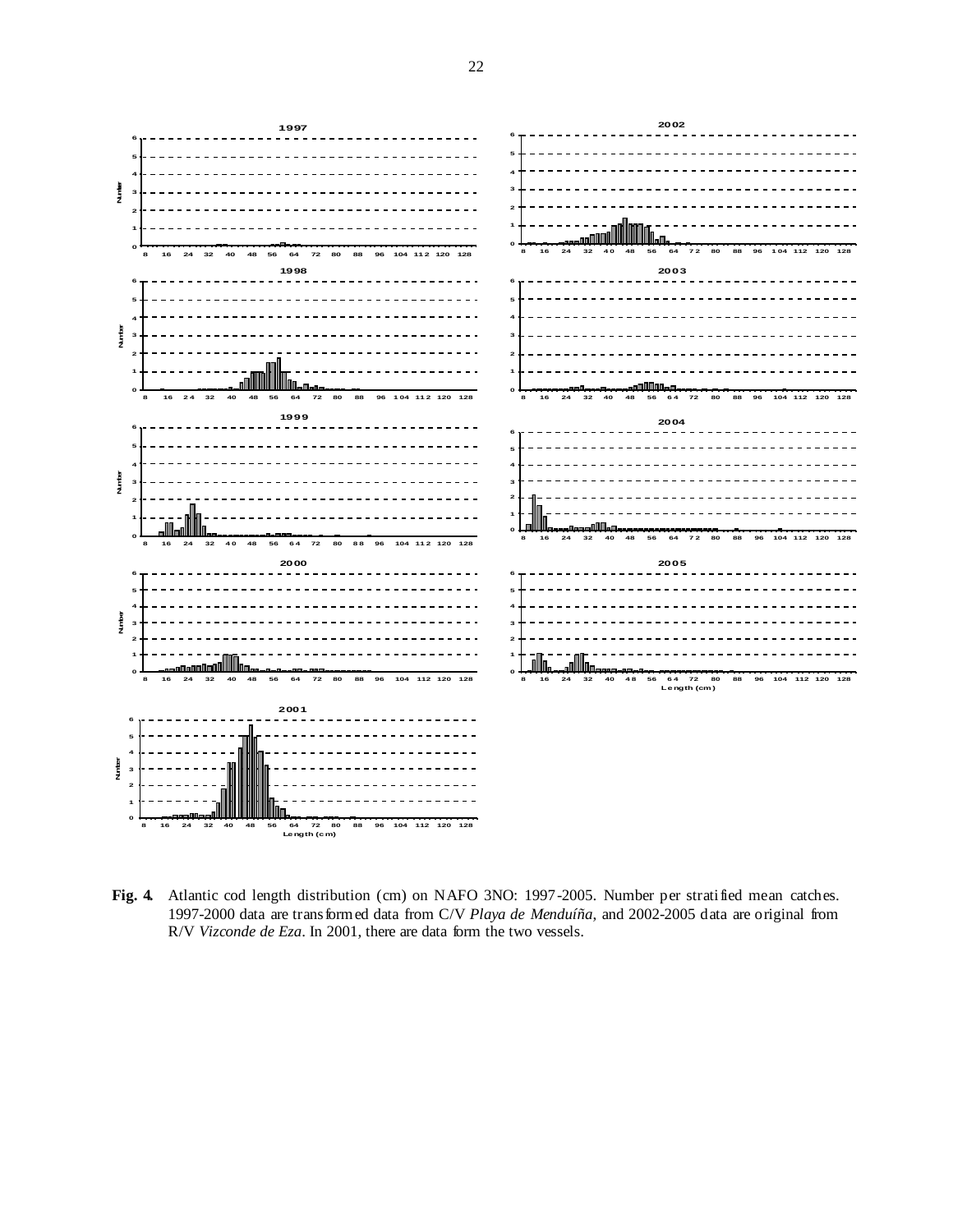

**Fig. 5.** Atlantic cod length distribution (cm) on NAFO 3NO: 1997-2005.



Fig. 6. Yellowtail flounder stratified mean catches in Kg and  $\pm SD$  by year. Spanish Spring surveys on NAFO Div. 3NO: 1995-2005 (1995-2000 transformed data from C/V *Playa de Menduíña*; 2002-2005 original data from R/V *Vizconde de Eza*. In 2001, there are data from the two vessels).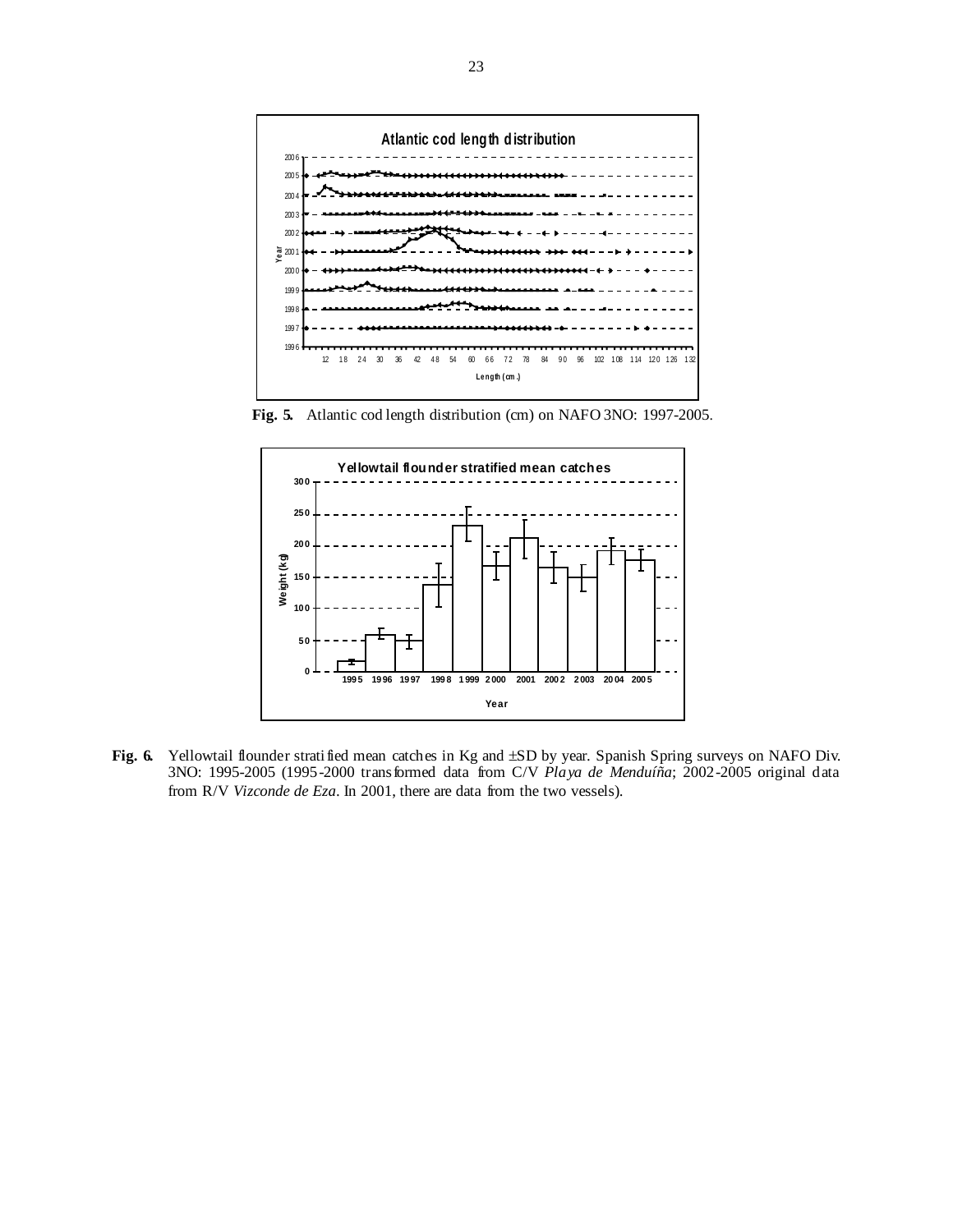

Fig. 7. Yellowtail flounder biomass in tons and  $\pm SD$  by year. Spanish Spring surveys on NAFO Div. 3NO: 1995-2005 (1995-2000 transformed data from C/V *Playa de Menduíña*; 2002-2005 original data from R/V *Vizconde de Eza*. In 2001, there are data from the two vessels).



**Fig. 8.** Ratios of *Campelen* catch to *Pedreira* catch, by length group, of Yellowtail flounder, from comparative fishing trials between the two gears on the C/V *Playa de Menduíña* and the R/V *Vizconde de Eza*. The dots are the observed ratios and the curve is the fitted line.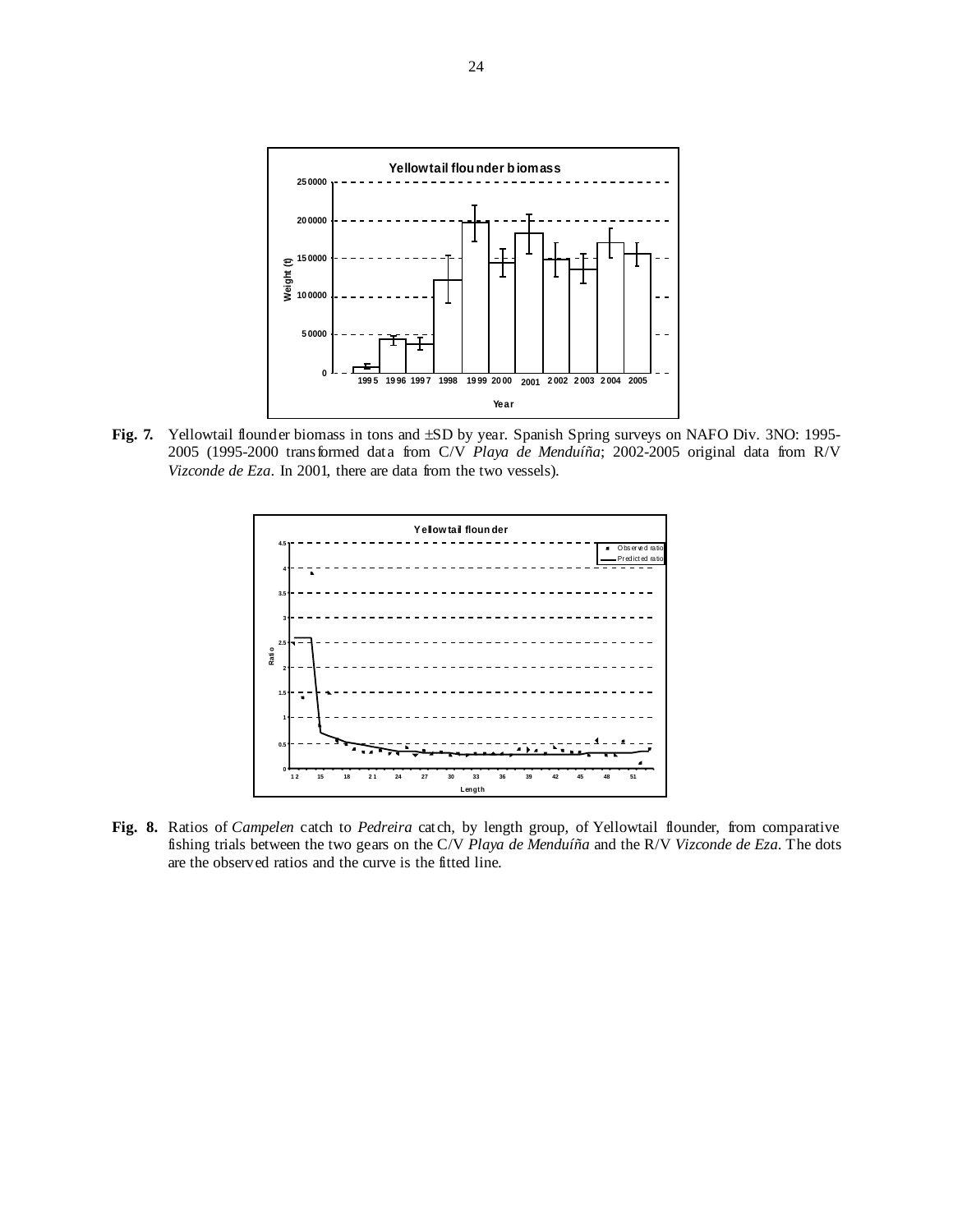

Fig. 9. Yellowtail flounder length distribution (cm) on NAFO 3NO: 1995-2005. Estimated numbers per haul stratified mean catches. 1995-2000 data are transformed data from C/V *Playa de Menduíña*, and 2002-2005 data are original from R/V *Vizconde de Eza*. In 2001, there are data from the two vessels.